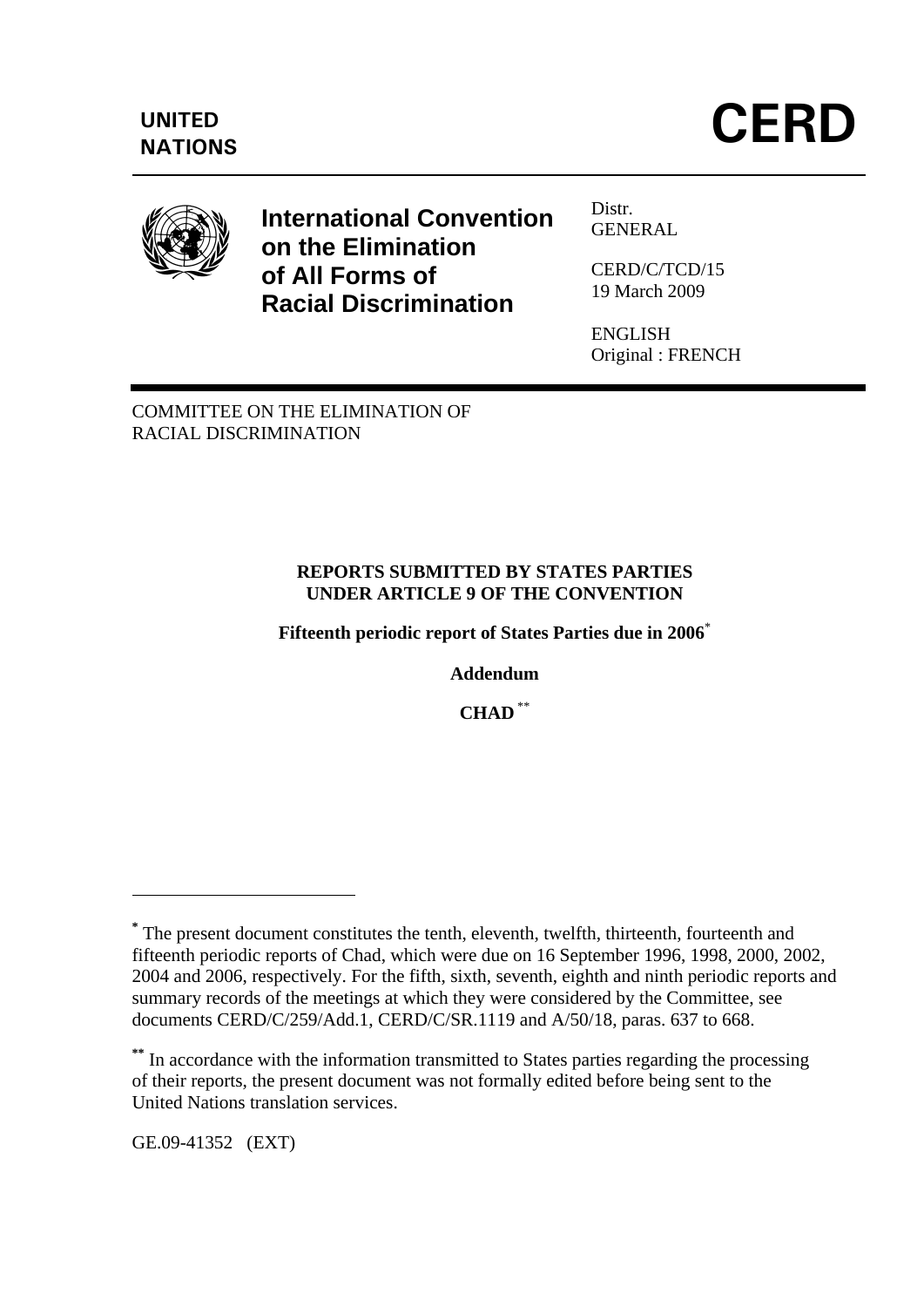# **CONTENTS**

# Paragraphs Page

|     |                                                                                  |             | 3              |
|-----|----------------------------------------------------------------------------------|-------------|----------------|
|     |                                                                                  |             | $\overline{4}$ |
|     |                                                                                  |             | 5              |
|     |                                                                                  |             | 11             |
|     |                                                                                  | $1 - 3$     | 12             |
| I.  | REPLIES TO THE COMMITTEE'S RECOMMENDATIONS                                       | $4 - 51$    | 12             |
|     | $A_{-}$                                                                          | $4 - 6$     | 12             |
|     | <b>B.</b>                                                                        | $7 - 20$    | 13             |
|     | The policy for eliminating racial discrimination in all its forms<br>$C_{\cdot}$ | $21 - 23$   | 14             |
|     | The main socio-cultural characteristics: ethnic groups and<br>D.                 | $24 - 44$   | 15             |
|     | Ε.                                                                               | $45 - 51$   | 26             |
| II. | <b>INFORMATION RELATING TO ARTICLES 2 TO 7 OF THE</b>                            | $52 - 304$  | 27             |
|     |                                                                                  | $52 - 156$  | 27             |
|     |                                                                                  | $157 - 159$ | 41             |
|     |                                                                                  | $160 - 164$ | 42             |
|     |                                                                                  | $165 - 271$ | 42             |
|     |                                                                                  | $272 - 285$ | 55             |
|     |                                                                                  | $286 - 304$ | 57             |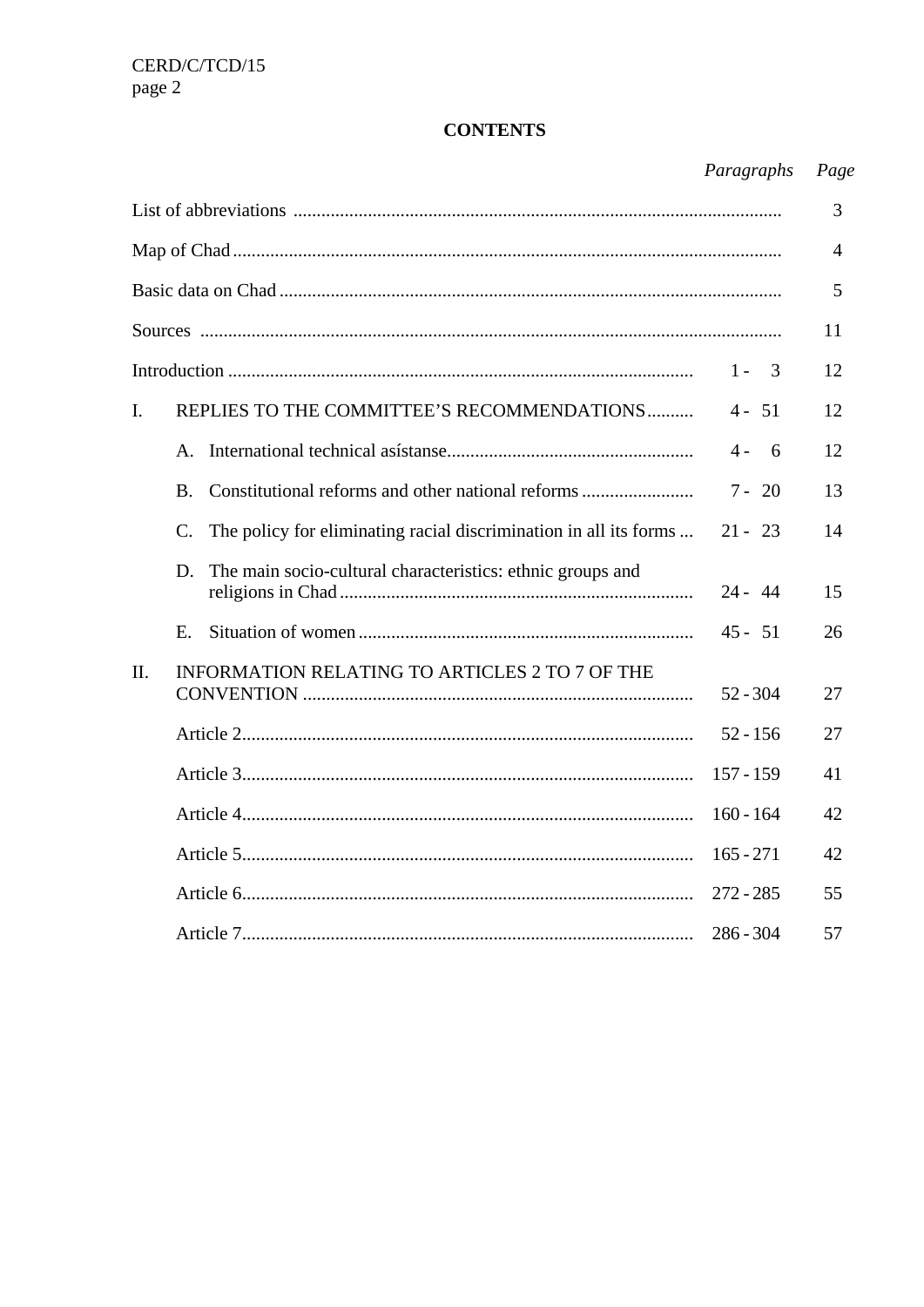## **List of abbreviations**

| ADH:           | Association for the Defence of Human Rights         |
|----------------|-----------------------------------------------------|
| <b>BEAC:</b>   | <b>Bank of Central African States</b>               |
| <b>BCR:</b>    | <b>Central Census Bureau</b>                        |
| <b>CEEAC:</b>  | <b>Economic Community of Central African States</b> |
| <b>CNDH:</b>   | National Commission on Human Rights                 |
| <b>CNS:</b>    | Sovereign National Conference                       |
| CP:            | <b>Criminal Code</b>                                |
| CPP:           | Code of Criminal Procedure                          |
| DDS:           | Documentation and Security Directorate              |
| HIL:           | Humanitarian International Law                      |
| <b>EDST:</b>   | Demographic and Health Survey                       |
| GAV:           | <b>Police Custody</b>                               |
| FGM:           | <b>Female Genital Mutilation</b>                    |
| $_{\rm ILO}$ : | <b>International Labour Organization</b>            |
| UNO:           | <b>United Nations Organization</b>                  |
| OAU:           | Organization of African Unity                       |
| <b>UNDP:</b>   | <b>United Nations Development Programme</b>         |
| <b>RGPH:</b>   | <b>General Population and Housing Census</b>        |
| AU:            | <b>African Union</b>                                |
| <b>UNICEF:</b> | <b>United Nations Children's Fund</b>               |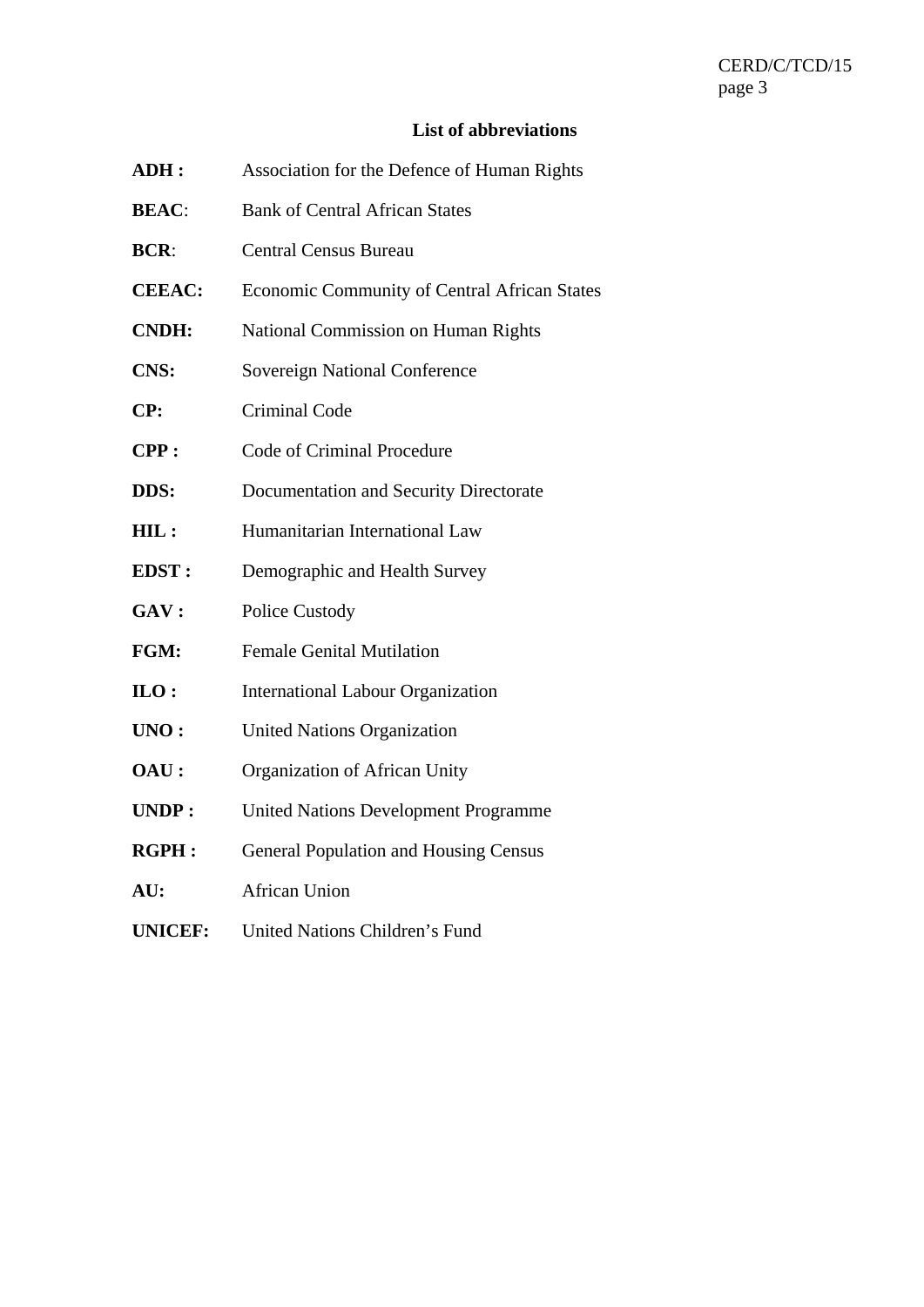page 4

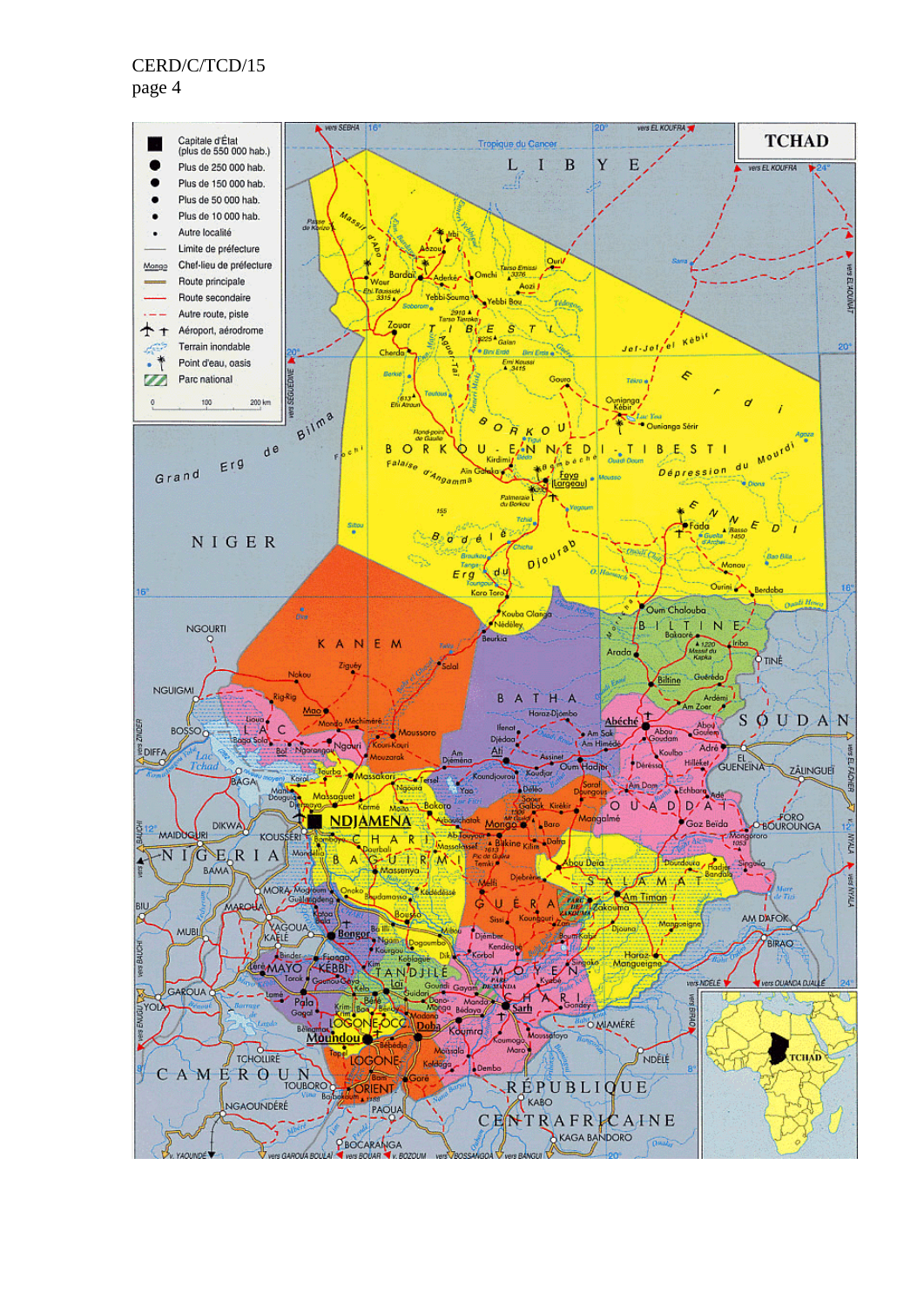#### **BASIC DATA ON CHAD**

|                             | <b>Indicator</b>                                        | <b>Value</b> | Year      | <b>Sources</b>   |
|-----------------------------|---------------------------------------------------------|--------------|-----------|------------------|
| <b>Administrative data</b>  | Area $(km^2)$                                           | 1,284,000    |           |                  |
|                             | <b>Regions</b>                                          | 18           | 2002      | <b>MAT</b>       |
|                             | Departments                                             | 47           | 2002      | <b>MAT</b>       |
|                             | <b>Sub-Prefectures</b>                                  | 199          | 2002      | <b>MAT</b>       |
|                             | <b>Regional health</b><br>offices                       | 14           | 2002      | <b>MSP</b>       |
|                             | Departmental<br>education offices                       | 29           | 2003-2004 | <b>MEN</b>       |
|                             |                                                         |              |           |                  |
|                             | Population $(x 1,000)$                                  | 9,273        | 2005      | <b>DCAP/MEPC</b> |
|                             | 0-1 years of age                                        | 391          | 2005      | <b>DCAP/MEPC</b> |
|                             | 6-11 years of age                                       | 1,610.5      | 2005      | <b>DCAP/MEPC</b> |
|                             | 0-18 years of age                                       | 5,032        | 2005      | <b>DCAP/MEPC</b> |
|                             | Female (per cent)                                       | 52           | 1993      | <b>RGPH</b>      |
| Structure of the population | Rural (per cent)                                        | 80           | 1993      | <b>RGPH</b>      |
|                             | Urban (per cent)                                        | 20           | 1993      | <b>RGPH</b>      |
|                             | Natural growth rate                                     | 3.2          | 2000      | <b>DCAP/MEPC</b> |
|                             |                                                         |              |           |                  |
|                             | GDP, nominal (in<br>billions of CFAF)                   | 2,062.7      | 2004      | <b>BEAC</b>      |
| Economy                     | GDP, nominal non-<br>petroleum (in billions<br>of CFAF) | 1,387        | 2004      | <b>BEAC</b>      |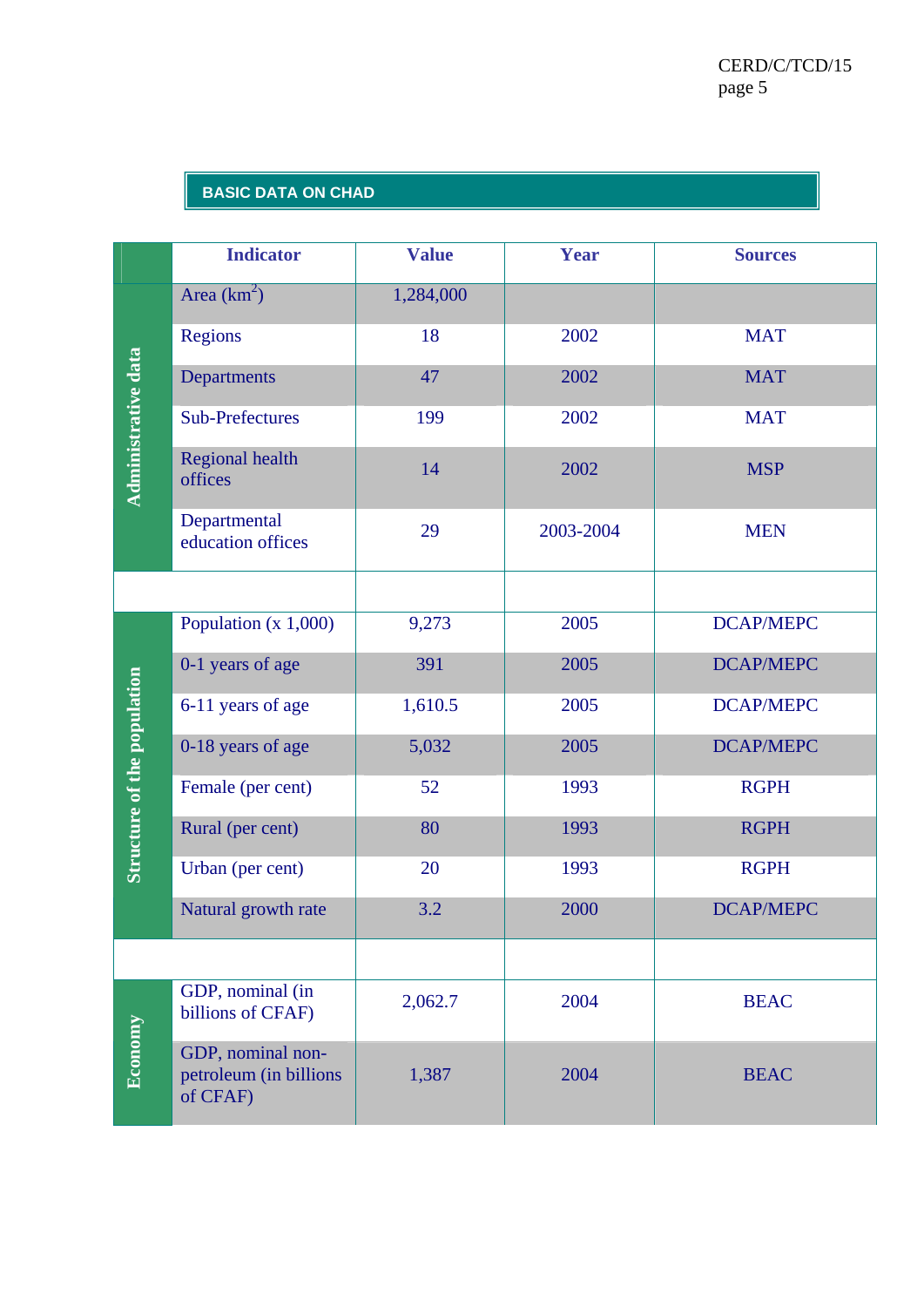| GDP, per capita<br>(US\$) |                                                                                                         | 495            | 2004      | <b>BEAC</b>           |
|---------------------------|---------------------------------------------------------------------------------------------------------|----------------|-----------|-----------------------|
|                           | Growth rate (real<br>GDP)                                                                               | 36             | 2004      | <b>BEAC</b>           |
|                           | Inflation rate (per<br>cent) (forecast)                                                                 | $\overline{3}$ | 2005      | <b>BEAC</b>           |
|                           |                                                                                                         |                |           |                       |
|                           | <b>HDI</b> ranking                                                                                      | 173 out of 177 | 2003      | <b>UNDP, RDH 2005</b> |
|                           | Population below<br>monetary poverty<br>threshold $(1 \text{ to } 2 \text{ $8$})$ per<br>day), per cent | 64             | 1990-2002 | <b>UNDP, RDH 2005</b> |
| Living conditions         | Population with<br>access to drinking<br>water (per cent)                                               | 36             |           | <b>EDST 2004</b>      |
|                           | Urban                                                                                                   | 57             | 2004      | <b>EDST 2004</b>      |
|                           | Rural                                                                                                   | 30             | 2004      | <b>EDST 2004</b>      |
|                           | Percentage of<br>population with<br>improved latrines or<br>flush toilets                               | $\overline{4}$ | 2004      | <b>EDST 2004</b>      |
|                           | Urban                                                                                                   | 17             | 2004      | <b>EDST 2004</b>      |
|                           | Rural                                                                                                   | $\mathbf{1}$   | 2004      | <b>EDST 2004</b>      |
|                           |                                                                                                         |                |           |                       |
|                           | Infant mortality rate<br>(per $1,000$ )                                                                 | 102            | 2004      | <b>EDST 2004</b>      |
|                           | Urban                                                                                                   | 94             | 2004      | <b>EDST 2004</b>      |
|                           | Rural                                                                                                   | 120            | 2004      | <b>EDST 2004</b>      |
| Mortality - fertility     | Infant/child mortality<br>rate (per 1,000)                                                              | 191            | 2004      | <b>EDST 2004</b>      |
|                           | Urban                                                                                                   | 179            | 2004      | <b>EDST 2004</b>      |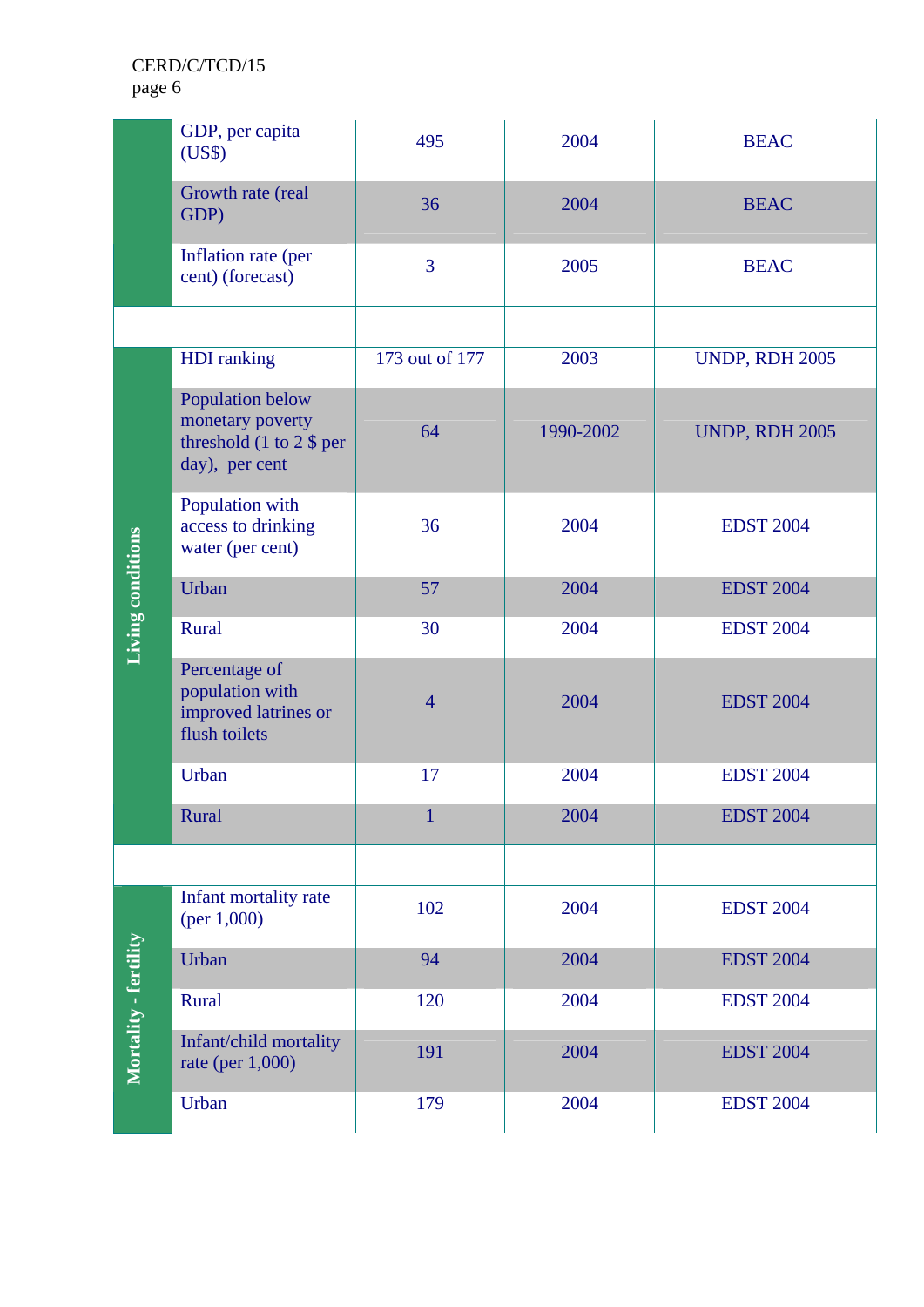|                             | Rural                                                                             | 208  | 2004 | <b>EDST 2004</b> |
|-----------------------------|-----------------------------------------------------------------------------------|------|------|------------------|
|                             | Child mortality rate<br>(per $1,000$ )                                            | 99   | 2004 | <b>EDST 2004</b> |
|                             | Urban                                                                             | 94   | 2004 | <b>EDST 2004</b> |
|                             | Rural                                                                             | 100  | 2004 | <b>EDST 2004</b> |
|                             | Maternal mortality<br>rate (per 100,000<br>births)                                | 1099 | 2004 | <b>EDST 2004</b> |
|                             | Life expectancy<br>(years)                                                        | 50   | 1993 | <b>RGPH</b>      |
|                             | Men                                                                               | 47   | 1993 | <b>RGPH</b>      |
|                             | Women                                                                             | 54.5 | 1993 | <b>RGPH</b>      |
|                             | Synthetic fertility rate<br>(average number of<br>children)                       | 6.3  | 2004 | <b>EDST 2004</b> |
|                             |                                                                                   |      |      |                  |
|                             | Under-5s<br>underweight                                                           | 37   | 2004 | <b>EDST 2004</b> |
|                             | Children suffering<br>from stunted growth                                         | 41   | 2004 | <b>EDST 2004</b> |
|                             | Under-5s suffering<br>from emaciation                                             | 14   | 2004 | <b>EDST 2004</b> |
| <b>Health and Nutrition</b> | Children between 6<br>and 59 months who<br>have received vitamin<br>A supplements | 32   | 2004 | <b>EDST 2004</b> |
|                             | Children between 12<br>and 23 months<br>vaccinated against<br>(per cent)          |      |      |                  |
|                             | <b>BCG</b>                                                                        | 40   | 2004 | <b>EDST 2004</b> |
|                             | <b>DTP</b>                                                                        | 20   | 2004 | <b>EDST 2004</b> |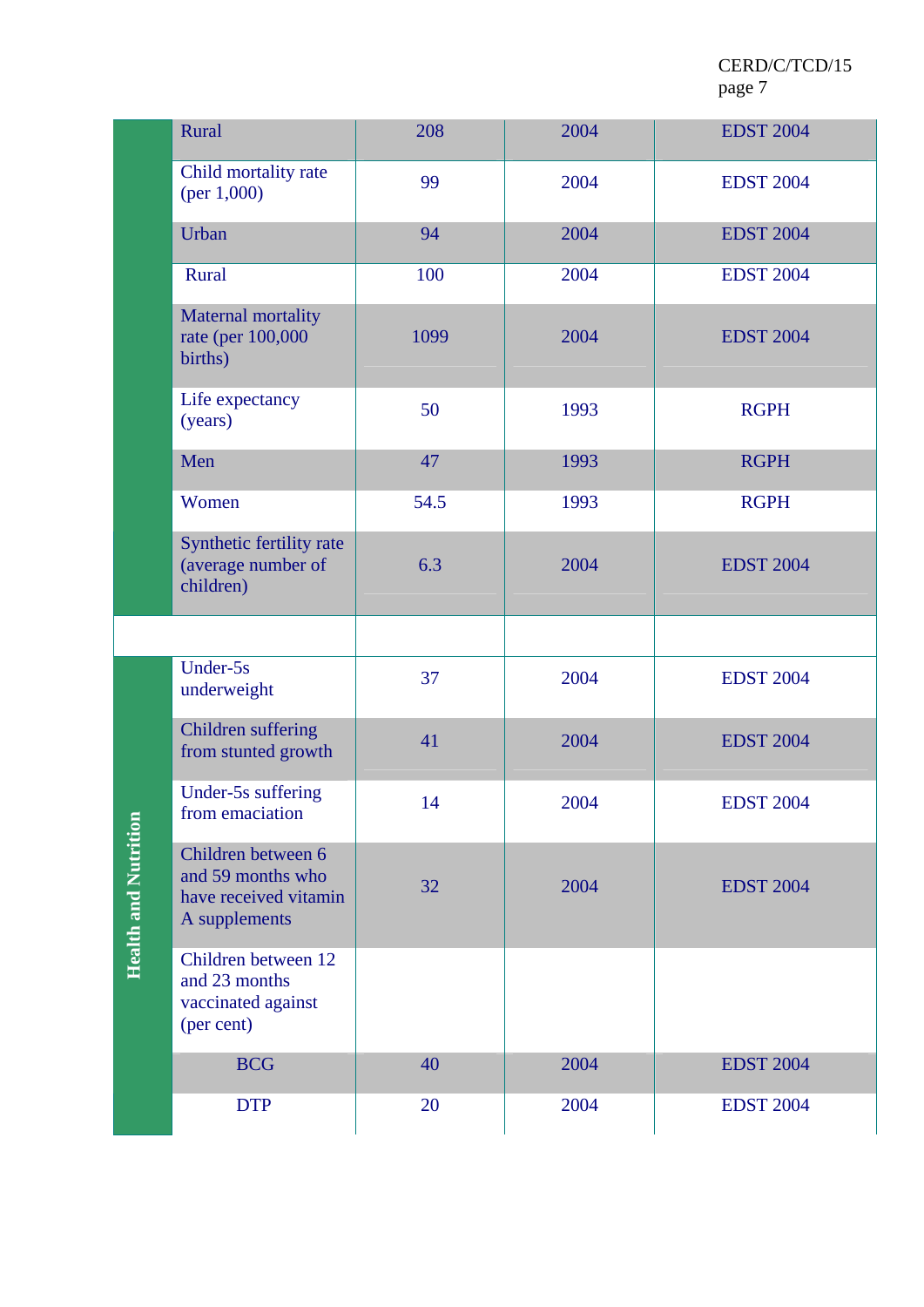|           | Polio                                                                             | 36             | 2004      | <b>EDST 2004</b>   |
|-----------|-----------------------------------------------------------------------------------|----------------|-----------|--------------------|
|           | <b>Measles</b>                                                                    | 23             | 2004      | <b>EDST 2004</b>   |
|           | Women who have<br>received 2 or more<br>doses of anti-tetanus<br>vaccine          | 29             | 2004      | <b>EDST 2004</b>   |
|           | Proportion of births<br>attended by skilled<br>health personnel                   | 43             | 2004      | <b>EDST 2004</b>   |
|           | Exclusive<br>breastfeeding rate<br>(children under 6<br>months) per cent          | $\overline{2}$ | 2004      | <b>EDST 2004</b>   |
|           | Children between 6<br>and 9 months<br>receiving food<br>supplements (per<br>cent) | 77             | 2004      | <b>EDST 2004</b>   |
|           | Households eating<br>sufficiently iodized<br>salt (per cent)                      | 56             | 2004      | <b>EDST 2004</b>   |
|           | Households in which<br>under-fives have slept<br>under mosquito<br>netting        | 56             | 2004      | <b>EDST 2004</b>   |
|           |                                                                                   |                |           |                    |
|           | <b>Gross enrolment rate</b><br>(per cent)                                         | 88             | 2003-2004 | MEN, DSE 2003-2004 |
|           | <b>Boys</b>                                                                       | 106            | 2003-2004 | MEN, DSE 2003-2004 |
|           | <b>Girls</b>                                                                      | 69             | 2003-2004 | MEN, DSE 2003-2004 |
| Education | Rate of admission to<br>CP1 (school yeat<br>2003)                                 | 107            | 2003-2004 | MEN, DSE 2003-2004 |
|           | <b>Boys</b>                                                                       | 123            | 2003-2004 | MEN, DSE 2003-2004 |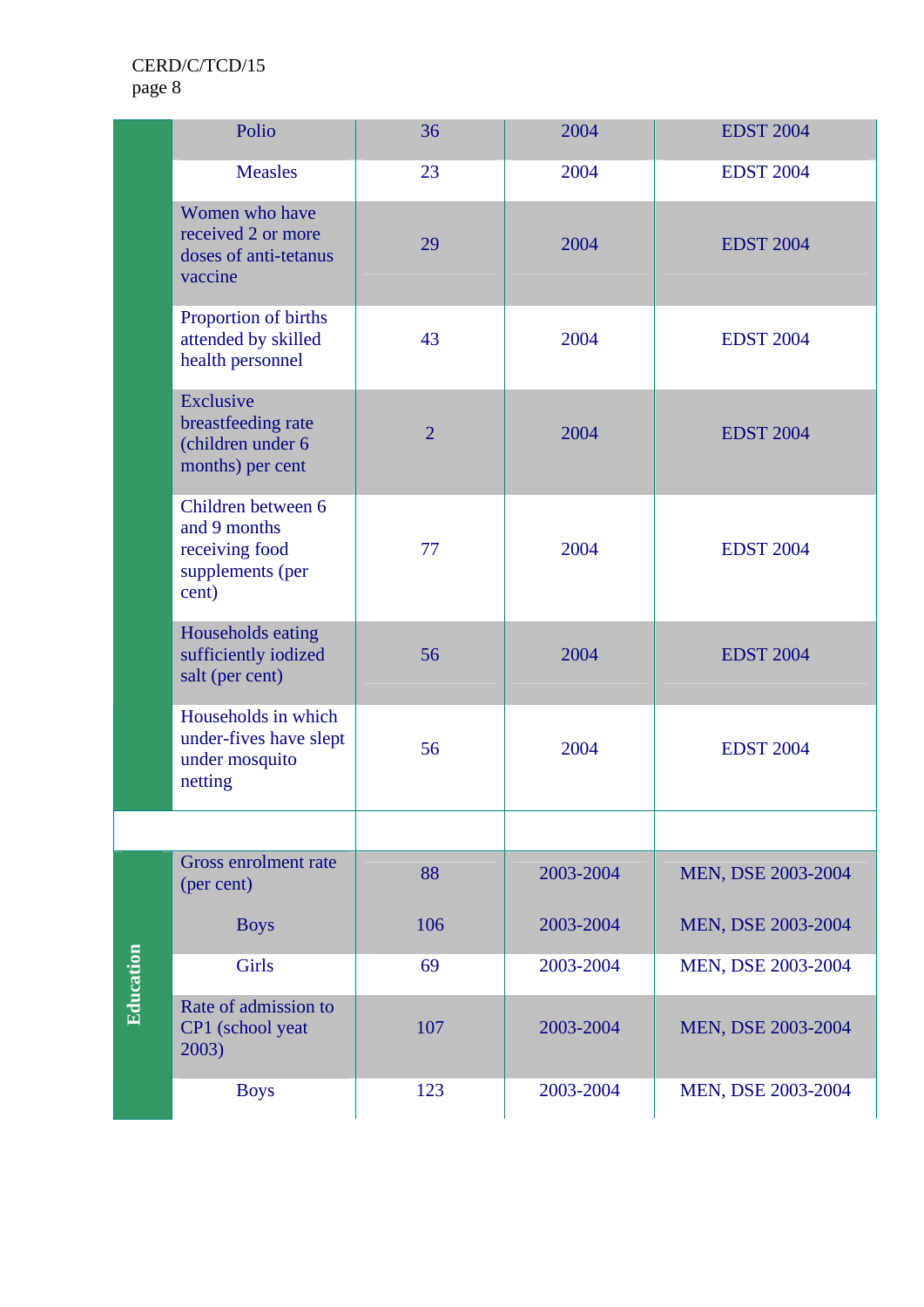|                 | Girls                                                             | 91      | 2003-2004 | MEN, DSE 2003-2004 |
|-----------------|-------------------------------------------------------------------|---------|-----------|--------------------|
|                 | Drop-out rate                                                     | 13      | 2003-2004 | MEN, DSE 2003-2004 |
|                 | <b>Boys</b>                                                       | 11      | 2003-2004 | MEN, DSE 2003-2004 |
|                 | <b>Girls</b>                                                      | 15      | 2003-2004 | MEN, DSE 2003-2004 |
|                 | <b>Repetition rate</b>                                            | 22      | 2003-2004 | MEN, DSE 2003-2004 |
|                 | <b>Boys</b>                                                       | 22      | 2003-2004 | MEN, DSE 2003-2004 |
|                 | <b>Girls</b>                                                      | 23      | 2003-2004 | MEN, DSE 2003-2004 |
|                 | School attendance<br>rate for children aged<br>$6-10$ (per cent)  | 41.5    | 2004      | <b>EDST 2004</b>   |
|                 | <b>Boys</b>                                                       | 48      | 2004      | <b>EDST 2004</b>   |
|                 | <b>Girls</b>                                                      | 35      | 2004      | <b>EDST 2004</b>   |
|                 | School attendance<br>rate for children aged<br>$6 - 15$           | 47.5    | 2004      | <b>EDST 2004</b>   |
|                 | <b>Boys</b>                                                       | 57      | 2004      | <b>EDST 2004</b>   |
|                 | <b>Girls</b>                                                      | 38      | 2004      | <b>EDST 2004</b>   |
|                 | Female literacy rate,<br>age group 15-59                          | 12.00   | 2004      | <b>EDST 2004</b>   |
|                 | Male literacy rate, age<br>group $15-59$                          | 35.00   | 2004      | <b>EDST 2004</b>   |
|                 |                                                                   |         |           |                    |
|                 | <b>Prevalence of HIV</b><br>among adults (per<br>cent)            | 5       | 2003      | <b>UNAIDS</b>      |
| <b>NIH/SIDA</b> | Estimated number of<br>children aged 0-14<br>living with HIV      | 18,000  | 2003      | <b>UNAIDS</b>      |
|                 | <b>Estimated number of</b><br>women aged 15-49<br>living with HIV | 100,000 | 2003      | <b>UNAIDS</b>      |
|                 |                                                                   |         |           |                    |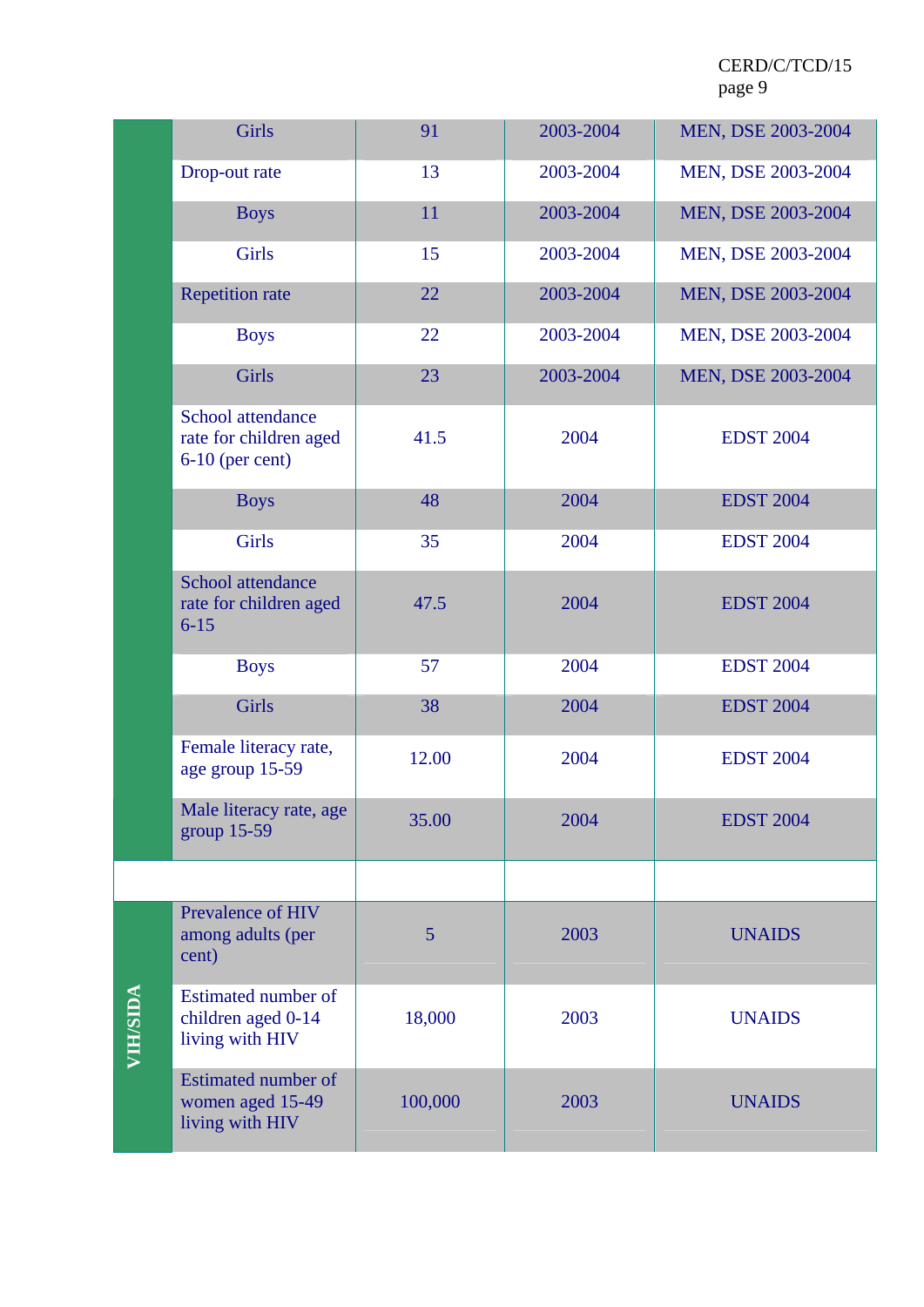|                         | Prevalence rate for<br>pregnant women aged<br>15-24 in the capital | 5              | 2003 | <b>UNICEF</b>              |
|-------------------------|--------------------------------------------------------------------|----------------|------|----------------------------|
|                         | Children aged 0-17<br>orphaned by AIDS                             | 96,000         | 2003 | <b>UNAIDS/UNICEF/USAID</b> |
|                         |                                                                    |                |      |                            |
|                         | Proportion of women<br>excised (per cent)                          | 45             | 2004 | <b>EDST 2004</b>           |
|                         | Age of excision<br>(years)                                         | $5 - 14$       | 2004 | <b>EDST 2004</b>           |
|                         | Orphans aged 0-14<br>living in households<br>(per cent)            | 7              | 2004 | <b>EDST 2004</b>           |
| Protection de l'enfance | Proportion registered<br>with the registry<br>office at birth      | 6              | 2004 | <b>EDST 2004</b>           |
|                         | Urban                                                              | 25             | 2004 | <b>EDST 2004</b>           |
|                         | Rural                                                              | $\overline{2}$ | 2000 | <b>EDST 2004</b>           |
|                         | Proportion of children<br>aged 5-17 who work                       | 83             | 2004 | <b>EDST 2004</b>           |
|                         | Urban                                                              | 75             | 2004 | <b>EDST 2004</b>           |
|                         | Rural                                                              | 85             | 2004 | <b>EDST 2004</b>           |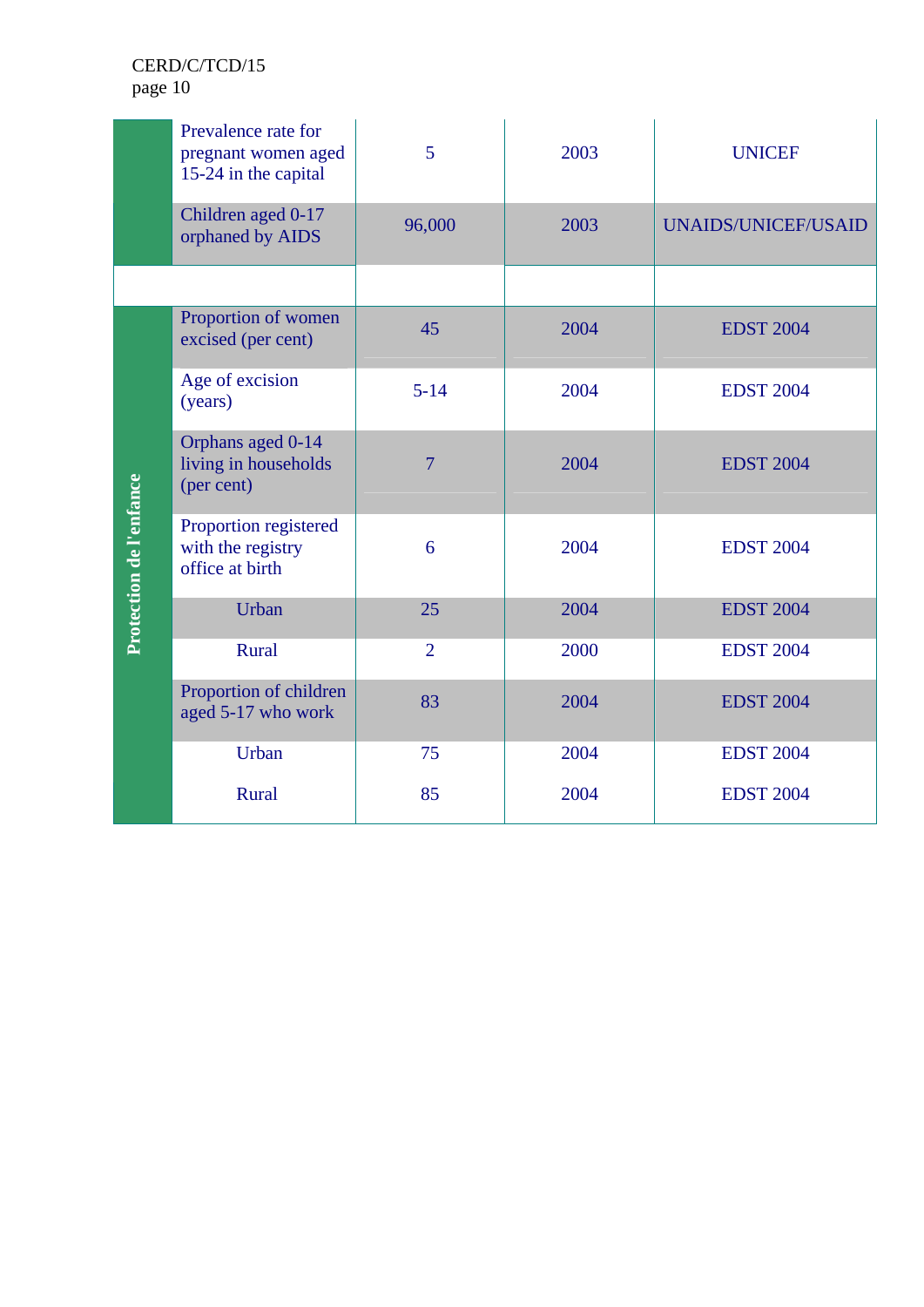#### **SOURCES**

Chad Demographic and Health Survey (EDST) 2004

Directorate for the Coordination of Population Activities (DCAP) of the Ministry of the Economy, the Plan and Cooperation: Projected Population of Chad 2000-2050

Ministry of Public Health (MSP): Health Statistics Yearbook of Chad, 2002

General Population and Housing Census 1993 (RGPH)

Ministry of National Education (MEN), Education Statistics, 2003-2004

UNAIDS, Report on the Global HIV/AIDS Epidemic, 2004

UNICEF, The State of the World's Children, 2005

MAT: Ministry of Territorial Administration, Administrative Division, October 2002 (Decree No. 415/419/PR/MAT/2002 of 17/10/2002

UNDP: Human Development Report 2005

UNAIDS/UNICEF/USAID, Children on the Brink 2004

BEAC, Principal Economic and Financial Indicators for Chad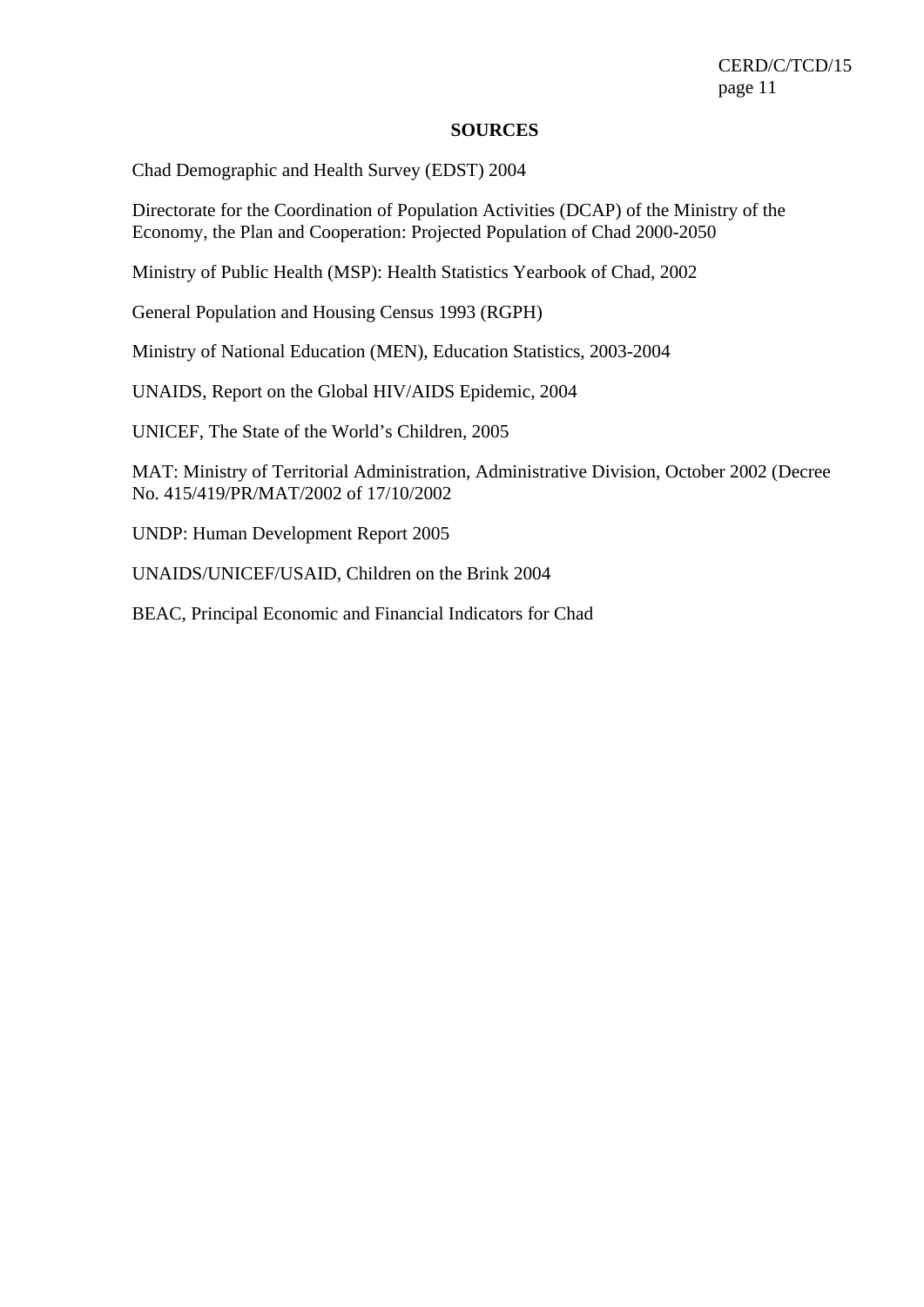## **INTRODUCTION**

1. The intention of the Government of Chad in submitting this report is to provide an appropriate response to the suggestions and recommendations made by the Committee during its sessions and in particular that of 17 August 1995 (see CERD/C/SR.1119 and A/50/18, paragraphs 637 to 668). The report is also intended to explore, for the benefit of Committee members, the main concerns expressed on that occasion.

2. The report constitutes the tenth, eleventh, twelfth, thirteenth, fourteenth and fifteenth periodic reports of Chad under the International Convention on the Elimination of All Forms of Racial Discrimination and describes, to the extent possible, the measures adopted to give effect to the provisions of the Convention.

3. The Committee suggested that the Government of Chad should adopt a series of measures which would include:

(a) Availing itself of the technical assistance offered under the advisory services and technical assistance programme of the Centre for Human Rights

(b) Providing in its next report fuller information on the practical implementation of the Convention, including information on the ethnic characteristics of the population, in accordance with paragraph 8 of the guidelines for the preparation of reports

(c) Furnishing more precise information about the reforms undertaken following the National Conference intended to begin the process of national reconciliation: the constitutional reform, the draft electoral code, the amnesty act, the law on compensation for victims of human rights violations, the reorganization of the security forces and national gendarmerie, and the strengthening of the judicial apparatus

(d) Informing the Committee of the actual lines of action open to the National Commission on Human Rights and its activities in terms of the implementation of the Convention

(e) Setting up a training programme in humanitarian law and human rights for members of the armed forces, the police, the national gendarmerie and other State employees

(f) Establishing a permanent mission of Chad to the United Nations.

# **I. RESPONSES TO THE COMMITTEE'S RECOMMENDATIONS**

## **A. International technical assistance**

4. The desire of the Government of Chad to implement the Convention was being frustrated by difficulties of a technical nature. It therefore made an appeal for international cooperation. This led to the formulation of two successive projects, from 2001 to 2002 and since 2006.

5. Chad has benefited from the advisory services and technical cooperation programme through a joint project of the Office of the United Nations High Commissioner for Human Rights (OHCHR) and the United Nations Development Programme (UNDP) intended to support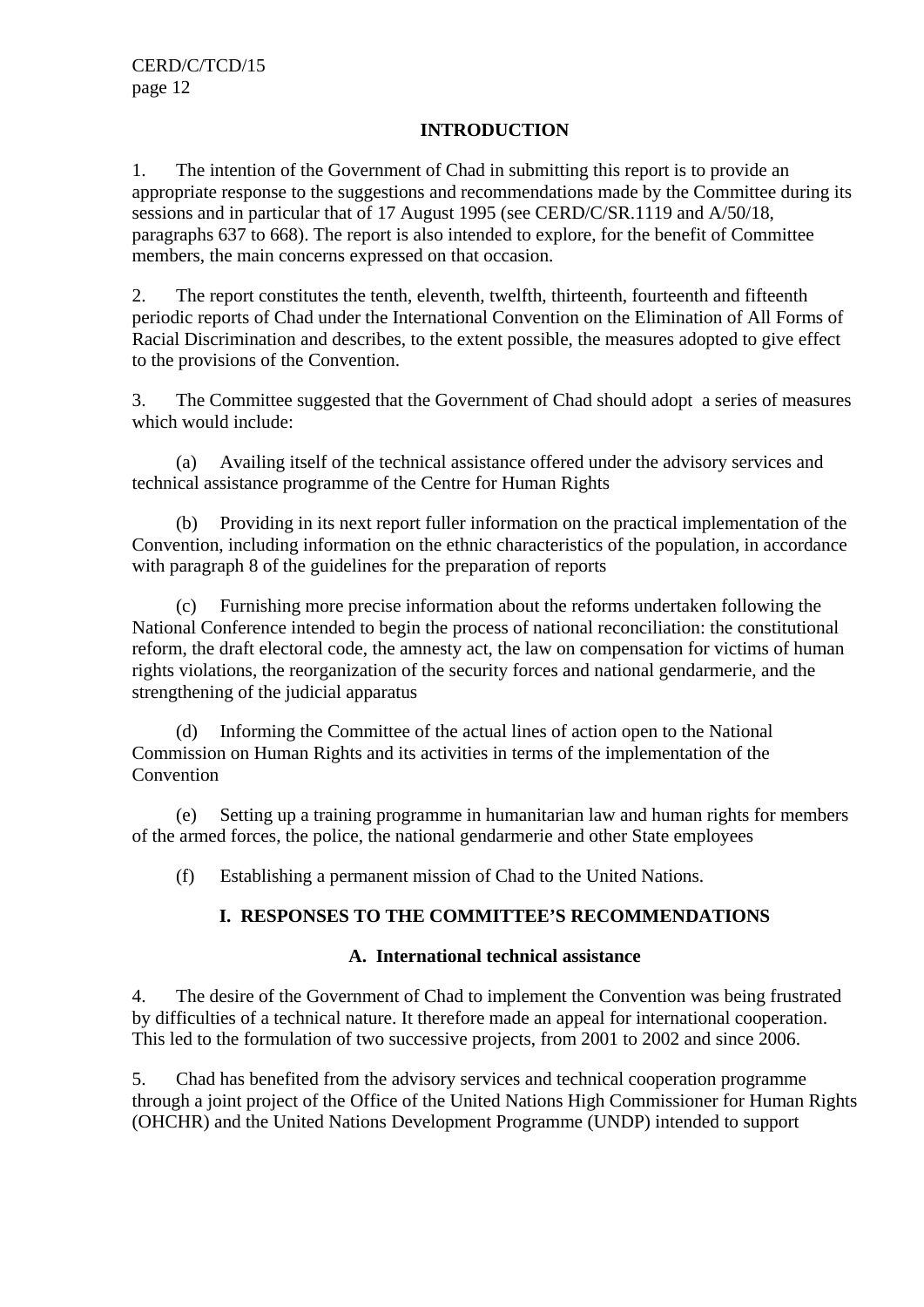capacity building in Chad in the fields of governance and human rights. One of the objectives of this project was to build the capacity of the National Commission on Human Rights (CNDH) and to contribute to the development of cooperation between public entities and civil society. Unfortunately, the final evaluation of the project, carried out in 2002, showed that it had been overambitious and had failed to achieve its objectives.

6. Accordingly, in 2003, Chad made a second request for technical assistance. This led, once the situation in Chad had been assessed by the Office of the High Commissioner for Human Rights, to the setting up of a joint OHCHR/UNDP project intended to build national capacity in the field of human rights.

#### **B. Constitutional and other national reforms**

7. Chad's Constitution, which derives from the recommendations of the Sovereign National Conference, was drawn up by an Institutional Technical Committee and adopted by referendum on 31 March 1996. Its article 1 declares Chad to be a sovereign, independent, secular, social, one and indivisible Republic founded on the principles of democracy, the rule of law and justice. Moreover, it affirms the separation between State and religion.

8. According to the Constitution (art. 3), sovereignty belongs to the people who exercise it either directly by referendum or indirectly through their elected representatives. The principle that underlies the exercise of power, as defined in article 7 of the Constitution, is "government of the people, by the people, for the people", founded on separation of the executive, legislative and judicial branches.

9. Moreover, the Constitution devotes an entire chapter (32 articles) to fundamental rights and freedoms. These provisions guarantee the protection of the physical and moral integrity of the person and the fundamental freedoms, as defined by the relevant international instruments.

10. The Constitution establishes a body responsible for regulating the freedom of the press, expression and communication, namely, the Higher Council on Communication (HCC) (art. 185). The HCC is an independent administrative authority composed of nine members of whom four are appointed by the President of the Republic and the National Assembly, three are elected by media professionals, one is a judge nominated by the President of the Supreme Court and one is a prominent figure from the world of culture elected by his or her peers.

11. There is also a Constitutional Council (art. 159) to hear disputes relating to the constitutionality of laws, treaties and international agreements or to presidential and legislative elections. The Constitutional Council is also responsible for overseeing the operation of the institutions and the activities of the public authorities and for settling jurisdictional disputes between State institutions.

12. Finally, in order to prevent leading figures in government from acting with impunity, the Constitution establishes a High Court of Justice (art. 171) with powers to try the President of the Republic and members of the Government, together with their accomplices, in cases of high treason. The crime of high treason encompasses, in particular, any subversion of the republican form, indivisibility or secularity of the State or infringement of the sovereignty, independence or integrity of the national territory. Serious and flagrant violations of human rights, embezzlement of public funds, corruption, extortion, drug trafficking and the introduction of toxic or hazardous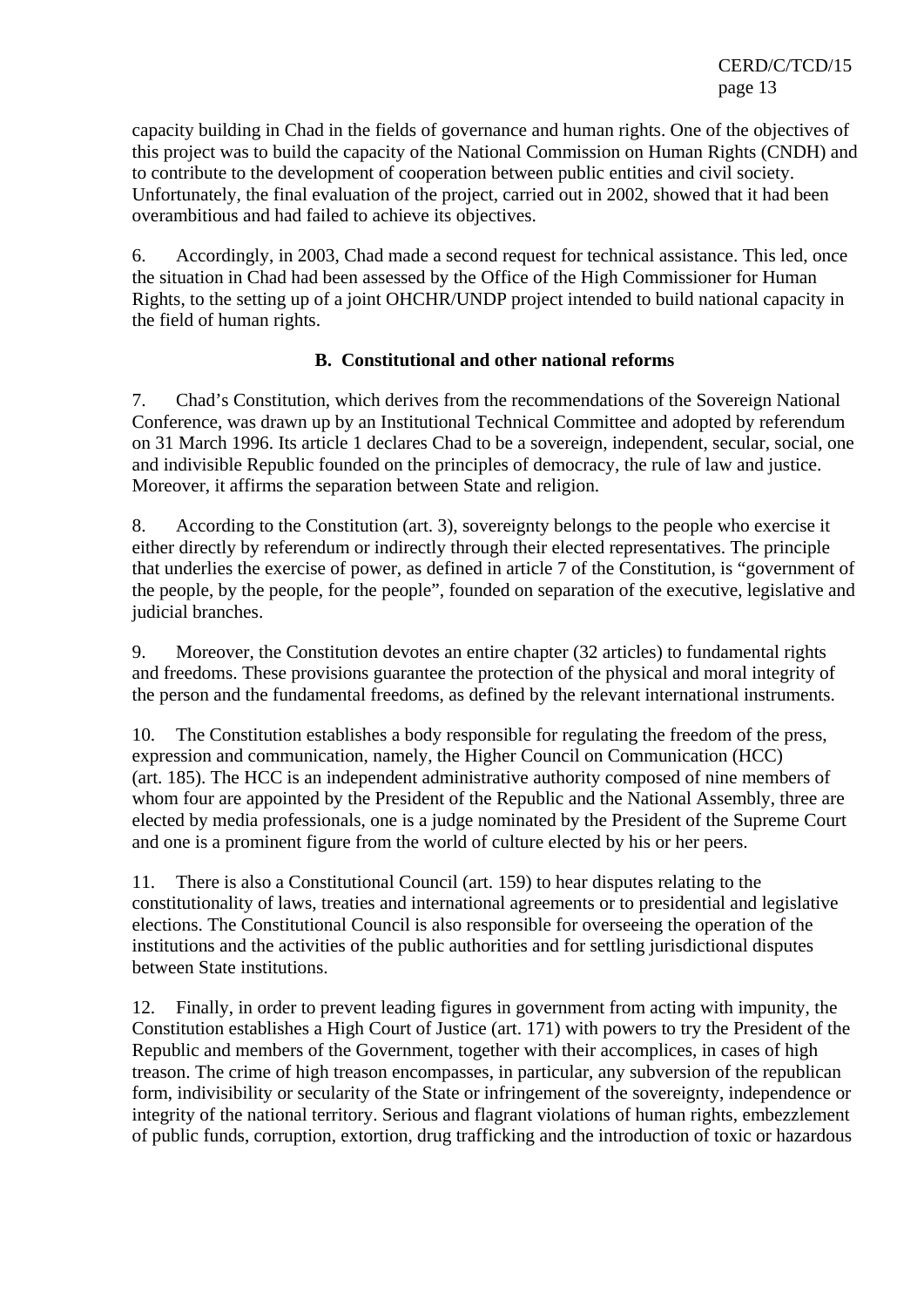waste in transit or for dumping or storage on the national territory are also deemed to be high treason.

13. The Armed Forces and security agencies (art. 188), consisting of the Chadian National Army, the national gendarmerie, the national and nomadic guard and the national police, are at the service of the nation, subject to republican law and subordinate to the civil power (art. 189). Moreover, they are apolitical and no one may use them for private purposes (art. 190). National defence is the responsibility of the National Army and the national gendarmerie, while the task of maintaining law and order and security is assigned to the national police, the national guard and the national gendarmerie.

14. In addition to its military mission, the Chadian National Army is required to participate in the tasks of economic and social development, as well as in humanitarian operations.

15. The reform of the Army began in 1991 and continued with the holding of a General Assembly of the Armed Forces in 2005. A follow-up committee, established by Order of the Minister for Defence, was entrusted with the task of implementing the recommendations adopted by the Assembly.

16. Title 13 of the Constitution is devoted to the traditional and customary authorities. These authorities collaborate with the Administration, with due regard for human rights and freedoms (art. 215). They assist with the government of the people and support the actions of the decentralized territorial authorities (art. 214). Moreover, they are guarantors of the practices and customs which, pending their codification, apply in the communities in which they are recognized.

17. However, the Constitution stipulates that customs that run counter to public order (*ordre public*) and those that promote inequality between citizens are prohibited (art. 156).

18. After nine years of implementation, in a referendum held on 15 July 2005, the people of Chad decided that the Constitution should be partially revised.

19. This revision led to the establishment of a consultative body known as the Economic, Social and Cultural Council, charged with advising the President of the Republic, the Government and National Assembly on all matters of an economic, social or cultural nature.

20. In order to be able to follow human rights developments more closely at United Nations level, the Government of Chad has established a Permanent Mission of Chad in Geneva, in addition to its Embassy to the United Nations in New York.

# **C. The policy for eliminating racial discrimination in all its forms**

21. The intention of the Government of Chad to fight discrimination is clearly expressed in the Constitution, the country's basic law, which establishes as a principle the prohibition of discrimination in all its forms. Moreover, numerous provisions of the Convention are also taken into account in the secondary legislation.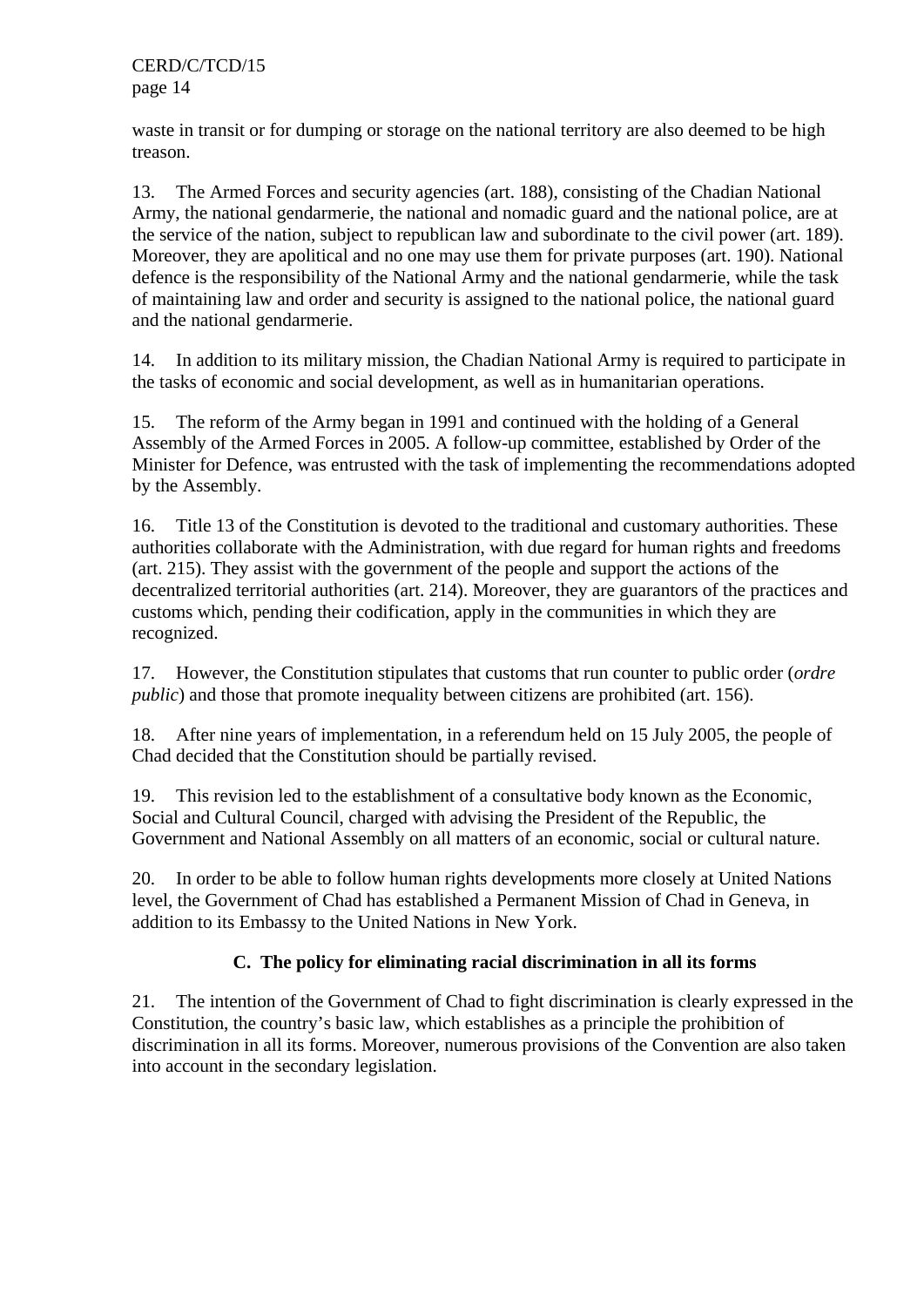22. Although the definition of discrimination as set out in article 1 of the Convention is not reproduced in any specific legal text, discrimination is prohibited in several national laws, in particular, the Labour Code, the Political Parties Charter, the Electoral Code, etc.

23. The absence of a definition should not be construed as a failure to apply this international instrument for combating discrimination, as defined in article 1. In fact, there are several laws and regulations that accord all citizens, without discrimination, the enjoyment or exercise of human rights and fundamental freedoms under conditions of equality in the political, economic, social and cultural spheres and all other areas of public life.

## **D. Main sociocultural characteristics: ethnic groups and religions in Chad**

24. One of the Committee's recommendations concerned the obtaining, on the basis of the General Population and Housing Census (RGPH), of more information about the importance of the different ethnic groups (A/50/18, paragraph 646). Below, with a view to providing the Committee with a satisfactory response to this recommendation, the Government of Chad has reproduced various tables that summarize the national situation with respect to both the ethnic composition and the religious affiliation of the population.

## **1. Population and main ethnic groups**

25. The April 1993 census showed that Chad has more than a hundred ethnic communities. For analytical purposes and because they are so numerous and diverse, these communities have been grouped on the basis of linguistic and geographical criteria, way of life, and practices and customs.

26. This process has yielded 14 main ethnic groups, including foreigners and those of indeterminate ethnicity. The "Other" and "Miscellaneous" categories consist, respectively, of ethnic groups not classified elsewhere because they do not fit readily into any of the main groups, by reason of their linguistic characteristics and customs, and naturalized foreigners.

27. Some of Chad's main ethnic groups are larger than others. Most numerous are the Sara (12.3 per cent) and the Mayo-Kebbi (11.5 per cent), while the following groups represent between 5 per cent and 10 per cent of the total population: Kanem-Bornou (9.0 per cent), Ouaddaï (8.7 per cent), Hadjaraï (6.5 per cent), Tandjilé and Gourane (6.5 per cent and 6.3 per cent, respectively).

28. The following main groups, each with less than 5 per cent of the total population, are classified as minorities:

- Fitri Batha (4.7 per cent)
- Peul  $(2.4 \text{ per cent})$
- Baguirmien (1.5 per cent)
- Lac Iro (0.5 per cent)

29. The « others » and « miscellaneous » categories together account for 1.2 per cent of the total population. The foreign population and that of indeterminate ethnicity represent about 1 per cent of the total population, or 0.7 per cent and 0.3 per cent, respectively (Table 1).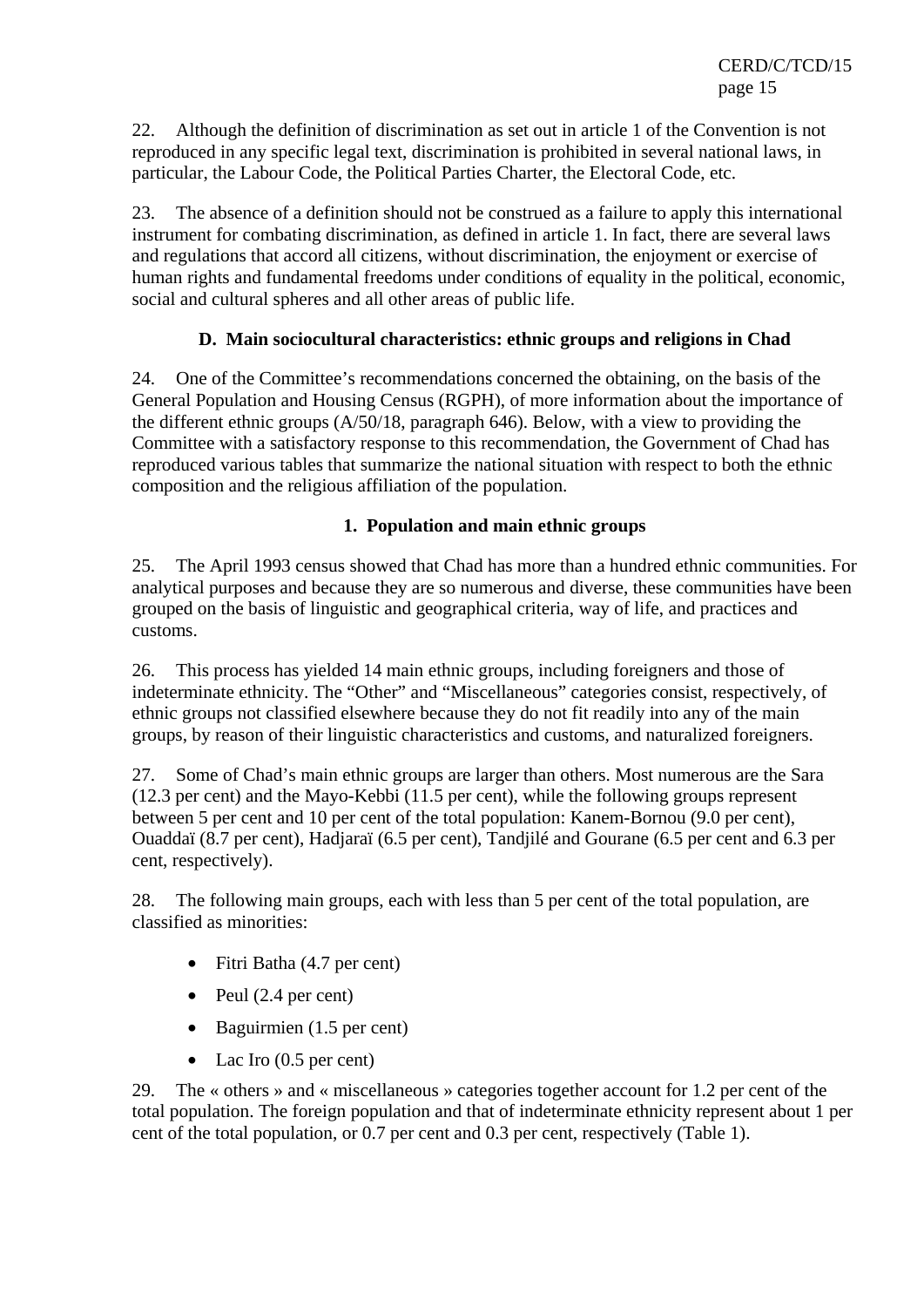| <b>Main ethnic</b> | <b>Numbers</b> |               |               | Percentage  |               |              |  |
|--------------------|----------------|---------------|---------------|-------------|---------------|--------------|--|
| group              | <b>Male</b>    | <b>Female</b> | <b>Total</b>  | <b>Male</b> | <b>Female</b> | <b>Total</b> |  |
| Arab               | 373 366        | 388 408       | 761 774       | 12,4        | 12,2          | 12,3         |  |
| Baguirmien         | 45 28 6        | 46790         | 92 076        | 1.5         | 1,5           | 1,5          |  |
| Fitri Batha        | 139 913        | 148 981       | 288 894       | 4,7         | 4,7           | 4,7          |  |
| Gorane             | 194 939        | 193 849       | 388788        | 6,5         | 6,1           | 6,3          |  |
| Hadjarai           | 192 808        | 221 111       | 413 919       | 6,4         | 6,9           | 6,7          |  |
| Kanembou Bornou    | 279 682        | 276 793       | 556475        | 9,3         | 8,7           | 9,0          |  |
| Lac Iro            | 15 29 3        | 18 25 2       | 33 545        | 0,5         | 0,6           | 0,5          |  |
| Mayo-Kebbi         | 343 832        | 369 995       | 713 827       | 11,5        | 11,6          | 11,5         |  |
| Ouaddai            | 245 932        | 295 350       | 541 282       | 8,2         | 9,3           | 8,7          |  |
| Peul               | 78 476         | 73 207        | 151 683       | 2,6         | 2,3           | 2,4          |  |
| Sara               | 831 583        | 883 183       | 1 7 1 4 7 6 6 | 27,7        | 27,7          | 27,7         |  |
| Tandjilé           | 191 657        | 209 222       | 440 879       | 6,4         | 6,6           | 6,5          |  |
| Others             | 14776          | 15 4 69       | 30 245        | 0,5         | 0,5           | 0,5          |  |
| Miscellaneous      | 23 051         | 21 943        | 44 9 94       | 0,8         | 0,7           | 0,7          |  |
| Foreigners         | 22 948         | 20 966        | 43 914        | 0,8         | 0,7           | 0,7          |  |
| Indeterminate      | 7829           | 8648          | 16 477        | 0,3         | 0,3           | 0,3          |  |
| <b>Total</b>       | 3 001 371      | 3 192 167     | 6 193 538     | 100         | 100           | 100          |  |

|  |  | Table 1 : Distribution of the resident population by sex, according to main ethnic group |
|--|--|------------------------------------------------------------------------------------------|
|  |  |                                                                                          |

*Source*: RGPH 1993

30. Moreover, Table 2 below reveals an unequal distribution of the population by sex within the main ethnic groups. Thus, the Peul, Kanem-Bornou and Gourane ethnic groups contain more men than women. The same applies to the « miscellaneous » and « foreigners » categories, which mainly consist of male migrant jobseekers.

31. In the other ethnic groups, however, women predominate, particularly among the Ouaddai, Lac Iro and Hadjarai, where the sex ratio is less than 90, i.e., there are fewer than 90 men for every 100 women. This shortfall probably reflects the high level of emigration of men from these groups to other parts of the country or abroad.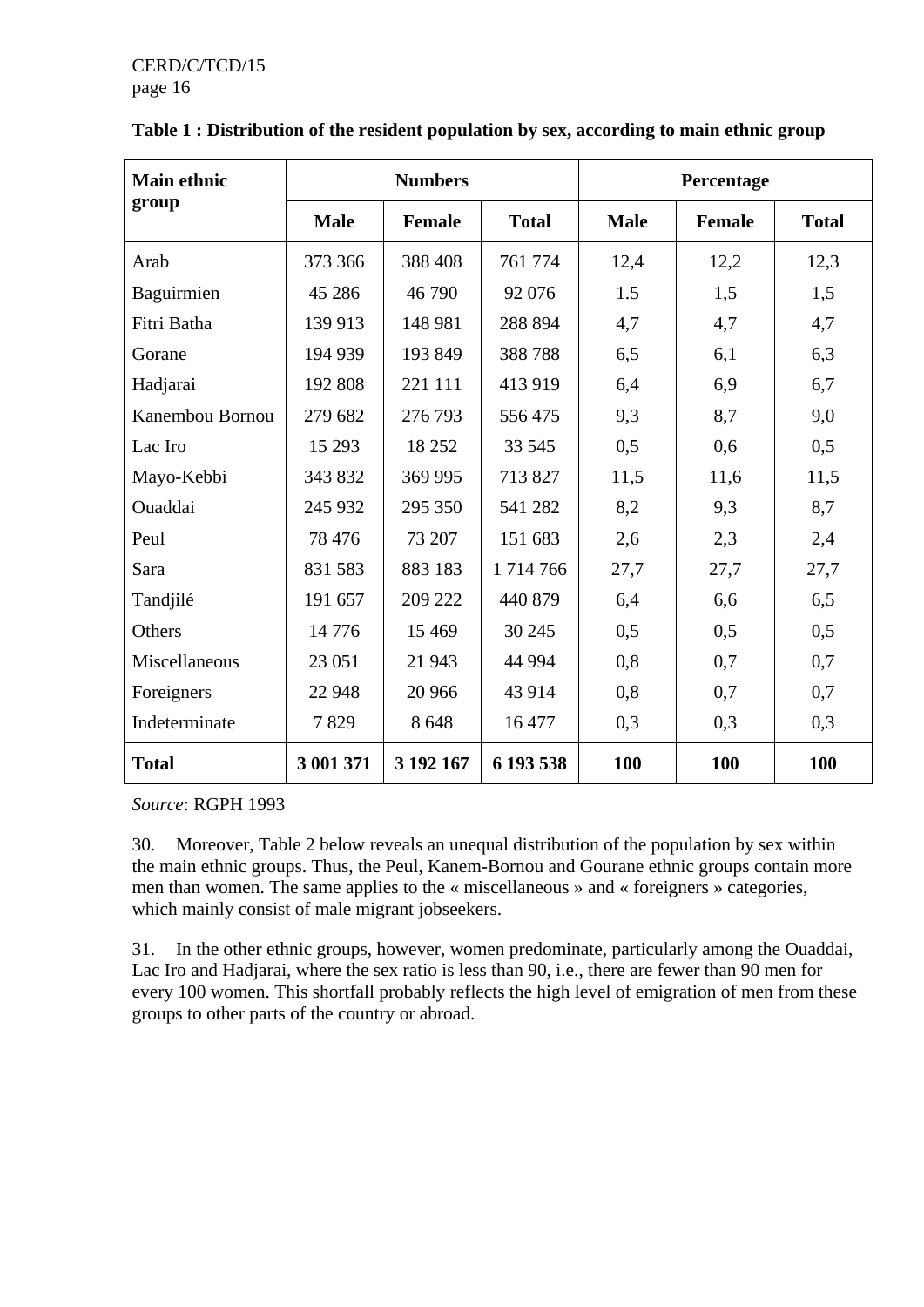| Main ethnic group |             | Sex ratio     |                    |       |
|-------------------|-------------|---------------|--------------------|-------|
|                   | <b>Male</b> | <b>Female</b> | <b>Total</b>       |       |
| Arab              | 49,0        | 51,0          | $\overline{100,0}$ | 96,1  |
| Baguirmien        | 49,2        | 50,8          | 100,0              | 96,8  |
| Fitri Batha       | 48,4        | 51,6          | 100,0              | 93,9  |
| Gorane            | 50,1        | 49,9          | 100,0              | 100,6 |
| Hadjarai          | 46,6        | 53,4          | 100,0              | 87,2  |
| Kanembou Bornou   | 50,3        | 49,7          | 100,0              | 101,0 |
| Lac Iro           | 45,6        | 54,4          | 100,0              | 83,8  |
| Mayo-Kebbi        | 48,2        | 51,8          | 100,0              | 92,9  |
| Ouaddai           | 45,4        | 54,6          | 100,0              | 83,3  |
| Peul              | 51,7        | 48,3          | 100,0              | 107,2 |
| Sara              | 48,5        | 51,5          | 100,0              | 94,2  |
| Tandjilé          | 47,8        | 52,2          | 100,0              | 91,6  |
| Others            | 48,9        | 51,1          | 100,0              | 95,5  |
| Miscellaneous     | 51,2        | 48,8          | 100,0              | 105,0 |
| Foreigners        | 52,3        | 47,7          | 100,0              | 109,5 |
| Indeterminate     | 47,5        | 52,5          | 100,0              | 90,5  |
| Total             | 48,5        | 51,5          | 100,0              | 94,0  |

#### **Table 2 : Distribution of the resident population by sex and sex ratio, according to main ethnic group**

*Source* : RGPH 1993

# **2. Ethnic group and residential environment**

32. Tables 3 and 4 below show that in terms of residential environment some ethnic groups are more urbanized than others. In fact, whatever the residential environment, the Sara group is the most numerous, accounting for 30 per cent of the total urban population and 27.1 per cent of the rural population.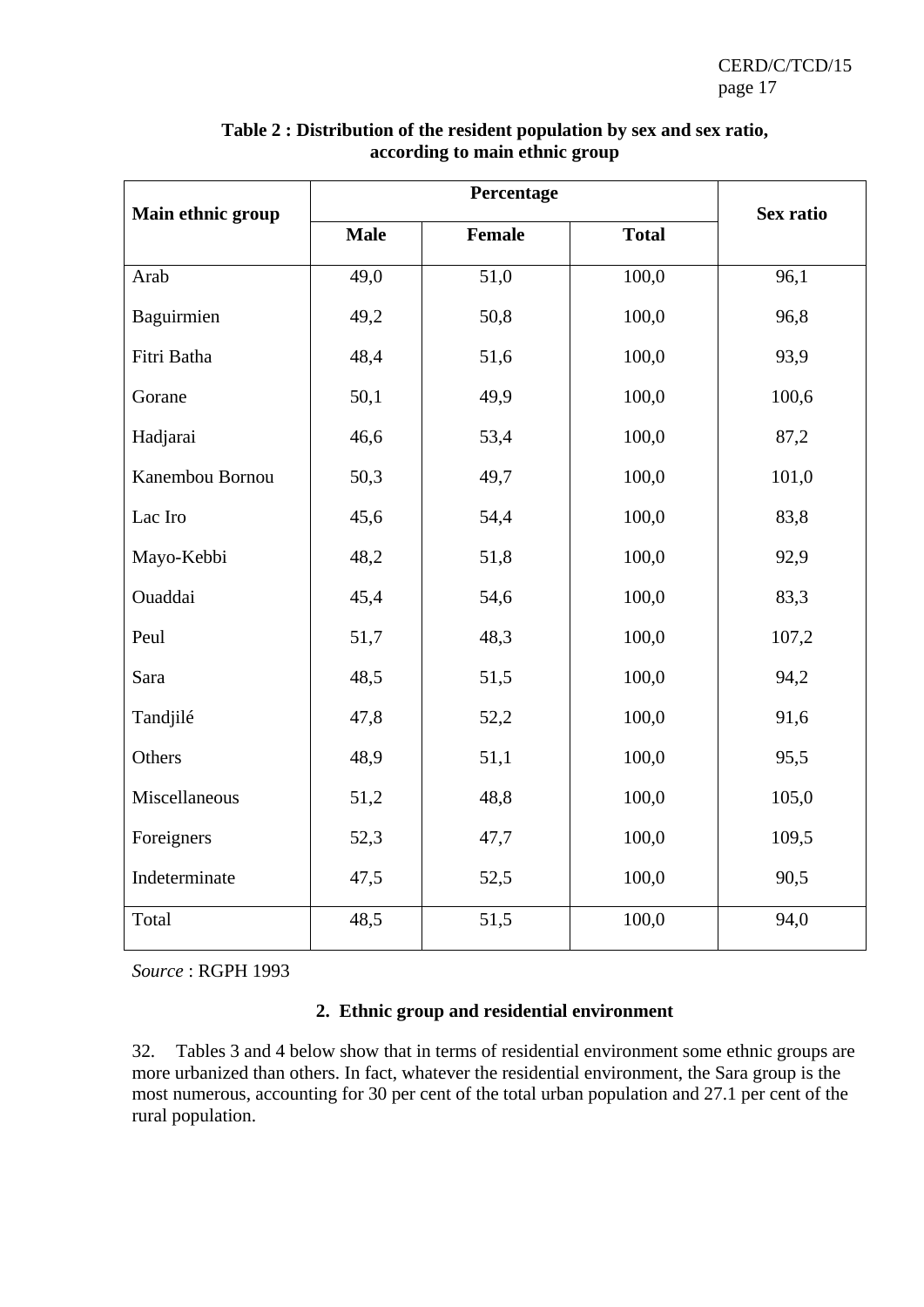#### **Table 3 : Distribution of the resident population by residential environment,**

| <b>Main ethnic</b> | <b>Urban</b>   |          | <b>Rural</b>   |          | <b>Combined</b> |          |
|--------------------|----------------|----------|----------------|----------|-----------------|----------|
| group              | <b>Numbers</b> | per cent | <b>Numbers</b> | per cent | <b>Numbers</b>  | per cent |
| Arab               | 164 024        | 12,4     | 597 750        | 12,3     | 761 774         | 12,3     |
| Baguirmien         | 34 551         | 2,6      | 57 525         | 1,2      | 92 076          | 1,5      |
| Fitri Batha        | 84 678         | 6,4      | 204 216        | 4,2      | 288 894         | 4,7      |
| Gorane             | 108 318        | 8,2      | 280 470        | 5,8      | 388788          | 6,3      |
| Hadjarai           | 98 1 25        | 7.4      | 315 794        | 6,5      | 413 919         | 6,7      |
| Kanem-Bornou       | 117868         | 8,9      | 438 607        | 9,0      | 556 575         | 9,0      |
| Lac Iro            | 6 0 9 2        | 0,5      | 27 453         | 0,6      | 33 545          | 0,5      |
| Mayo-Kebbi         | 81 363         | 6,1      | 632 464        | 13,0     | 713827          | 11,5     |
| Ouaddai            | 85 837         | 6,5      | 455 445        | 9,4      | 541 282         | 8,7      |
| Peul               | 26 0 20        | 2,0      | 125 663        | 2,6      | 151 683         | 2,4      |
| Sara               | 394 116        | 29,8     | 1 320 650      | 27,1     | 1714766         | 27,7     |
| Tandjilé           | 63 156         | 4,8      | 337 723        | 6,9      | 400 879         | 6,5      |
| Others             | 10 104         | 0,8      | 20 14 1        | 0,4      | 30 245          | 0,5      |
| Miscellaneous      | 23 845         | 1,8      | 21 149         | 0,4      | 44 9 94         | 0,7      |
| Foreigners         | 21 372         | 1,6      | 22 5 42        | 0,5      | 43 914          | 0,7      |
| Indeterminate      | 5 0 5 5        | 0,4      | 11 422         | 0,2      | 16 477          | 0,3      |
| <b>Total</b>       | 1 324 524      | 100,0    | 4 869 014      | 100,0    | 6 193 538       | 100,0    |

#### **according to main ethnic group**

*Source* : RGPH 1993

33. However, with reference to the individual ethnic groups, the « Miscellaneous » and « Foreigners » categories, which in general consist of immigrants, whether or not naturalized, are concentrated in the cities much more than in the rural areas. Moreover, among the most urbanized Chadian ethnic groups the « Baguirmien » group heads the list with 37.5 per cent.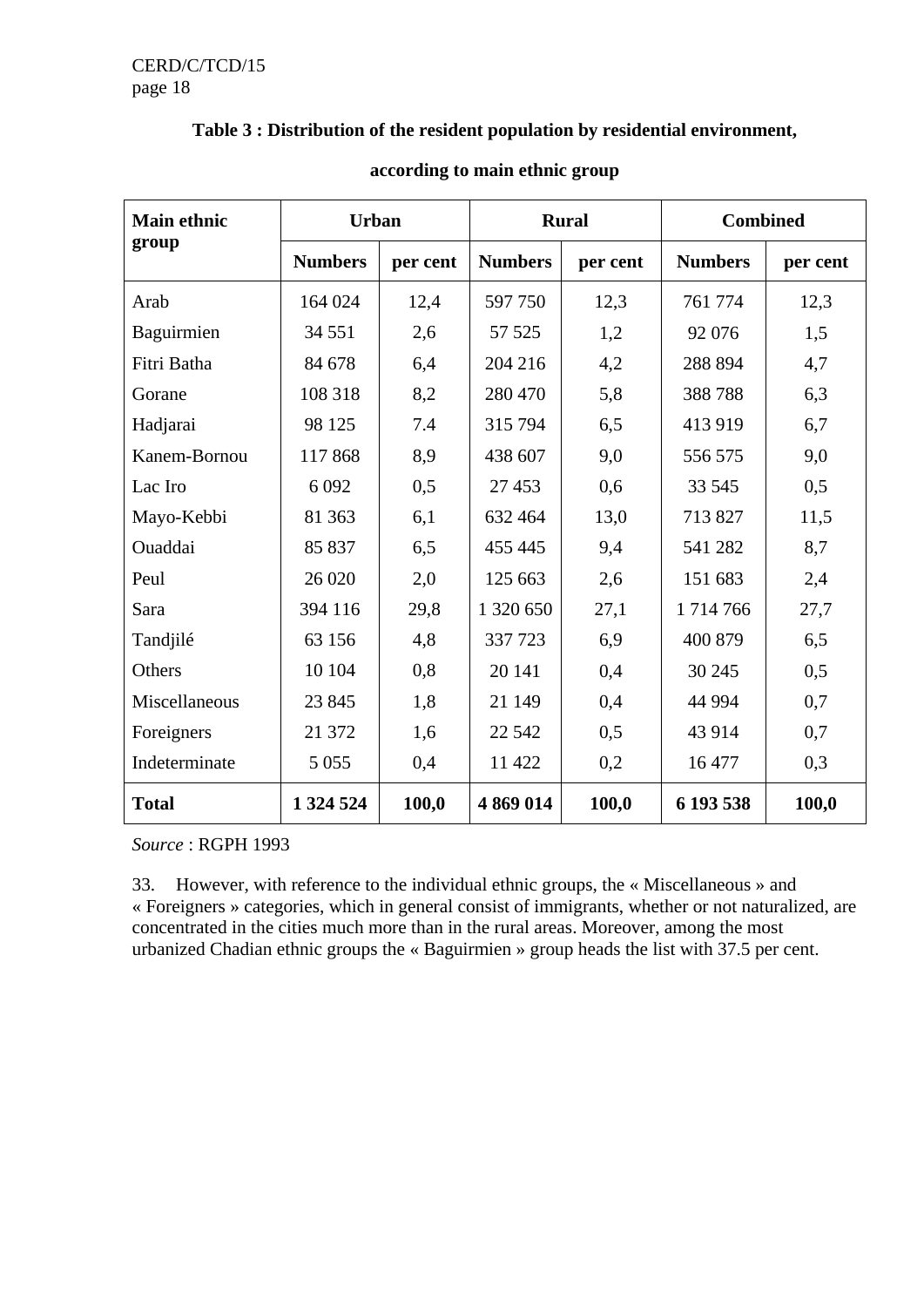| Main ethnic group | <b>Urban</b> | <b>Rural</b> | <b>Total</b> |
|-------------------|--------------|--------------|--------------|
| Arab              | 21,5         | 78,5         | 100,0        |
| Baguirmien        | 37,5         | 62,5         | 100,0        |
| Fitri Batha       | 29,3         | 70,7         | 100,0        |
| Gorane            | 27,9         | 72,1         | 100,0        |
| Hadjarai          | 23,7         | 76,3         | 100,0        |
| Kanem-Bornou      | 21,2         | 78,8         | 100,0        |
| Lac Iro           | 18,2         | 81,8         | 100,0        |
| Mayo-Kebbi        | 11,4         | 88,6         | 100,0        |
| Ouaddai           | 15,9         | 84,1         | 100,0        |
| Peul              | 17,2         | 82,8         | 100,0        |
| Sara              | 23,0         | 77,0         | 100,0        |
| Tandjilé          | 15,8         | 84,2         | 100,0        |
| Others            | 33,4         | 66,6         | 100,0        |
| Miscellaneous     | 53,0         | 47,0         | 100,0        |
| Foreigners        | 48,7         | 51,3         | 100,0        |
| Indeterminate     | 30,7         | 69,3         | 100,0        |
| <b>Total</b>      | 21,4         | 78,6         | 100,0        |

**Table 4 : Distribution of the resident population by residential environment, according to main ethnic group (per cent)** 

*Source* : RGPH 1993

## **3. Ethnic group and type of population**

34. Tables 5 and 6 below show that there is a certain relationship between the ethnic group and the lifestyle of the population. The results obtained indicate that some ethnic groups include large numbers of nomads, whereas others are mainly sedentary.

35. The Peuls (44.4 per cent), the Arabs (25.4 per cent) and the Gouranes (13.5 per cent) have by far the largest proportion of nomads (Table 5). Moreover, nomads account for 9.6 per cent of the « Foreigners » group and 8.4 per cent of the « Others» group. These « foreign » nomads are probably mostly Peuls (bororo) from West African countries. It should also be noted that the Sara, Tandjilé, Lac Iro and Mayo-Kebbi ethnic groups are exclusively sedentary.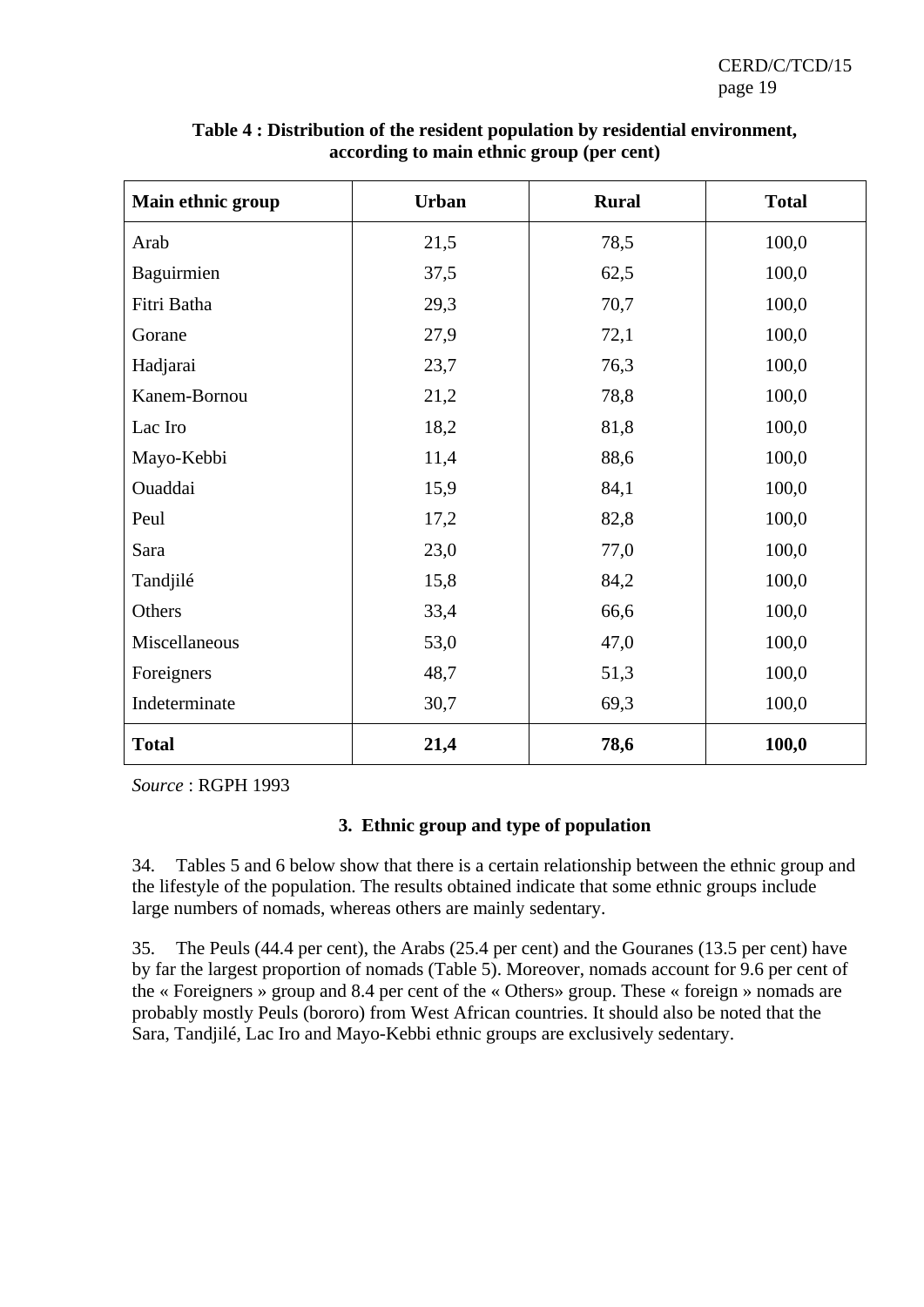| Main ethnic group |                  | Percentage     |                 |                  | Sex ratio      |
|-------------------|------------------|----------------|-----------------|------------------|----------------|
|                   | <b>Sedentary</b> | <b>Nomadic</b> | <b>Combined</b> | <b>Sedentary</b> | <b>Nomadic</b> |
| Arab              | 74,6             | 25,4           | 100,0           | 94,2             | 101,9          |
| Baguirmien        | 99,3             | 0,7            | 100,0           | 96,7             | 114,1          |
| Fitri Batha       | 98,5             | 1,5            | 100,0           | 93,8             | 100,9          |
| Gorane            | 86,5             | 13,5           | 100,0           | 100,2            | 102,9          |
| Hadjarai          | 98,5             | 1,5            | 100,0           | 87,0             | 104,4          |
| Kanem-Bornou      | 98,9             | 1,1            | 100,0           | 100,9            | 114,1          |
| Lac Iro           | 100,0            | 0,0            | 100,0           | 83,8             | 266,7          |
| Mayo-Kebbi        | 99,9             | 0,1            | 100,0           | 92,8             | 221,5          |
| Ouaddai           | 97,7             | 2,3            | 100,0           | 83,0             | 93,9           |
| Peul              | 55,6             | 44,4           | 100,0           | 102,1            | 114,0          |
| Sara              | 100,0            | 0,0            | 100,0           | 94,1             | 287,1          |
| Tandjilé          | 100,0            | 0,0            | 100,0           | 91,6             | 200,0          |
| Others            | 91,6             | 8,4            | 100,0           | 95,4             | 96,7           |
| Miscellaneous     | 97,6             | 2,4            | 100,0           | 105,3            | 96,4           |
| Foreigners        | 90,6             | 9,6            | 100,0           | 108,2            | 121,9          |
| Indeterminate     | 92,3             | 7,9            | 100,0           | 89,9             | 97,6           |
| Total             | 94,3             | 5,7            | 100,0           | 93,4             | 104,6          |

# **Table 5 : Percentage and sex ratio by type of population, according to main ethnic group**

*Source*: RGPH 1993

36. Moreover, Arabes (64.7 per cent) make up more than half of all nomads, followed by Peuls and Gourane which account for 19.1 per cent and 14.8 per cent, respectively.

37. With the exception of the Ouaddai group, which includes a not inconsiderable proportion of nomads (3.5 per cent), the other ethnic groups have only a very small nomadic component.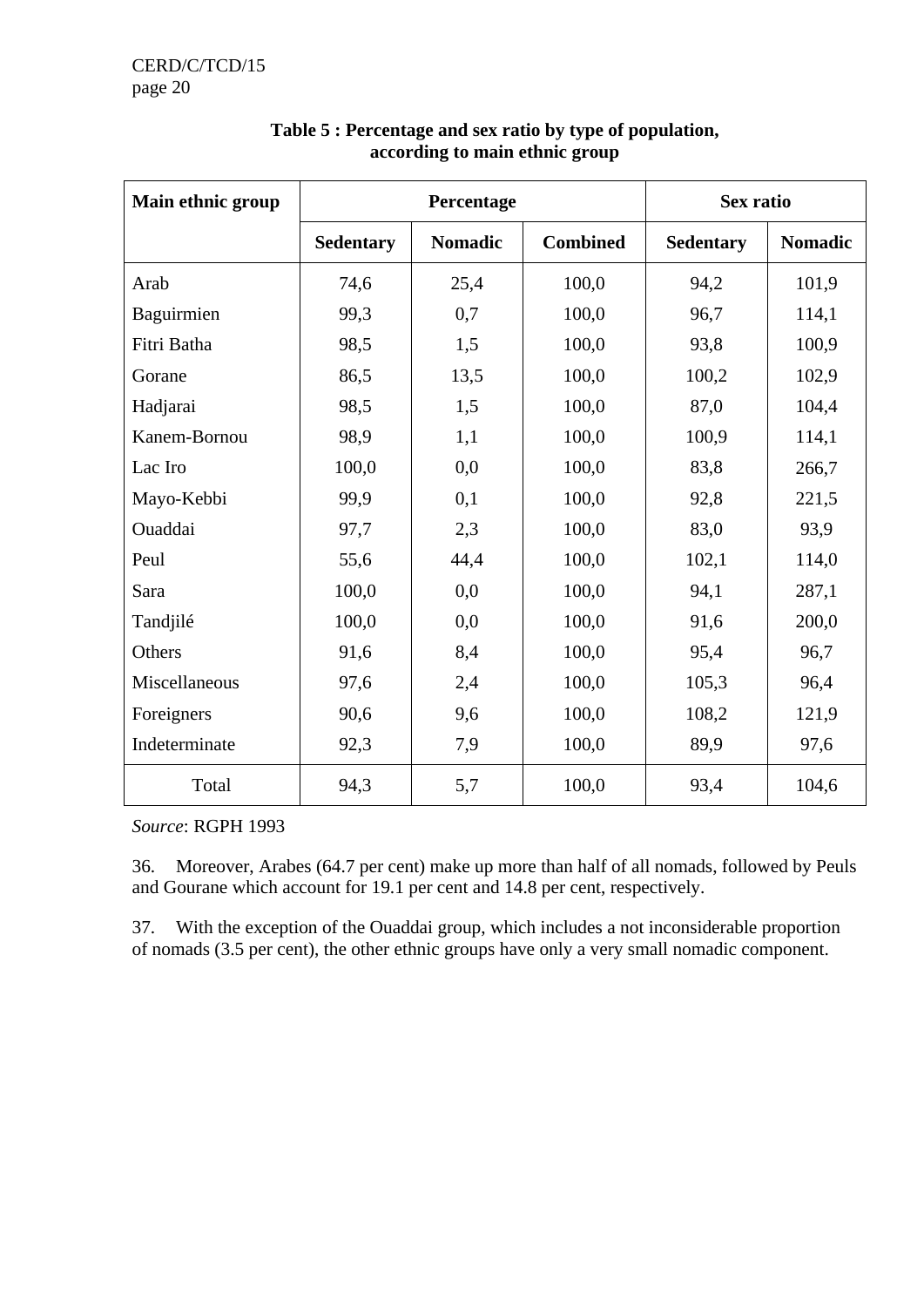| Main ethnic group |                | <b>Sedentary</b> | <b>Nomadic</b> |          |
|-------------------|----------------|------------------|----------------|----------|
|                   | <b>Numbers</b> | per cent         | <b>Numbers</b> | per cent |
| Arab              | 568 302        | 9,7              | 913 472        | 54,7     |
| Baguirmien        | 91 410         | 1,6              | 666            | 0,2      |
| Fitri Batha       | 284 423        | 4,9              | 4 4 7 1        | 1,3      |
| Gorane            | 336 495        | 5,8              | 52 293         | 14,8     |
| Hadjarai          | 407 689        | 7,0              | 6 2 8 0        | 1,8      |
| Kanem-Bornou      | 550 181        | 9,4              | 6 2 9 4        | 1,8      |
| Lac Iro           | 33 5 34        | 0,6              | 11             | 0,0      |
| Mayo Kebbi        | 713 033        | 12,2             | 794            | 0,2      |
| Ouaddai           | 528 956        | 9,1              | 12 3 26        | 3,5      |
| Peul              | 84 341         | 1,4              | 67 342         | 19,1     |
| Sara              | 1 714 437      | 29,4             | 329            | 0,1      |
| Tandjilé          | 100 795        | 6,9              | 84             | 0,0      |
| Others            | 27 706         | 0,5              | 2 5 3 9        | 0,7      |
| Miscellaneous     | 43 902         | 0,8              | 1 0 9 2        | 0,3      |
| Foreigners        | 39718          | 0,7              | 4 1 9 6        | 1,2      |
| Indeterminate     | 15 169         | 0,3              | 1 3 0 8        | 0,4      |
| Total             | 5 840 091      | 100,0            | 353 447        | 100,0    |

**Table 6 : Distribution of the resident population by type of population, according to main ethnic group** 

*Source* : RGPH 1993

## **4. Religious affiliation of the population**

38. Table 7 below shows that more than half the population of Chad (53.9 per cent) declare themselves to be Muslims, while of the 34.7 per cent that profess the Christian faith 20.3 per cent are Catholics and 14.4 per cent Protestants. Animism, which includes all the traditional religions, is practised by 7.4 per cent.

39. Those who declare themselves to have « no religion » make up 3.1 per cent. Those with some « other » religion or « no fixed views » represent less than 1 per cent.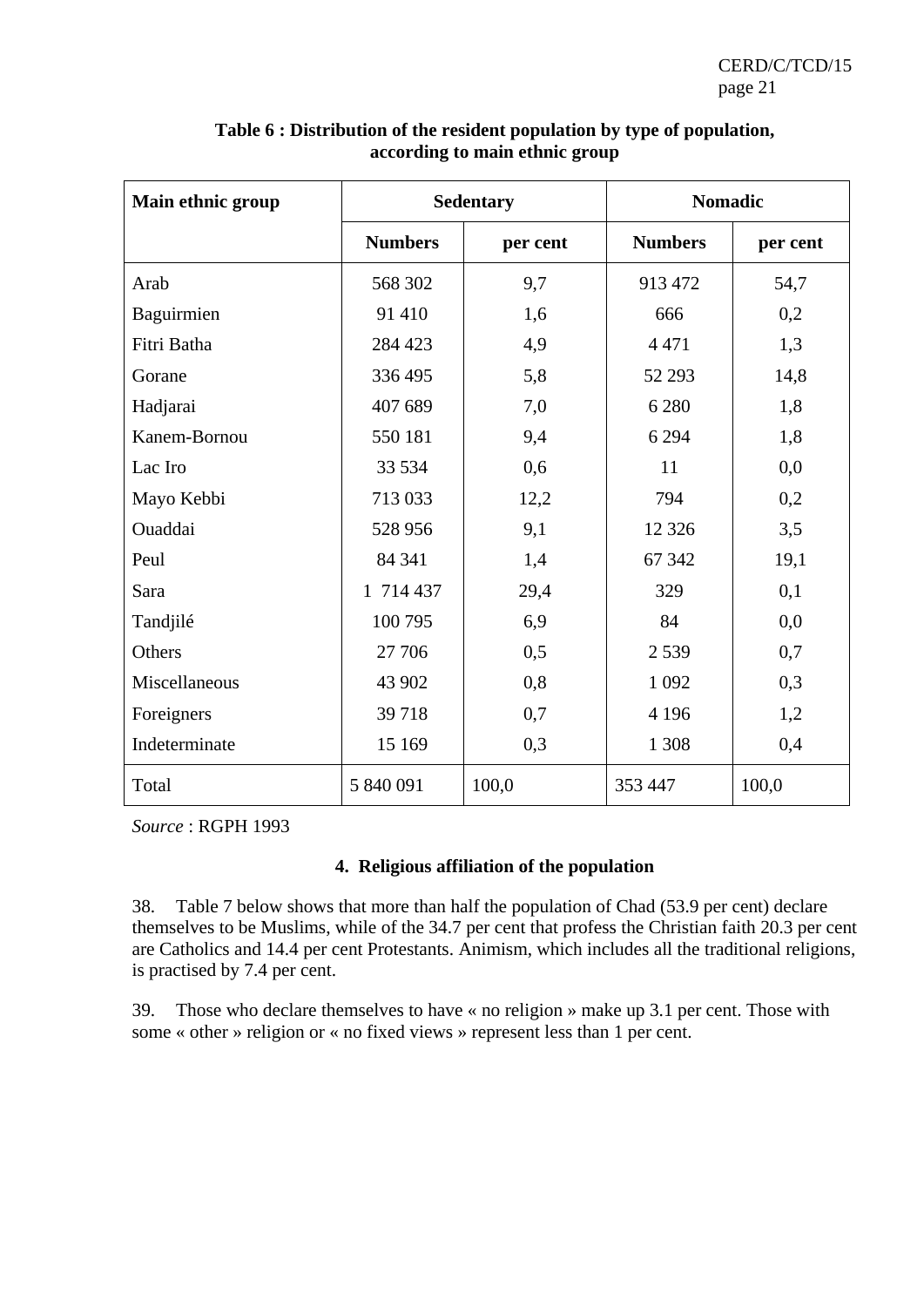| <b>Religion</b>   | <b>Numbers</b> |           |               | Percentage  |        |              |  |
|-------------------|----------------|-----------|---------------|-------------|--------|--------------|--|
|                   | Men            | Women     | <b>Total</b>  | <b>Male</b> | Female | <b>Total</b> |  |
| Animist           | 220 253        | 235 811   | 456 064       | 7,3         | 7,4    | 7,4          |  |
| Catholic          | 593 135        | 667 377   | 1 260 512     | 19,8        | 20,9   | 20,3         |  |
| Muslim            | 1 625 979      | 1709 890  | 3 3 3 5 8 6 9 | 54,2        | 53,6   | 53,9         |  |
| Protestant        | 433 110        | 458 374   | 891 484       | 14,4        | 14,3   | 14,4         |  |
| Other             | 17834          | 15 608    | 33 442        | 0,6         | 0,5    | 0,5          |  |
| No religion       | 100 519        | 92 590    | 193 109       | 3,3         | 2,9    | 3,1          |  |
| No fixed<br>views | 10 541         | 12517     | 23 058        | 0,4         | 0,4    | 0,4          |  |
| <b>Total</b>      | 3 001 371      | 3 192 167 | 6 193 538     | 100,0       | 100,0  | 100,0        |  |

**Table 7 : Distribution of the resident population by sex, according to religion** 

*Source* : RGPH 1993

40. As indicated by the corresponding sex ratios, women predominate in all religions, apart from the « no religion » and « other » categories. This female predominance can be attributed to the demographic preponderance of women in the total population.

## **Table 8 : Distribution of the resident population by sex and sex ratio, according to religion (per cent)**

| <b>Religion</b> |      | <b>Sex ratio</b> |              |       |
|-----------------|------|------------------|--------------|-------|
|                 | Men  | Women            | <b>Total</b> |       |
| Animist         | 48,3 | 51,7             | 100,0        | 93,4  |
| Catholic        | 47,1 | 52,9             | 100,0        | 88,9  |
| Muslim          | 48,7 | 51,3             | 100,0        | 95,1  |
| Protestant      | 48,6 | 51,4             | 100,0        | 94,5  |
| Other           | 53,3 | 46,7             | 100,0        | 114,3 |
| No religion     | 52,1 | 47,9             | 100,0        | 108,6 |
| No fixed views  | 45,7 | 54,3             | 100,0        | 84,2  |
| <b>Total</b>    | 48,5 | 51,5             | 100,0        | 94,4  |

*Source* : RGPH 1993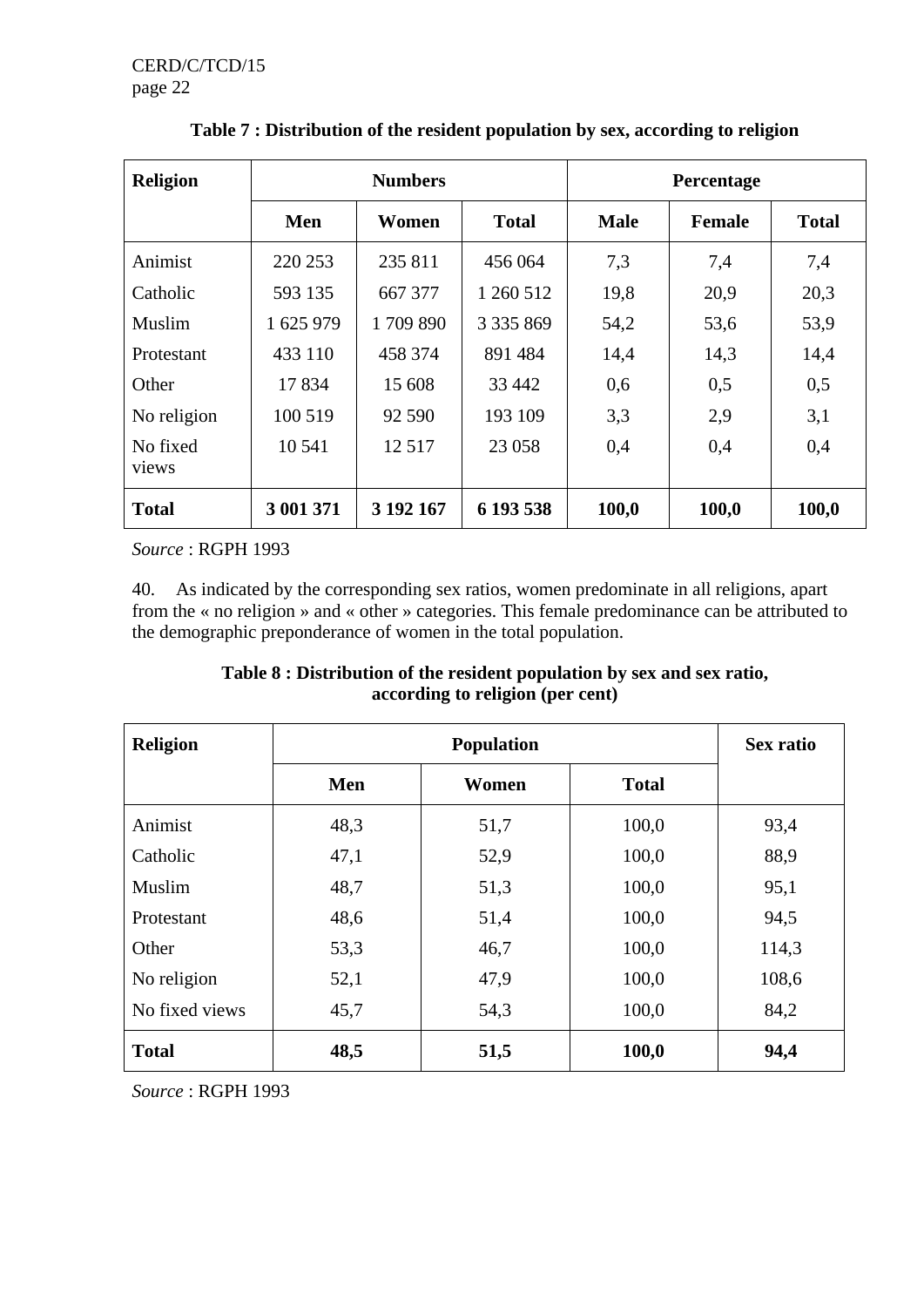#### **5. Religion and residential environment**

41. Whatever the residential environment, the imported religions predominate. Muslims are in the majority in both the cities (59.7 per cent) and the rural areas (52.3 per cent). Christians make up 35.6 per cent and 34.5 per cent of the total urban and rural populations, respectively.

| <b>Religion</b>   | <b>Numbers</b> |               |                 | Percentage   |              |                 |  |
|-------------------|----------------|---------------|-----------------|--------------|--------------|-----------------|--|
|                   | <b>Urban</b>   | <b>Rural</b>  | <b>Combined</b> | <b>Urban</b> | <b>Rural</b> | <b>Combined</b> |  |
| Animist           | 25 0 98        | 430 966       | 456 064         | 1,9          | 8,9          | 7,4             |  |
| Catholic          | 245 788        | 1 014 724     | 1 260 512       | 18.6         | 20,8         | 20,4            |  |
| Muslim            | 790 544        | 3 3 3 5 8 6 9 | 3 3 3 5 8 6 9   | 59,7         | 52,3         | 53,9            |  |
| Protestant        | 224 793        | 891 484       | 891 484         | 17,0         | 13,7         | 14,4            |  |
| Other             | 5467           | 33 442        | 33 442          | 0,4          | 0,6          | 0,5             |  |
| No religion       | 26 807         | 193 109       | 193 109         | 2,0          | 3,4          | 3,1             |  |
| No fixed<br>views | 6 0 27         | 23 058        | 23 058          | 0,4          | 0,3          | 0,3             |  |
| <b>Total</b>      | 1 324 524      | 4 869 014     | 6 193 538       | 100,0        | 100,0        | 100,0           |  |

## **Table 9 : Distribution of the resident population by residential environment, according to religion**

*Source* : RGPH 1993

42. Moreover, the followers of all the religions declared are more concentrated in the rural than in the urban environment.

43. In general, the imported religions are practised more in the cities, even though they each have more than 70 per cent of their followers in the rural areas. This concentration of followers in the rural environment is a result of the demographic importance of the rural population in proportion to the total population. Animism, which represents the traditional religions based mainly on ways and customs, is practised less in the cities than in the rural societies, in which the traditional customs are preserved: 5.5 per cent as against 94.5 per cent.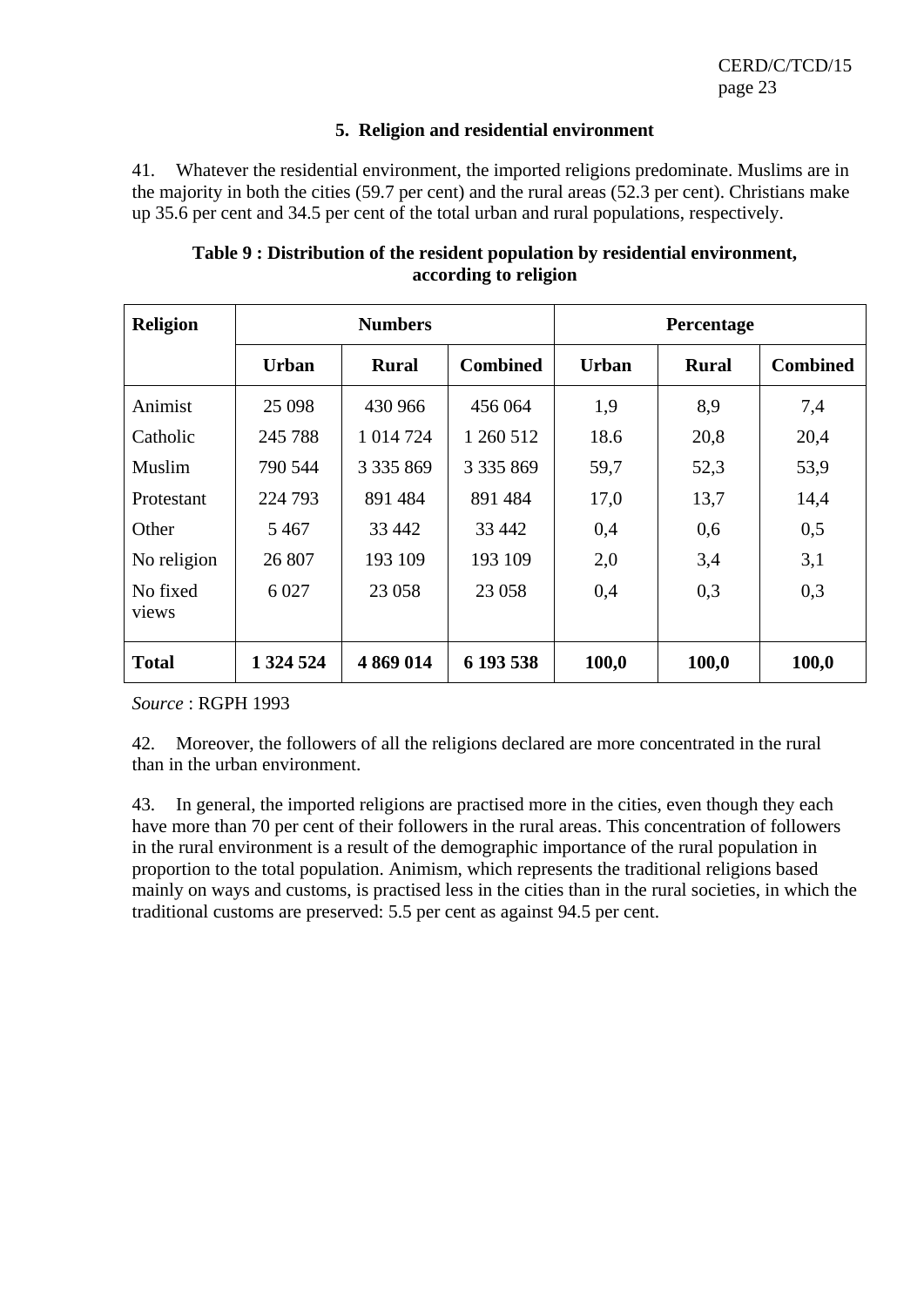| <b>Religion</b> | <b>Urban</b> | <b>Rural</b> | <b>Combined</b> |
|-----------------|--------------|--------------|-----------------|
| Animist         | 5,5          | 94,5         | 100,0           |
| Catholic        | 19,5         | 80,5         | 100,0           |
| Muslim          | 23,7         | 76,3         | 100,0           |
| Protestant      | 25,2         | 74,8         | 100,0           |
| Other           | 16,3         | 83,7         | 100,0           |
| No religion     | 13,9         | 86,1         | 100,0           |
| No fixed views  | 26,1         | 73,9         | 100,0           |
| <b>Total</b>    | 21,4         | 78,6         | 100,0           |

# **Table 10 : Distribution of the resident population by residential environment, according to religion**

*Source* : RGPH 1993

## **6. Religion and ethnic groups**

44. The religious affiliation of the population varies with the ethnic group. According to declared religion, the ethnic groups can be divided into three categories, namely:

- - Predominantly Christian ethnic groups
- - Predominantly Muslim ethnic groups
- - Ethnic groups that practise the traditional religions.

| <b>Main ethnic</b><br>group |                | <b>Religion</b> |               |                   |              |             |            |              |  |  |
|-----------------------------|----------------|-----------------|---------------|-------------------|--------------|-------------|------------|--------------|--|--|
|                             | <b>Animism</b> | <b>Catholic</b> | <b>Muslim</b> | <b>Protestant</b> | <b>Other</b> | <b>None</b> | <b>NFV</b> | <b>Total</b> |  |  |
| Arab                        | 0,3            | 0,1             | 22,6          | 0,0               | 0,3          | 0,4         | 13,6       | 12,3         |  |  |
| Baguirmien                  | 2,3            | 0,5             | 2,0           | 02                | 1,0          | 3,3         | 1,6        | 1,5          |  |  |
| Fitri Batha                 | 0,1            | 0,0             | 8,6           | 0,0               | 0,0          | 0,1         | 5,9        | 4,7          |  |  |
| Gorane                      | 0,2            | 0,0             | 11,6          | 0,0               | 0,3          | 0,1         | 7,6        | 6,3          |  |  |
| Hadjarai                    | 3,5            | 0,3             | 11,5          | 0,5               | 1,8          | 2,0         | 8,3        | 6,7          |  |  |
| Kanem-Bornou                | 0,2            | 0,0             | 16,6          | 0,0               | 0,1          | 0,3         | 7,7        | 9,0          |  |  |
| Lac Iro                     | 0,3            | 0,1             | 0,8           | 0,1               | 0,5          | 0,7         | 0,6        | 0,5          |  |  |

# **Table 11 : Distribution of the resident population by religion, according to main ethnic group (per cent)**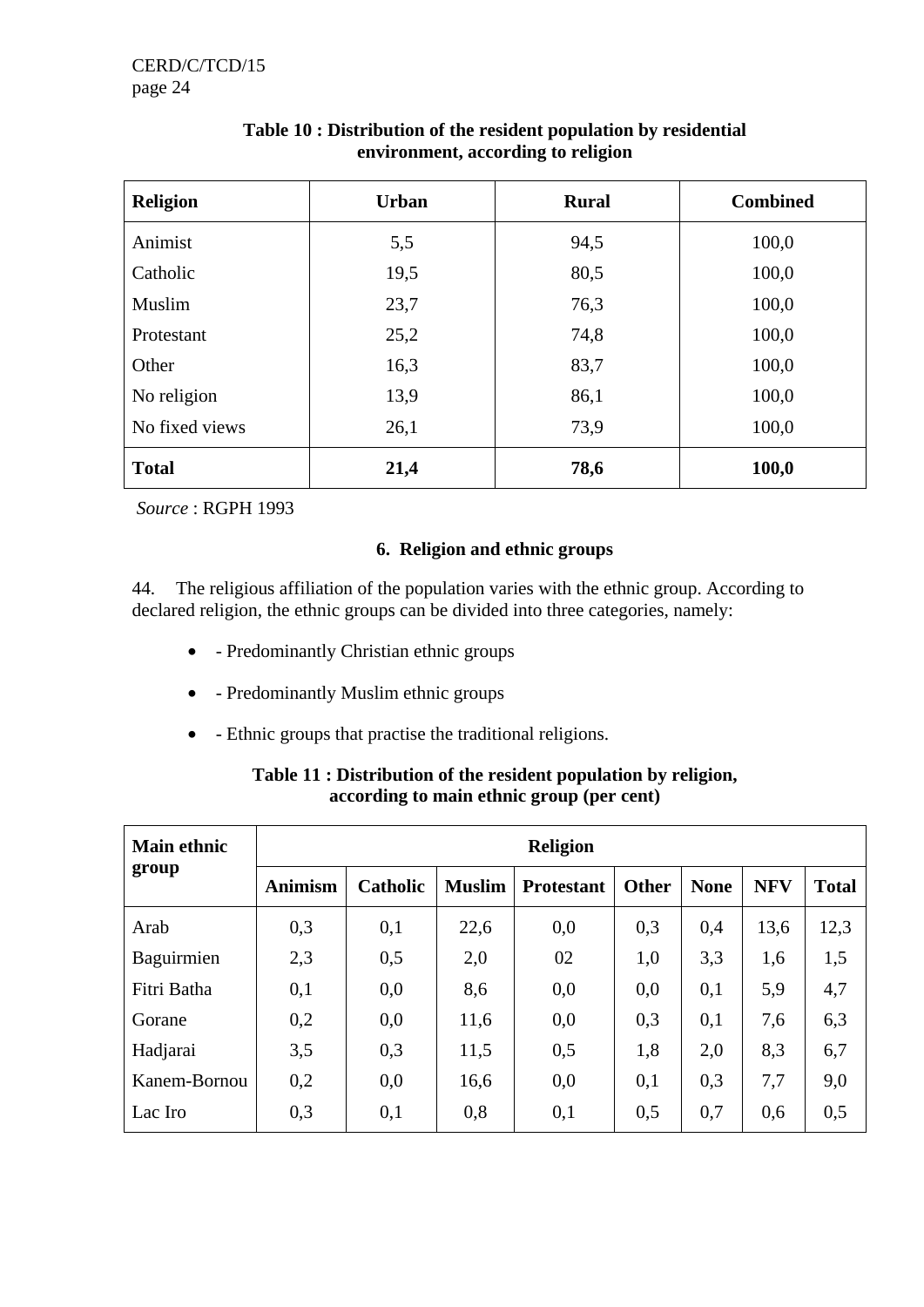| <b>Main ethnic</b> |                | <b>Religion</b> |               |                   |              |             |            |              |  |
|--------------------|----------------|-----------------|---------------|-------------------|--------------|-------------|------------|--------------|--|
| group              | <b>Animism</b> | Catholic        | <b>Muslim</b> | <b>Protestant</b> | <b>Other</b> | <b>None</b> | <b>NFV</b> | <b>Total</b> |  |
| Mayo-Kebbi         | 6,4            | 12,0            | 1,3           | 17,5              | 11,7         | 27,5        | 9,7        | 11,5         |  |
| Ouaddai            | 0,2            | 0,0             | 16,1          | 0,0               | 0,1          | 0,2         | 9,7        | 8,7          |  |
| Peul               | 0,1            | 0,0             | 4,5           | 0,0               | 0,0          | 0,1         | 2,5        | 2,4          |  |
| Sara               | 19,7           | 70,6            | 0,8           | 64,1              | 75,6         | 54,4        | 20,1       | 27,7         |  |
| Tandjilé           | 6,1            | 15,6            | 0,2           | 16,3              | 7,5          | 10,0        | 5,6        | 6,5          |  |
| Other              | 0,2            | 0,1             | 0,8           | 0,1               | 0,1          | 0,1         | 0,5        | 0,5          |  |
| Miscellaneous      | 0,0            | 0,0             | 1,3           | 0,0               | 0,0          | 0,0         | 0,8        | 0,7          |  |
| Foreigners         | 0,2            | 0,4             | 0,8           | 0,9               | 0.8          | 0,6         | 1,0        | 0,7          |  |
| Indeterminate      | 0,2            | 0,1             | 0,3           | 0,1               | 0,1          | 0,2         | 4,8        | 0,3          |  |
| <b>Total</b>       | 100,0          | 100,0           | 100,0         | 100,0             | 100,0        | 100,0       | 100,0      | 100,0        |  |

*Source* : RGPH 1993

| Table 12 : Distribution of the resident population by religion, |  |
|-----------------------------------------------------------------|--|
| according to main ethnic group (per cent)                       |  |

| <b>Main ethnic</b> |                |                 |               | <b>Religion</b> |              |             |            |              |
|--------------------|----------------|-----------------|---------------|-----------------|--------------|-------------|------------|--------------|
| group              | <b>Animism</b> | <b>Catholic</b> | <b>Muslim</b> | Protest.        | <b>Other</b> | <b>None</b> | <b>NFV</b> | <b>Total</b> |
| Arab               | 0,2            | 0,1             | 99,2          | 0,1             | 0,0          | 0,1         | 0,4        | 100,0        |
| Baguirmien         | 11,6           | 6,2             | 72,2          | 2.4             | 0,4          | 6,8         | 0,4        | 100,0        |
| Fitri Batha        | 0,2            | 0,1             | 99,2          | 0,0             | 0,0          | 0,1         | 0,5        | 100,0        |
| Gorane             | 0,2            | 0,1             | 99,1          | 0,1             | 0,0          | 0,0         | 0,5        | 100,0        |
| Hadjarai           | 3,8            | 1,0             | 92,6          | 1,0             | 0,1          | 0,9         | 0,5        | 100,0        |
| Kanem-Bornou       | 0,2            | 0,1             | 99,3          | 0,0             | 0,0          | 0,1         | 0,3        | 100,0        |
| Lac Iro            | 4,0            | 3,4             | 83,9          | 3,5             | 0,5          | 4,3         | 0,4        | 100,0        |
| Mayo-Kebbi         | 42,4           | 21,2            | 6,2           | 21,8            | 0,5          | 7,4         | 0,3        | 100,0        |
| Ouaddai            | 0,2            | 0,1             | 99,2          | 0,0             | 0,0          | 0,1         | 0,4        | 100,0        |
| Peul               | 0,3            | 0,2             | 98,8          | 0,1             | 0,0          | 0,2         | 0,4        | 100,0        |
| Sara               | 5,2            | 51,9            | 1,7           | 33,3            | 1,5          | 6,1         | 0,3        | 100,0        |
| Tandjilé           | 6,9            | 49,0            | 2,0           | 36,2            | 0,6          | 4,8         | 0,3        | 100,0        |
| Other              | 2,9            | 3,6             | 89,0          | 3,3             | 0,1          | 0,7         | 0,4        | 100,0        |
| Miscellaneous      |                |                 |               |                 |              |             |            |              |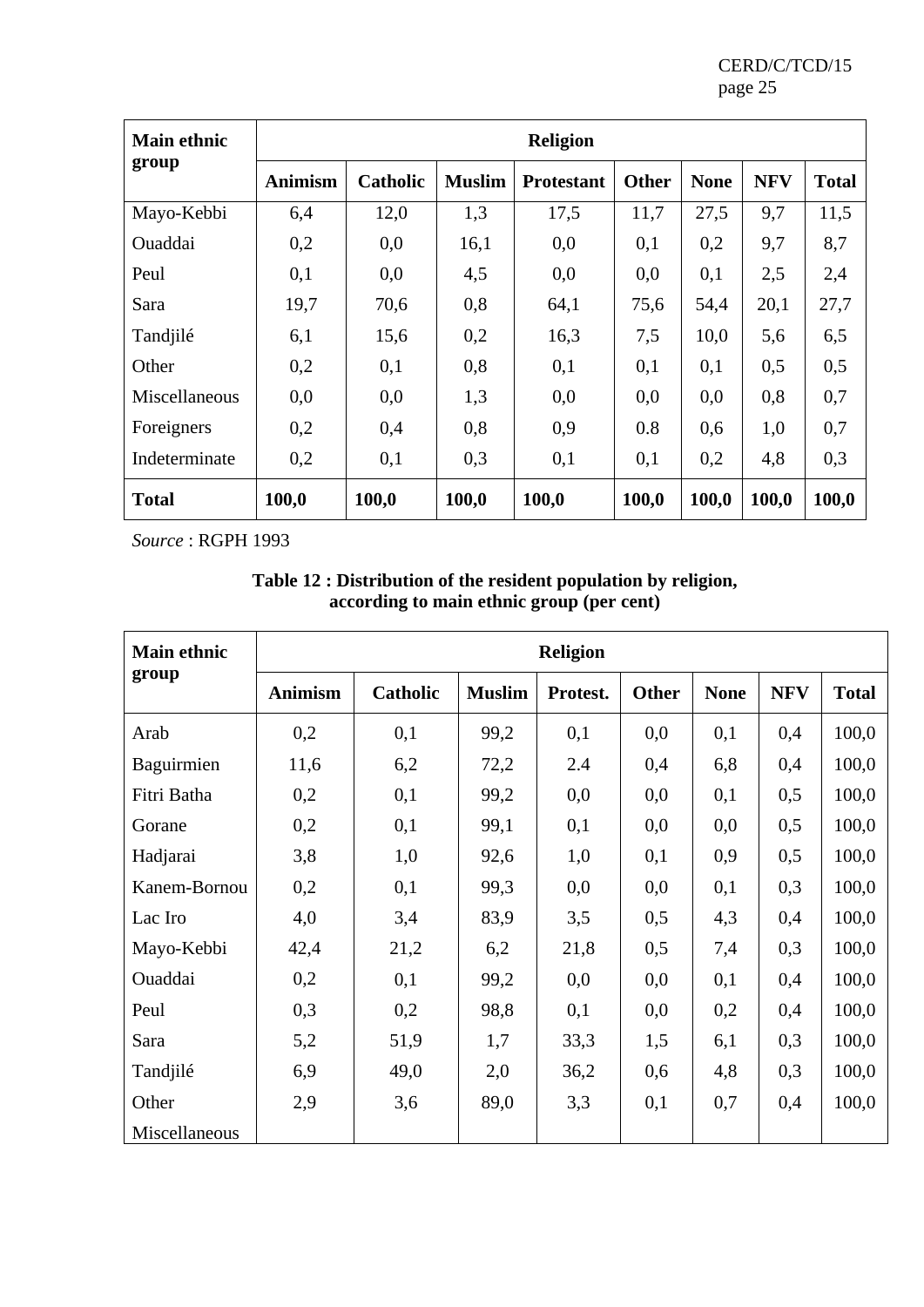| <b>Main ethnic</b><br>group |                | <b>Religion</b> |               |          |       |             |            |              |  |  |
|-----------------------------|----------------|-----------------|---------------|----------|-------|-------------|------------|--------------|--|--|
|                             | <b>Animism</b> | <b>Catholic</b> | <b>Muslim</b> | Protest. | Other | <b>None</b> | <b>NFV</b> | <b>Total</b> |  |  |
| Foreigners                  | 0,2            | 0,6             | 98,4          | 0,3      | 0,0   | 0,1         | 0,4        | 100,0        |  |  |
| No fixed views              | 2,1            | 12,7            | 69,7          | 19,2     | 0,6   | 2,4         | 0,5        | 100,0        |  |  |
|                             | 6,9            | 8,5             | 69,7          | 5,5      | 0.2   | 2,4         | 6,7        | 100,0        |  |  |
| <b>Total</b>                | 7,4            | 20,4            | 53,9          | 14,4     | 0,5   | 3,1         | 0,4        | 100,0        |  |  |

*Source* : RGPH 1993

## **E. Situation of women**

45. There is no law or regulation that discriminate against women. Some trades and professions which until recently were inaccessible for women or a male monopoly, because women were poorly educated or because of physical requirements they were unable to meet, are now open to them. For example, they can now apply to join the gendarmerie.

46. The factors preventing women from fully enjoying their rights under the Convention are of a customary or cultural nature, and as long as Chad lacks a personal and family code, the Constitution, particularly articles 156 and 157, will apply, to the detriment of women.

47. The matrimonial property and inheritance regimes are also governed by custom. These rules, which may only be applied with the consent of the parties concerned, failing which national law alone is applicable, are nevertheless systematically applied, since it is customary for women not to have an opinion.

48. Even though it is clearly stated that customs contrary to public policy and those which promote inequality between citizens are prohibited, it is widely believed and accepted in customary law that women are not the equals of men. Accordingly, it might often be difficult to report, at customary level, an infringement of public policy on the grounds of discrimination against a woman. For their part, religions reinforce this belief that women are not the equals of men. In particular, Islam does not grant the same status to men and women in matters of inheritance and discriminates between heirs born in and out of wedlock. As for Christianity, it does not authorize women to lead a congregation of which men form part.

49. For their part, religions reinforce this belief that women are not the equals of men. In particular, Islam does not grant the same status to men and women in matters of inheritance and discriminates between heirs born in and out of wedlock. As for Christianity, it does not authorize women to lead a congregation of which men form part.

50. Moreover, in some communities, animist customary law does not give the same consideration to men, women and children. For example, women cannot inherit jointly with men and may not own land. In other communities, the assessment of damages and interest to compensate for injury depends on the sex or social status of the victim.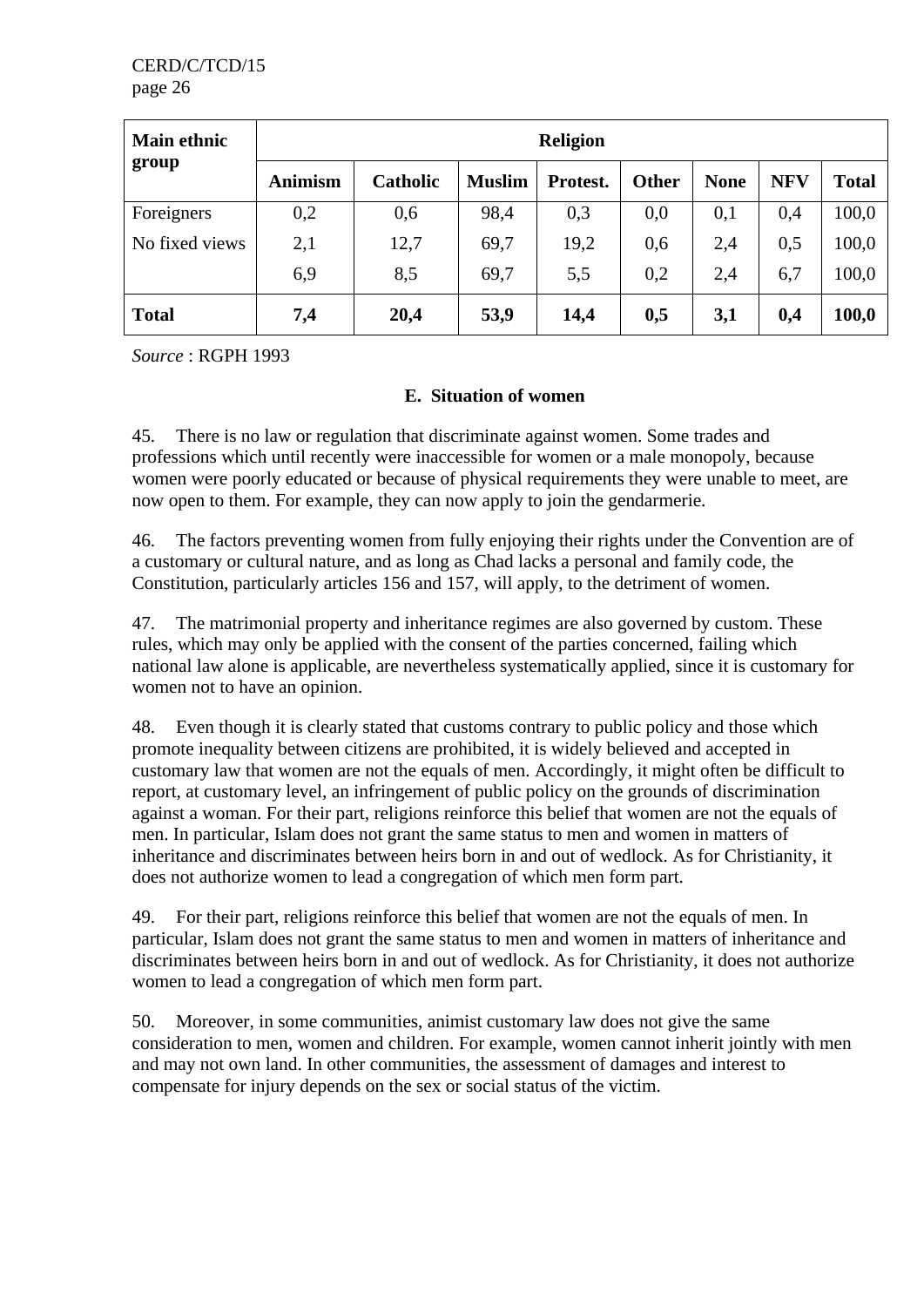51. This discrimination is tending to fade away in the big cities where increasing numbers of women and children are going to court to assert their right to inherit.

#### **II. INFORMATION RELATING TO ARTICLES 2 TO 7 OF THE CONVENTION**

#### **ARTICLE 2**

52. Chad's Constitution, from which all other subordinate laws derive or with which they are required to conform, condemns discrimination in all its forms and, moreover, affirms the desire of the people of Chad to live their lives in respect for ethnic, religious, regional and cultural diversity. To this end, legislative, administrative and judicial measures have been taken to eliminate discrimination.

#### **A. Legislative measures**

#### **1. The Constitution of 31 March 1996, as amended by Constitutional**

#### **Act No. 08/PR/2005 of 5 July 2005**

53. The preamble to the Constitution states that: "Having learned the lessons of the various successive regimes that created and perpetuated regionalism, tribalism, nepotism, social inequalities and violations of human rights and fundamental individual and collective freedoms, the consequences of which have been war, political violence, hatred, intolerance and mistrust among the different communities that make up the Chadian nation, the people of Chad affirm their desire to build a State governed by the rule of law and a united nation founded on civil liberties and human rights, the dignity of the human person, political pluralism, and the African values of solidarity and brotherhood. In particular, the people of Chad affirm their total opposition to any regime with a policy founded on arbitrariness, dictatorship, injustice, corruption, extortion, nepotism, clanism, tribalism, confessionalism or racial discrimination."

54. The constitutional ban on discriminatory practices is both general and specific. Article 3.2 of the Constitution states that: « No community, no corporation, no political party or association, no trade union and no individual or group of individuals may arrogate to itself the exercise of sovereignty ».

55. According to article 5 of the Constitution: « All propaganda of an ethnic, tribalist, regionalist or sectarian nature that tends to undermine national unity or the secularity of the State is prohibited ».

56. The Constitution guarantees the right of the citizen to enjoy freedom and fundamental rights, while at the same time imposing on all the obligation to do their duty.

57. Thus, article 13 stipulates that: « Chadians of both sexes have the same rights and the same duties. They are equal before the law ». Article 14 adds that: « The State assures all of equality before the law, without distinction as to origin, race, sex, religion, political opinion, or social position. It has the duty to ensure that all forms of discrimination against women are eliminated and that their rights are protected in all areas of private and public life.»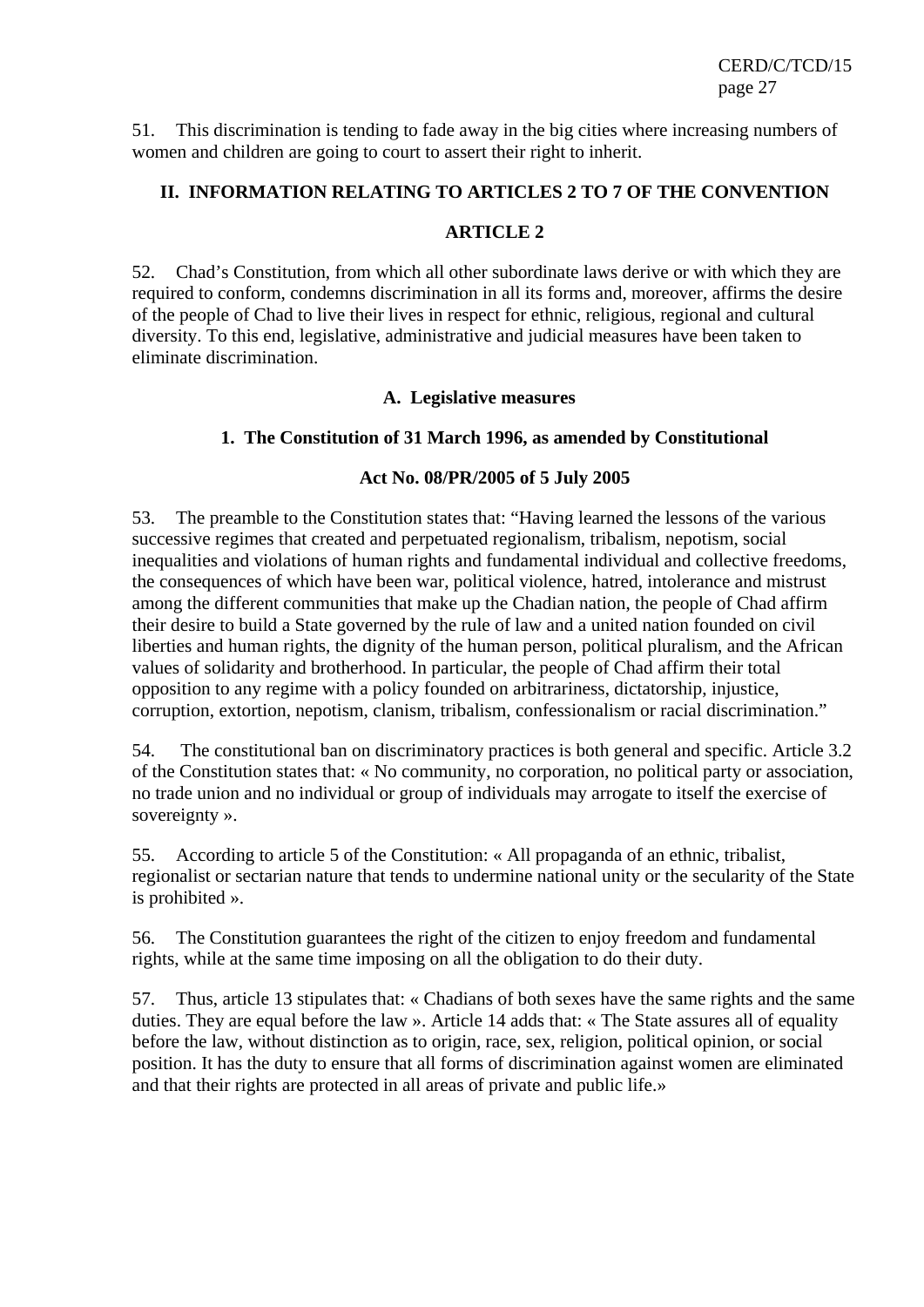58. Under article 15: « Foreigners who have been admitted legally to the territory of the Republic of Chad benefit from the same rights and liberties as Chadian nationals, with the exception of political rights. They are required to comply with the Constitution and the laws and regulations of the Republic. »

59. In the area of employment, article 31 of the Constitution specifies that: « Every Chadian is guaranteed access to civil service posts without discrimination, having due regard to the specific requirements of each position.»

60. Moreover, article 32 « recognizes every citizen's right to work », and states (para 3) that « No one may be prejudiced in their employment on account of their origins, opinions, beliefs, sex or marital status ».

## **2. Other legislation**

61. The laws that govern the various areas always take the trouble to provide guarantees with respect to discrimination.

a) *The Chadian Education System Orientation Act* 

62. Article 4 of Act No. 16/PR/06 of 13 March 2006 on the Orientation of the Chadian Education System specifies that: « All shall have the right to education and training irrespective of age, sex, or regional, social, ethnic or denominational origin ».

63. The provisions of article 4 of the Act reflect article 35.1 of the Constitution, according to which "Every citizen has the right to education".

64. According to article 12 of the Act, the mission of the Chadian education system is as follows:

(a) to develop among the young a love of country, an awareness of national identity, a feeling of belonging to a civilization on the national and the African scale, together with greater openness to universal civilization;

(b) to implant all the civic and moral values which are shared by Chadians and based on the primacy of learning, work, solidarity, tolerance and moderation.

65. The education system must also guarantee the establishment of a democratic society, profoundly attached to its cultural identity, open to modernity and inspired by humanist ideals and universal principles of liberty, social justice and human rights.

66. To improve the statistics relating to the school map, which indicate poor access to the education system and an unequal distribution by sex and geographical area, the ten-year programme of support for the reform of the education system, adopted by the government in 2002, is intended, among other things, to promote the enrolment of girls in school.

67. This government policy of promoting the enrolment of girls is a strategy aimed at overcoming certain cultural factors that infringe their right to education. The objective is to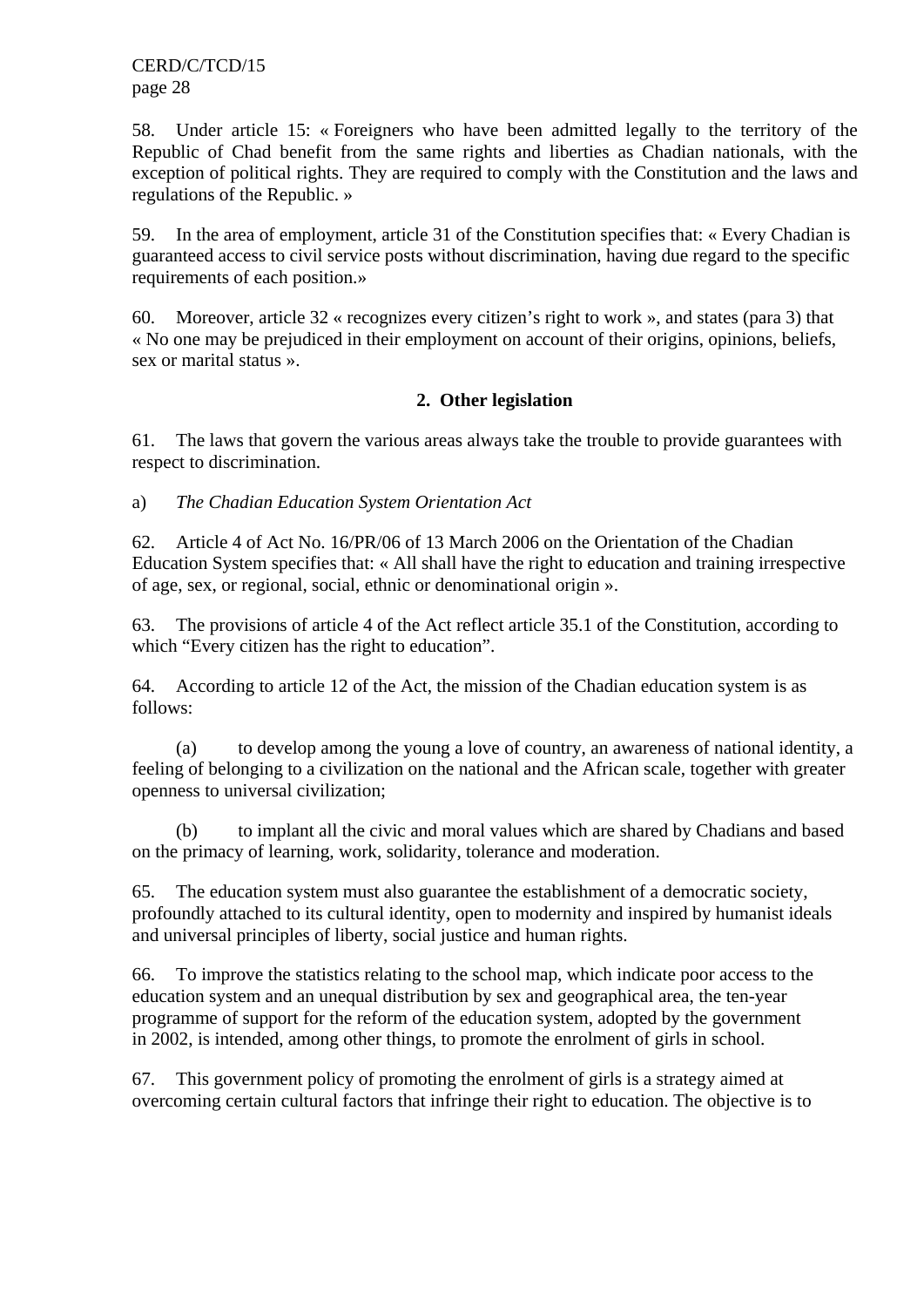guarantee the exercise of all the rights set forth in the Convention under conditions of equality free of any form of racial discrimination.

#### b) *The Right to Employment Act*

i. In the civil service

68. The service regulations for civil servants were reformed by Act No. 17/PR/01 of 31 December 2001. This act replaced the 1986 service regulations promulgated by Order No. 15/PR/86 of 20 September 1986. Article 5 of the new General Civil Service Regulations stipulates that: « Access to civil service posts is open on the basis of equal rights, without distinction as to gender, religion, origin, race, opinion, political opinion, social position… ». To ensure access on equal terms for all Chadians, a civil service recruitment competition has been instituted in accordance with the terms of article 41, which stipulates that « recruitment shall be by competition. However, there is provision for a direct recruitment procedure to meet specific and clearly identified needs, in particular in the case of very technical posts, where the number of candidates is smaller than the number of vacancies to be filled. A decree adopted in the Council of Ministers defines the conditions and modalities of direct recruitment ».

69. The civil servant's right to freedom of opinion is also recognized. Likewise, there can be no discrimination between civil servants based on their sex or their political, trade union, philosophical or religious opinions. However, they are required to express their public, philosophical or religious opinions outside the service. Moreover, there should be no mention of these opinions in the civil servant's personal file (art. 10). The State may not take take into consideration the fact that a civil servant belongs to a trade union, a political, philosophical or religious organization or an association for the purpose of taking disciplinary measures against him.

70. Under articles 41 and 43 of the same act, recruitment is by competition. Competitions are organized in accordance with procedures determined by a decree adopted in the Council of Ministers. However, there is provision for a direct recruitment procedure to meet specific and clearly identified needs, in particular for very technical posts, where the number of candidates is smaller than the number of vacancies to be filled.

71. Moreover, article 42 also provides for each competition to result in the preparation of a list ranking the declared candidates accepted by the jury in order of merit. The jury will also draw up, likewise in order of merit, a supplementary list or waiting list to allow for the automatic replacement of candidates on the main list in the event of their withdrawal.

ii. In the private or semipublic sector

72. The private sector is governed by Act No. 038/PR/96 of 11 December 1996 establishing the Labour Code. According to article 3 of the Act, any natural person, irrespective of sex or nationality, « who is hired to carry on his or her professional activity, in return for remuneration, under the direction and authority of a natural person called the employer shall be deemed to be a worker or employee ».

73. Article 6 adds that no employer may take into consideration the sex, age or nationality of a worker in making decisions concerning hiring, how work is to be managed or distributed,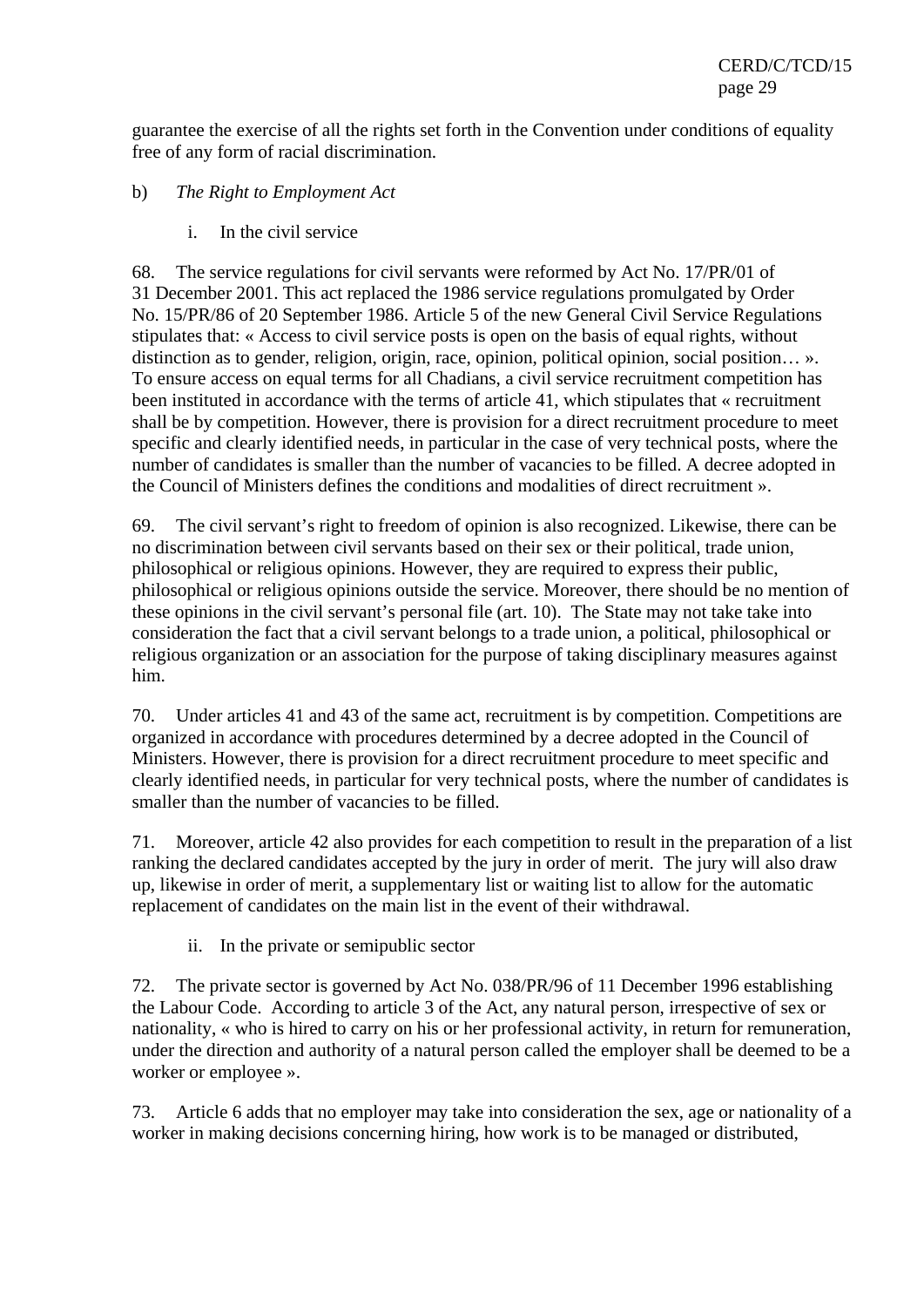vocational training, advancement, promotion, remuneration, the granting of social security benefits, discipline or the premature termination of an employment contract, except « where expressly stipulated by this Code or any other law or regulation protective of women and children, or the provisions relating to the status of foreigners ».

74. Article 7 reads as follows: « In making the decisions specified in article 6, no employer may take into consideration a worker's membership or non-membership of a trade union, union activity, origin or opinions, inter alia religious and political».

75. Article 9 of the general collective agreement of 12 December 2002 guarantees private sector workers freedom of opinion and the right to join a trade union constituted in accordance with the law. To this end, employers undertake, in making their decisions:

(a) Not to take into consideration the fact that a worker belongs, or does not belong, to a trade union, or holds, or does not hold, a position of responsibility within that union.

(b) Not to take into account the political or philosophical opinions, social, racial, national, tribal or other origins of their workers, in making their decisions concerning hiring, how the work is managed and distributed, measures relating to discipline, remuneration, dismissal or advancement, the granting of social security benefits and vocational training.

(c) Not to exert pressure on, or apply any discriminatory measures in favour of or against, the members of a trade union.

## **3. The legislation governing media activities in Chad**

76. In Chad, media activities are governed by three different laws, namely: the Press Regime Act, the Audio-Visual Communication Act and the Act establishing the Higher Council for Communication.

77. Article 1 of the Press Regime Act (Act No. 29/PR/94 of 22 August 1994), states that « every citizen is free to express his or her ideas and opinions by any means of communication, the right to information is one of the inalienable rights of the citizen ». Article 2 affirms that « the press and printing are free ».

78. Act No. 29 also defines the occupations of journalist, freelance journalist and correspondent, together with the term news organ. Professional journalists are issued with a card, whose characteristics are defined in article 12 of the Act and which facilitates the exercise of the profession.

79. The publication of a newspaper or periodical is not subject to any prior authorization or surety. Nevertheless, it must be declared to the competent public prosecutor's office. The publisher and all those involved in the publication of the newspaper are liable for any offences committed by their news organ through the press.

80. Article 47 of Act No. 29 makes it an offence to defame a group of people belonging to a specific ethnic community, region or religion with the aim of provoking tribal or religious hatred or inciting people to violence.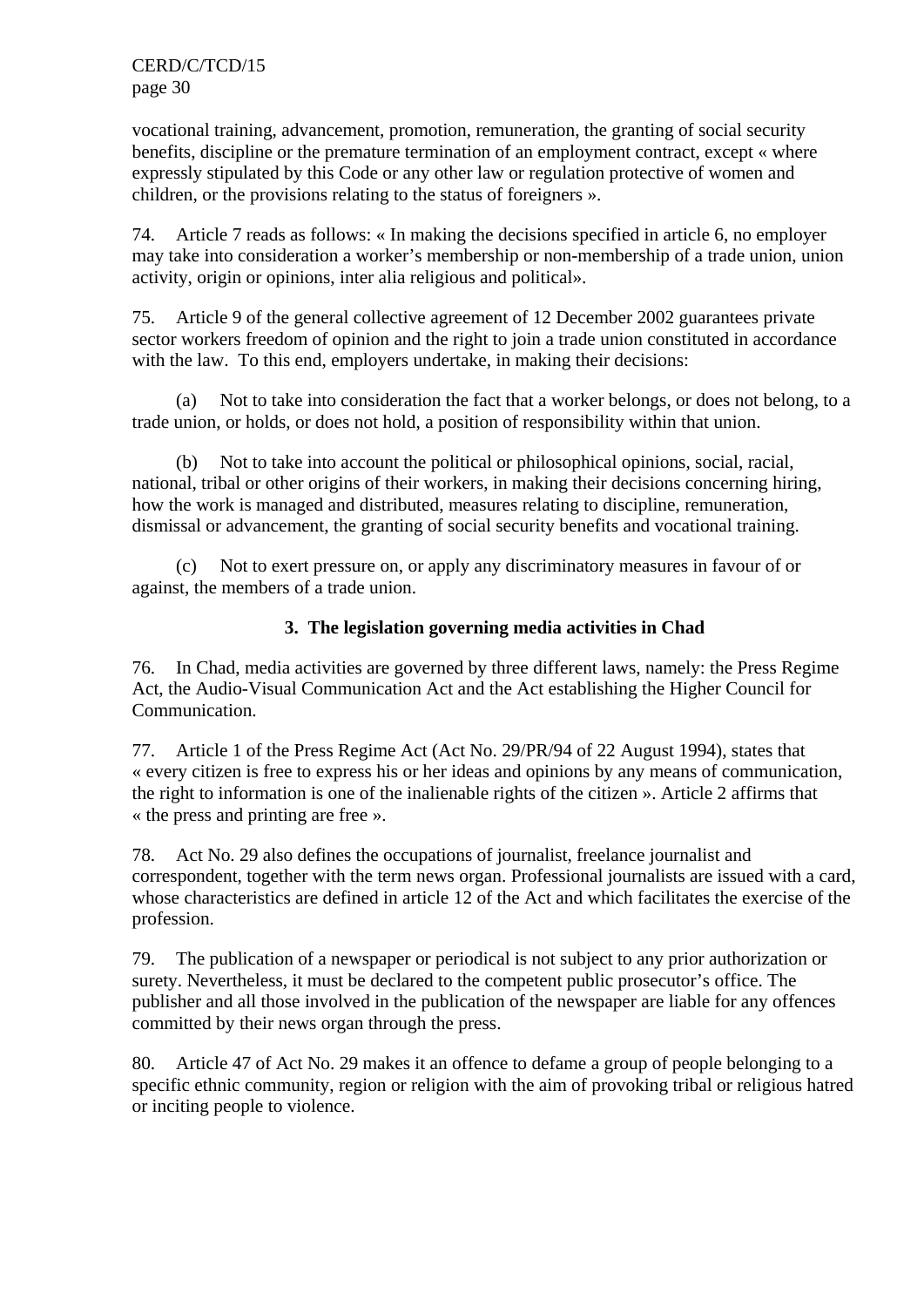81. Because of the seriousness of this offence, prosecution may be initiated by the State prosecution service, whereas if the defamation affects an individual it may only be commenced upon the lodging of a complaint. The penalty is imprisonment for one to three years and a fine of CFAF 100,000 to 500,000.

82. Audio-visual communication is governed by Act No. 43/PR/94 of 8 November 1994. This Act states that audio-visual communication is free (art. 1). Public and private audio-visual communication enterprises enjoy freedom of expression and they alone decide what their programmes will be (art. 19).

83. The Higher Council for Communication (HCC), a constitutional body, is responsible under its establishing act (Act No. 12/PR/94 of 9 April 1994) for guaranteeing and ensuring the freedom and protection of the press and all mass media, the independence of the public media, free access to sources of information, reasonable and fair access for political parties, trade unions, associations and citizens to the public means of information and communication. Moreover, it must ensure respect for professional ethics and the pluralistic expression of ideas and opinions in the press and audio-visual media. Accordingly, it rules on the violation of the professional code of conduct in response to complaints lodged by individuals or the State.

84. The press aid fund, established by the Act for the purpose of contributing to freedom of expression, is administered by the HCC, which distributes it equitably among all the print and audio-visual media entities.

## **4. The legislation on the right to a judicial remedy**

85. By stipulating that the State shall assure all of equality before the law without distinction as to race, sex, religion, political opinion or social position (art. 14) and recommending that judgments be delivered in the name of the people of Chad (art. 144), the Constitution recognizes the right of every citizen to access to justice without any discrimination. Thus, any victim of discrimination or other injury may seek damages before the courts.

## **5. The Code of Civil Procedure**

86. Civil disputes fall, at first instance, within the jurisdiction of the courts of first instance and the magistrates' courts.

87. Civil proceedings are governed by the Civil Code, enacted on 9 June 1967. Article 6 of the Code states that « A civil action lies with all those who have personally suffered direct injury as a result of the offence ». Moreover, according to article 1, the public right of action can be initiated by the injured party.

88. Just as the Code recognizes the right of every justiciable person to bring legal proceedings, it also recognizes his or her right to exercise the various remedies available when dissatisfied with a judgment or the subject of a judgment by default. These remedies are:

- (a) application to set aside a judgment by default
- (b) appeal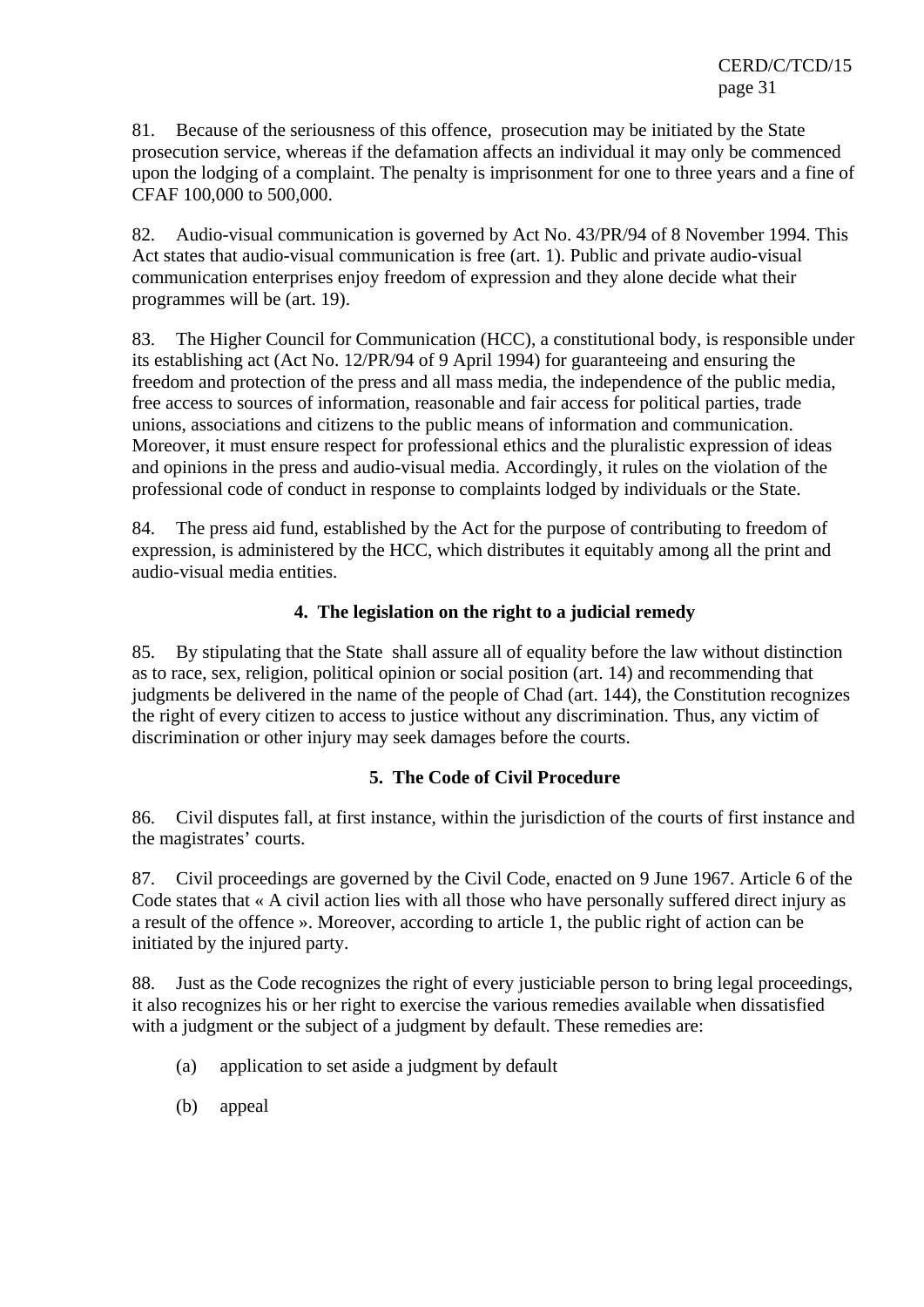- (c) application to re-open proceedings on grounds of error of fact or law
- (d) application for judicial review.

89. Appeals are examined by the Court of Appeal and applications for judicial review by the judicial chamber of the Supreme Court.

## **6. The Code of Criminal Procedure**

90. In criminal matters, the competent courts are the magistrates' courts, the courts of first instance and the criminal courts.

91. Criminal proceedings are governed by the Code of Criminal Procedure, promulgated by Order No. 013-PR-MJ of 9 June 1967. According to article 1 of this Code, the public right of action for the imposition of penalties is initiated and exercised by the magistrates or the officials to whom it is entrusted by law. It may also be initiated by the injured party.

92. Persons who have personally suffered injury directly caused by the offence may bring a civil action (art. 6). The right to bring a civil action may be exercised at the same time as the public right of action before the same court (art. 7).

93. Injured parties may waive the right to bring a civil action. However, such waiver cannot stop or stay the exercise of the public right of action, except where the law makes it conditional upon the lodging of a complaint by the injured party (art. 12), as is the case, for example, with the offences of defamation and adultery.

# **7. The Organization of Justice Act**

94. The organization of the judiciary in Chad is governed by Act No. 004/PR/98 of 28 May 1998. According to article 1 of this Act, in the Republic of Chad justice is administered by a single class of courts comprising: the Supreme Court, the courts of appeal, the criminal courts, the courts of first instance, the labour courts, the commercial courts, and the magistrates' courts. These courts deal with all civil, commercial, administrative, social and criminal cases.

95. Justice is dispensed in the name of the people of Chad and only the courts for which the Act provides may pass sentence and make orders. All office copies of judgments, orders and warrants, as well as executory copies and authenticated copies of contracts and all enforcement measures, must be headed as follows:

« Republic of Chad»

« In the name of the People of Chad»

96. This clearly shows that justice is at the service of the people through the courts. Thus, with a view to facilitating access to justice for all, the same Act provided for the establishment of other courts of appeal in addition to the sole Court of Appeal of N'Djamena. Accordingly, on 21 September 2004, the Government established two other courts of appeal in the cities of Abeche and Moundou. Moreover, the former divisions of the courts of first instance were themselves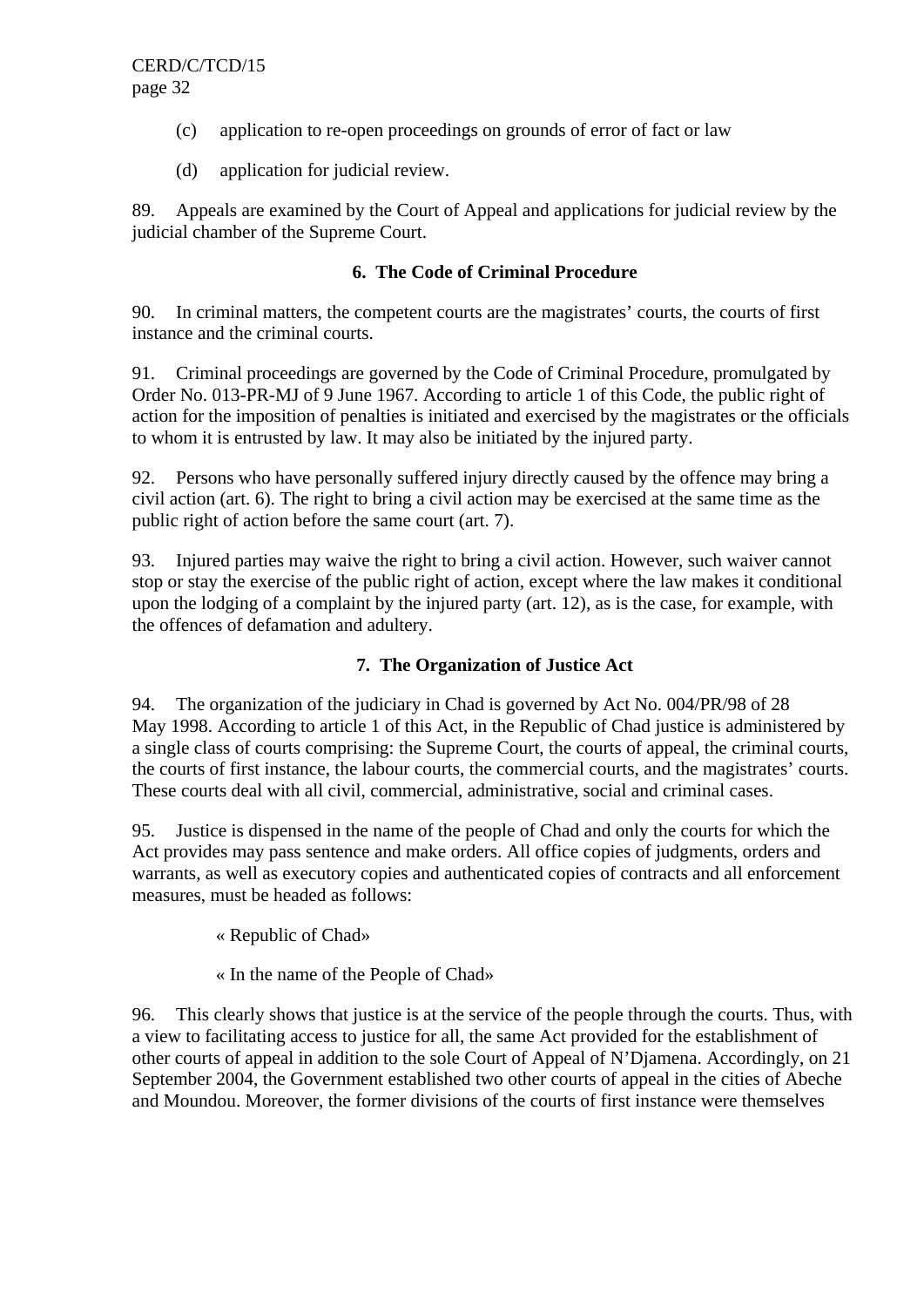elevated to the status of courts, thus raising to 20 the number of courts of first instance for the country as a whole.

97. The various measures taken to make justice more accessible to the public and improve the remedies available constitute Chad's response to the recommendations made by the Committee at its 1060th and 1125th sessions, when it placed particular emphasis on the strengthening of the system of justice, as a necessary condition for a return to the rule of law (see A/50/18, para. 666).

98. In fact, the malfunctioning of the system of justice led to the holding of a General Assembly of the Judiciary in 2003. Gratifyingly, a good many of the concerns expressed by the Committee at its sessions in 1993, 1994 and 1995 were included in the Assembly agenda and were fully, freely and candidly discussed. Among other shortcomings of the justice system, the participants noted the following:

- The politicization of justice and, in particular, the failure to take account of the statutory disqualifications and the violation of the procedure for being appointed and acceding to positions of responsibility
- The interference of the executive branch in the functioning of the judiciary
- The paralysis of the judicial system linked with the lack of resources for the courts
- The impunity of the powerful
- The interference of custom in modern justice,
- Corruption
- Public mistrust of the judicial system
- The inadequate training of the judiciary characterized by a complete absence of specialization, in particular in international human rights law
- The insecurity experienced by judges

99. The Judicial Reform Programme based on the summary record of the work of the conference on justice (EGJ) was approved by Decree No. 065/PR/PM/MJ/2005 of 18 February 2005. The Programme provides for six main courses of action, namely:

- The reform and revision of texts and documentation
- The strengthening of the human resources available to the courts
- The promotion and protection of human rights
- Information, education and communication
- Infrastructure and equipment
- Measures against corruption and impunity
- The harmonization of the legal and judicial arsenal with the human rights treaties.

100. The total cost of these reforms is estimated at 16,997,437 CFA francs (CFAF). Several donors have demonstrated an interest in supporting the reform process. Their contributions and areas of interest are summarized in the following table: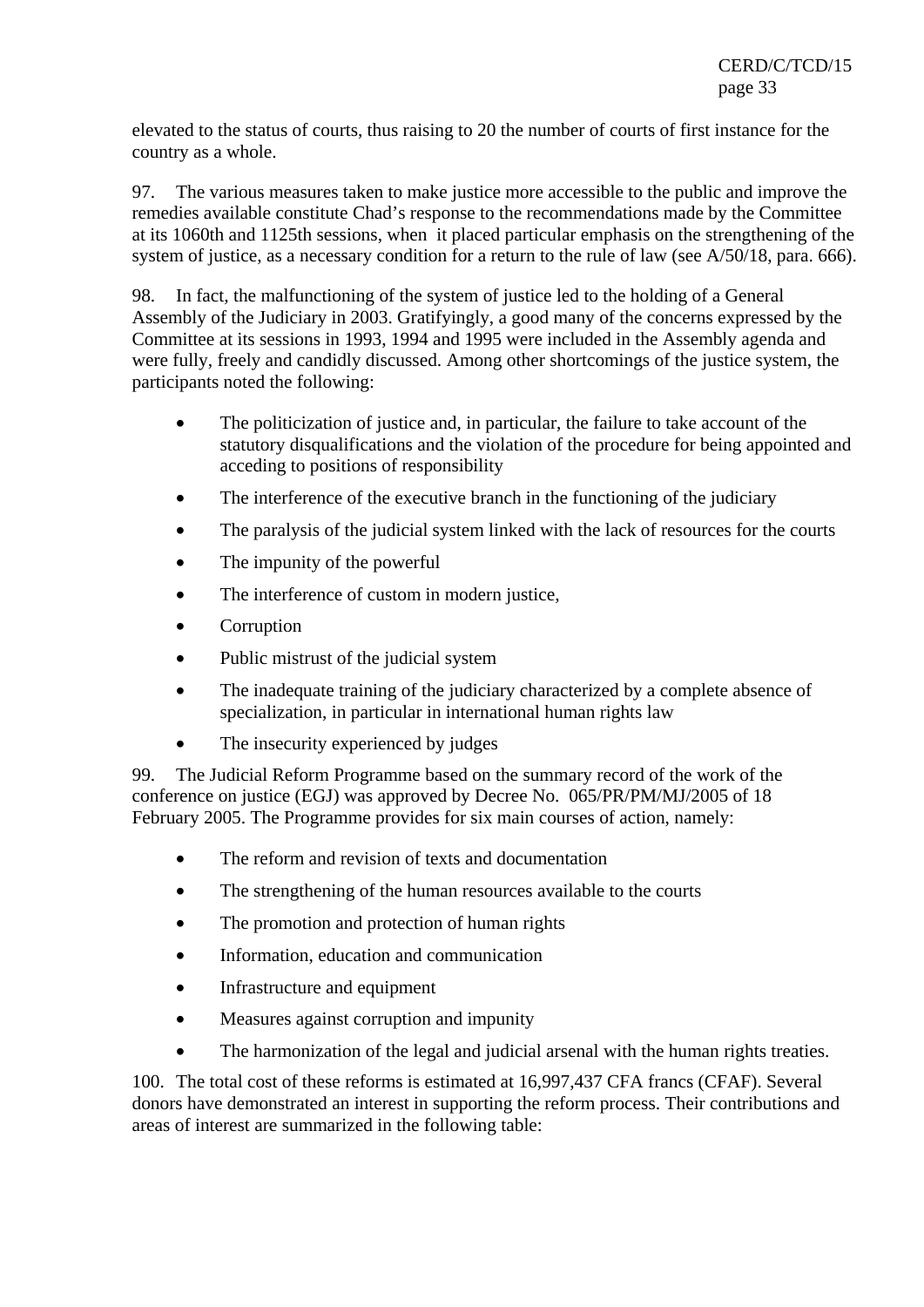| <b>Partner</b>                  | <b>Amount of contribution</b> | <b>Areas of interest</b>         |
|---------------------------------|-------------------------------|----------------------------------|
| <b>United States Embassy</b>    | 105 million                   | - Equipment (purchase of         |
|                                 |                               | machinery)                       |
|                                 |                               | - Reproduction of judicial       |
|                                 |                               | documents                        |
|                                 |                               | - Training for members of the    |
|                                 |                               | legal service and criminal       |
|                                 |                               | investigation officers.          |
| Intergovernmental Agency for    | 15 million                    | - Equipment (purchase of six)    |
| the French-Speaking World       |                               | computers to facilitate the      |
|                                 |                               | work of the courts)              |
| <b>UNDP/EU Project</b>          | US\$609,000                   | - Support for the Courts of      |
|                                 |                               | Appeal of Abeche and             |
|                                 |                               | Moundou                          |
|                                 |                               | - Dissemination of texts         |
| <b>African Development Bank</b> | About 150 million             | - Training of legal service      |
| (AfDB)                          |                               | personnel in OHADA law in        |
|                                 |                               | the context of the fight against |
|                                 |                               | economic crime.                  |

*Source* : Committee established to follow up the recommendations of the Justice System Review Conference.

101. This financial aid has made it possible to undertake a number of activities, some of which are in hand. In the case of activities which can be carried out without any financial impact, letters have been sent to the services responsible for implementation. Field missions and contacts are planned to assess progress with the implementation of the recommendations of the justice system review conference.

# **8. The Constitutional Council Organization and Functioning Act**

102. Organic Act No. 19/PR/98 of 2 November 1998 on the Organization and Functioning of the Constitutional Council governs the remedies available for challenging the constitutionality of laws. These remedies are reserved, in principle, for the President of the Republic, the Prime Minister, the President of the National Assembly and one tenth of the members of the National Assembly (art. 18).

103. Exceptionally, the Act affords every citizen the opportunity to plead the defence of unconstitutionality before a court in a case in which he or she is involved. The court will then stay the proceedings and refer the case to the Constitutional Council, which must reach a decision within 45 days (art. 19).

104. The Constitutional Council may also be seized by any citizen who has come forward as a candidate or any political party that has submitted a list of candidates for the purpose of challenging a candidacy or the results of an election (art. 20).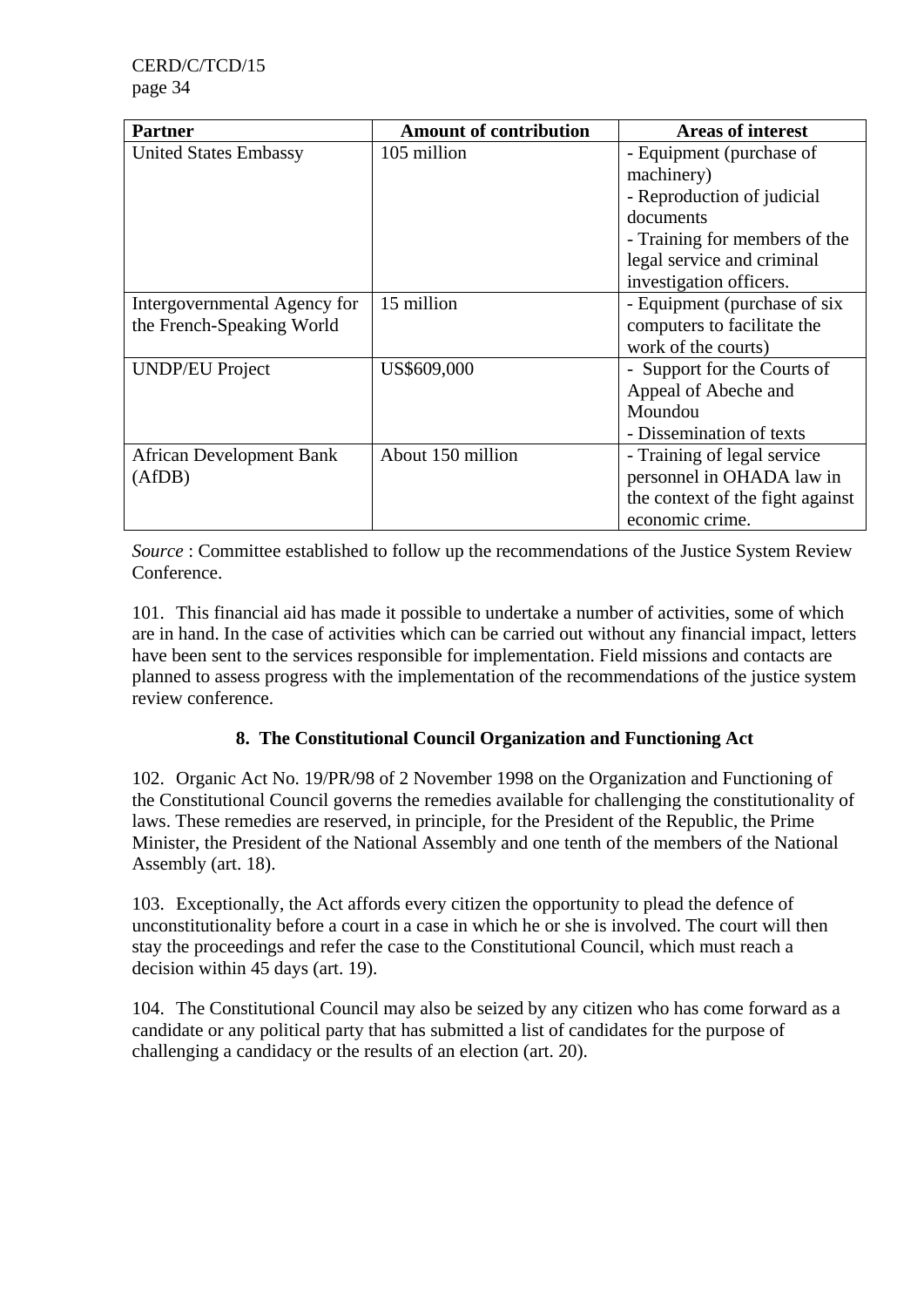#### **9. The Political Parties Act**

105. The legal framework for the exercise of political party activities in Chad is defined by the Political Parties Charter Act No. 45/PR/94. Article 6 of the Act stipulates that: « Political parties must, in their programme and their activities, proscribe intolerance, tribalism, regionalism and confessionnalism, xenophobia, and incitation and/or recourse to violence in all its forms ».

106. According to article 10 of the Act, « any political party founded on a cause or for an illicit purpose contrary to law or morality or with the aim of subverting the independence, sovereignty, integrity or security of the national territory, the republican form or secularity of the State or national unity shall be null and void ».

#### **10. The Electoral Code Act**

107. Article 3 of the Electoral Code Act No. 021/PR/2000 of 18 August 2000 reads as follows: « All Chadians of either sex who have turned eighteen on election day, are in enjoyment of their civil and political rights, are registered on the electoral rolls and are not subject to any incapacity provided for by law shall be entitled to vote ».

108. Under article 115 of the Electoral Code, any Chadian citizen may stand for election and be elected, subject to the age requirements and the cases of incapacity and ineligibility provided for by law.

109. The same applies to candidacies for the office of President of the Republic, which is open to Chadians of both sexes who satisfy the legal requirements on the basis of article 131 of the Electoral Code.

#### **11. The law on associations**

110. Civil society associations are regulated by Ordinance No. 27-SUR of 28 July 1962. According to article 2 of the Ordinance, any association founded on a cause or for a purpose contrary to law or morality or having the aim, or merely affording the possibility, of subverting the integrity of the national territory, the Constitution or the form of government is void ab initio.

111. According to article 30 of the Constitution, an association can be dissolved only by a court decision or in the circumstances specified in its articles of association.

#### **B. Judicial measures**

112. Actions for illegality against decisions of the public authorities are heard by the litigation division of the Administrative Chamber of the Supreme Court. This court has taken numerous decisions, of which at least two are linked with the prohibition of discrimination. By way of illustration, these two decisions are summarized below.

113. The first decision of this high court concerned the exclusion of an albino student from a teacher training college, on the pretext that his physical appearance would frighten his future pupils. When the party concerned brought an action against the college administration under the interim relief procedure to have the measure taken by the principal of the college suspended, the administration had to retract by rescinding the measure complained of, on the instructions of the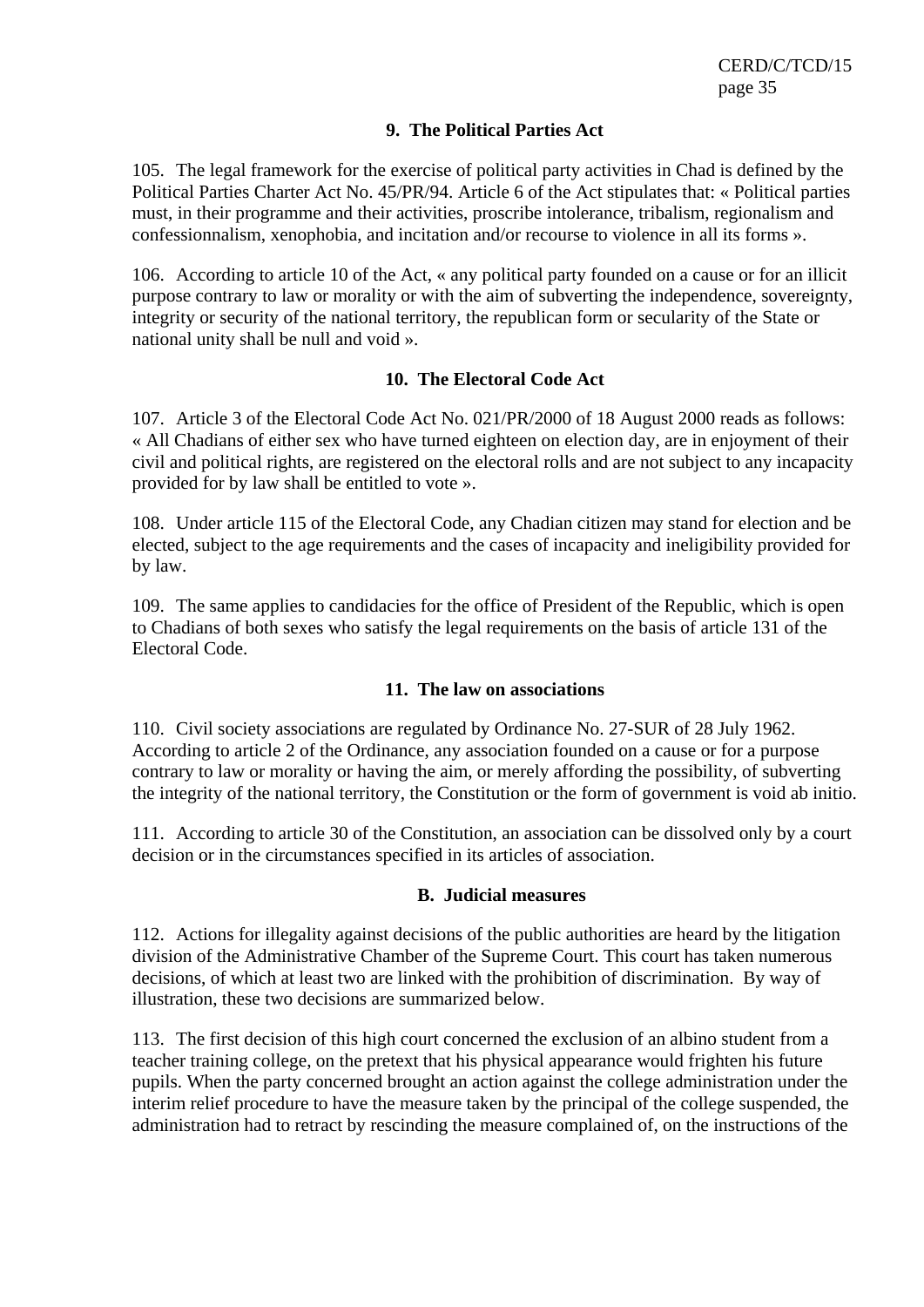Ministry of National Education. However, in a judgment dated 9 July 2001, the Court found that the service note was discriminatory in nature with respect to articles 13 and 35 of the Constitution concerning equality between Chadians and the right of all to education.

114. The second case that enabled the Supreme Court to deliver a judgment, dated 13 December 2005, was that of the Association of Women Forwarding Agents of Chad versus the State of Chad. It sought the annulment of Service Note No. 102/DGDDI/DLDCCS/DLR/05 of 21 November 2005 issued by the Director General of Customs and Excise, barring the women from Customs offices on the grounds that their association, which consisted solely of women, had to be represented by men in all the transactions in which it might engage. The Supreme Court considered that in « thus forbidding the women forwarding agents from carrying on their activities solely because they are women, the Director General of Customs and Excise had violated the provisions of article 13 of the Constitutional Act No. 08/PR/05 of 15 July 2005 and those of article 13 of the Convention on the Elimination of All Forms of Discrimination against Women which read, respectively, as follows: « Chadians of both sexes have the same rights and the same duties » and «States Parties shall take all appropriate measures to eliminate discrimination against women in other areas of economic and social life in order to ensure, on a basis of equality of men and women…».

#### **C. Administrative measures**

## **1. The National Commission on Human Rights (CNDH)**

115. Decree No. 163/PR/98 of 2 April 1996 laying down the operating procedures of the National Commission on Human Rights (CNDH), established by Act No. 31/PR/94 of 9 September 1994, stipulates (art. 11) that: *«* The Commission's right of initiative notwithstanding, any person who considers himself or herself to be the victim of a violation of a civil, social or cultural right as a result of the action or inaction of a public authority or any other legal or natural person may submit an application to the Commission ».

116. In response to one of the Committee's recommendations asking for details regarding the representation of vulnerable ethnic groups on the CNDH, it should be noted that this body is composed of representatives of ministerial departments, the associations for the defence of human rights and the trade unions and of personages chosen, for their integrity and expertise in the field of human rights, by the President of the Republic, the Prime Minister and the Legislature.

117. The composition of these national institutions and the appointment of their members must conform to the guiding principles relating to the status of national institutions, still known as the Paris Principles, which offer guarantees of independence and pluralism. A reading of these principles reveals no mention of vulnerable ethnic groups being represented in national institutions. Nevertheless, the representation of organizations set up to combat racial discrimination is taken into account.

118. Where Chad is concerned, the non-governmental organizations (NGOs) with expertise in the field of human rights and in combating racial discrimination are collectively known as associations for the defence of human rights (ADH). Moreover, it is these ADH that have the strongest presence on the CNDH.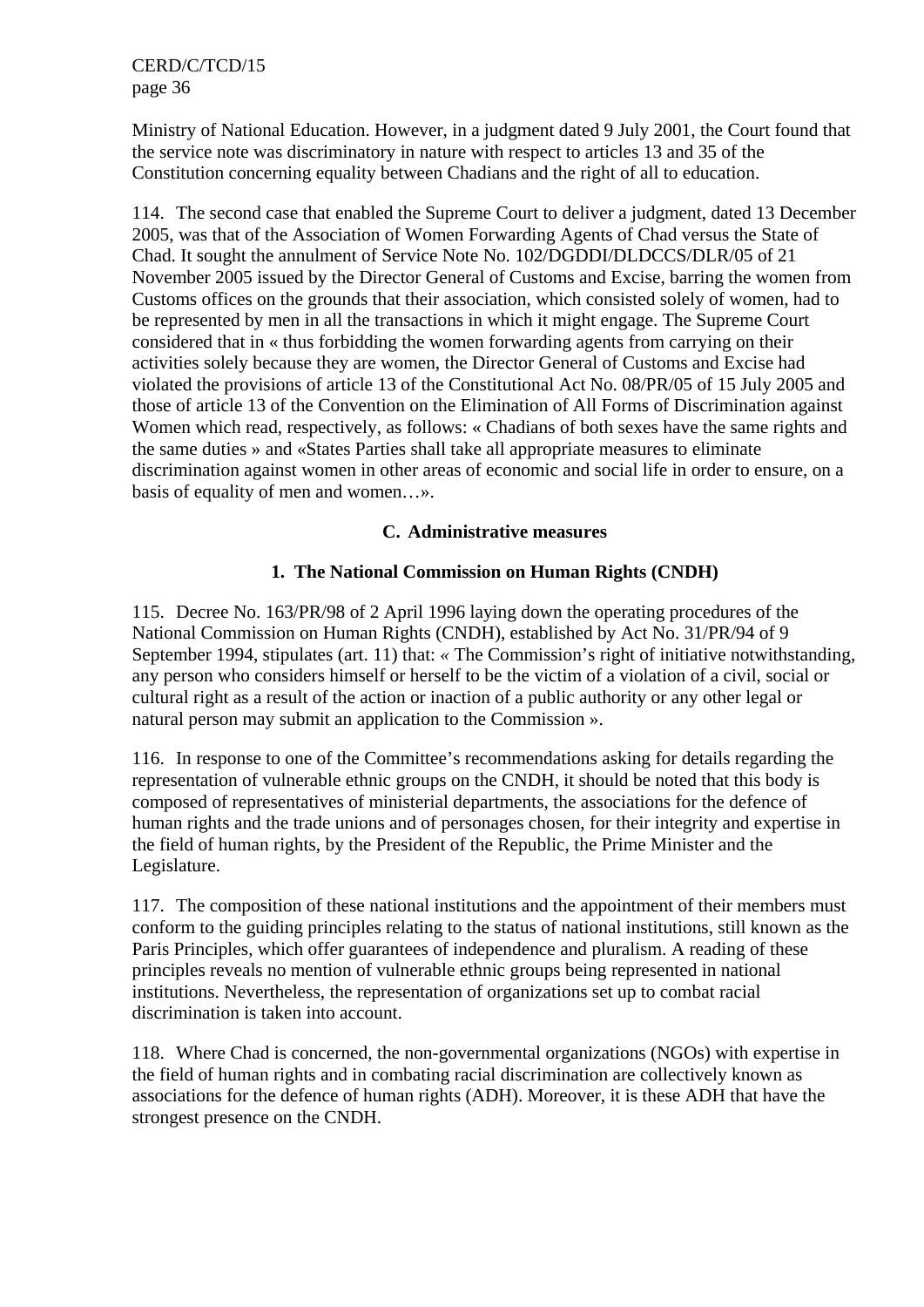#### **2. The Code of Ethics of the national police**

119. Decree No. 269/PR/95 of 4 April 1995 instituted a Code of Ethics of the national police of Chad. According to article 7.3, « The police officer shall show absolute respect for the person, whatever his or her nationality or origin, social status or political, religious or philosophical convictions ».

120. Police officers must show impartiality in carrying out their mission.

#### **3. The National Mediator**

121. Decree No. 340/PR/PM/97 of 12 August 1997 created a post of National Mediator, charged with working to restore and maintain civil and political peace in Chad (art. 2).

122. The message of the National Mediator to the General Assembly of the Army provided an opportunity for him to protest about the restrictions on his powers. In fact, the limitations on the Mediator's powers are linked with the nature of the text that created the post, which should have been a legal rather than a regulatory instrument. Despite this handicap, the Mediator has to his credit a number of positive measures in various areas such as the settlement of intercommunity disputes and the management of crises involving armed rebellions.

123. The main justification for the creation of the post of Mediator is the persistence of intercommunity tensions and conflicts, which often pit farmers against herdsmen in disputes over natural resources such as water, grazing and arable land.

124. The most recent examples, which have left numerous Chadian families bereaved, forcing the Government to declare a state of emergency in part of the national territory, are the intercommunity clashes in the regions of Dar Sila and Salamat.

125. The crisis in the region bordering on Darfur (Sudan) and the politicking surrounding it were among the factors aggravating these conflicts, which have meanwhile been settled by negotiations between the belligerents.

126. In order to give the Mediator greater powers and the autonomy necessary for the effective accomplishment of his task, a government bill is in process of being adopted. This bill provides for the ex officio opening of investigations into questions of general interest and those which, since they affect the rights of groups, cannot form the subject of individual complaints.

#### **4. The contribution of the civil society associations**

127. The people of Chad, a majority of whom are illiterate, are not always familiar with the judicial system and its procedures. The difficulties experienced by litigants in finding their way around the law courts are due to the lack of a proper reception service staffed by trained personnel. This void has been filled by a group of unscrupulous individuals, known as *démarcheurs* (canvassers) or middlemen, who are a source of corruption and other rackets.

128. The ADH are helping by making it easier for litigants to understand court procedures and protecting them from swindlers, by holding law clinics offering advice, guidance and legal aid, both before and during litigation. This salutary initiative was one of the recommendations of the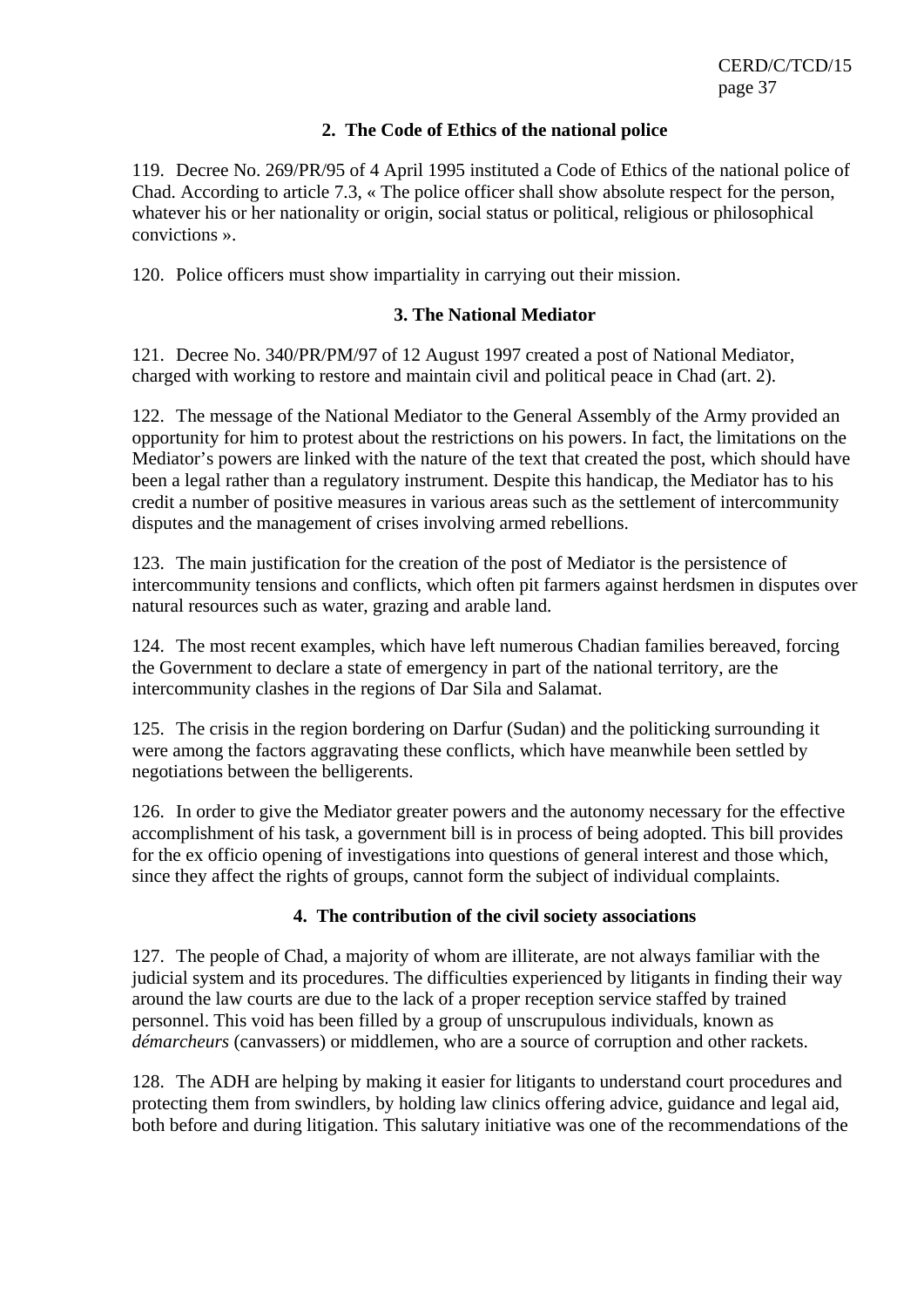General Assembly of the Judiciary which encouraged the State to give the ADH its strong support. This support will make it possible to solve the problem of the provision of legal aid under article 38 of the Code of Civil Procedure, which has proved difficult to implement.

#### **D. Special measures**

129. The need to provide appropriate protection in certain fields or for certain categories of vulnerable people has led the Government to draw up special protective measures, which have either already been adopted or are in process of adoption.

130. In order to provide special protection in the field of reproductive health and particularly in order to put an end to the harmful traditional practices affecting this sector, the Government promulgated the Reproductive Health Promotion Act No. 006/PR/02 of 15 April 2000. Under this Act all individuals are recognized as being equal in law and dignity where reproductive health is concerned, without any discrimination based on age, sex, fortune, religion, ethnic group, marital status or any other circumstance (art. 3).

131. The protection of disabled persons is one of the Government's main concerns, having led to the establishment of a ministry with responsibility for social action. This ministry, which includes a disabled persons directorate, endeavours to promote, at legal level, the exercise of all the rights of this particular category of people.

132. In certain cases, the vulnerability of this group exposes them to somewhat discriminatory treatment. Accordingly, the Ministry of Social Action and the Family, through the technical directorate responsible for disabled persons, has drafted a bill granting them protection.

133. Article 15 of the disabled persons protection bill, as examined in the Council of Ministers, obliges the State and decentralized local authorities to create incentives with a view to encouraging the employment of disabled persons. The bill also provides for disabled persons to be protected against all forms of exploitation and discriminatory treatment in the performance of their duties.

## **1. Bill on combating HIV/AIDS and sexually transmitted diseases and protecting persons living with HIV/AIDS**

134. The global seroprevalence rate for HIV/AIDS in Chad is estimated at 7 per cent. This high and steadily rising rate means that the country is facing a serious threat. The calculations and projections made within the context of the « Study of the socio-economic impact of HIV/AIDS on the health sector» have made it possible to simulate the future epidemiological situation and the socio-economic impact of this pandemic by 2015. According to the estimates published in this study, in 2015, the number of people living with HIV/AIDS will be somewhere between 319,000 and 734,000, the number of people sick with AIDS will have reached 39,000 or 64,000 and the number of AIDS-related deaths among people aged between 15 and 49 (the most economically active group) will have reached 37,000 or 57,000, as the case may be.

135. In order to protect this fairly sizeable group, the Ministry of Public Health has prepared a bill on combating HIV/AIDS/sexually transmitted diseases (STD) and protecting persons living with HIV/AIDS. The discrimination and stigmatization to which the latter are subjected, because of their state of health, are one of the reasons for drawing up this bill. Accordingly, the measures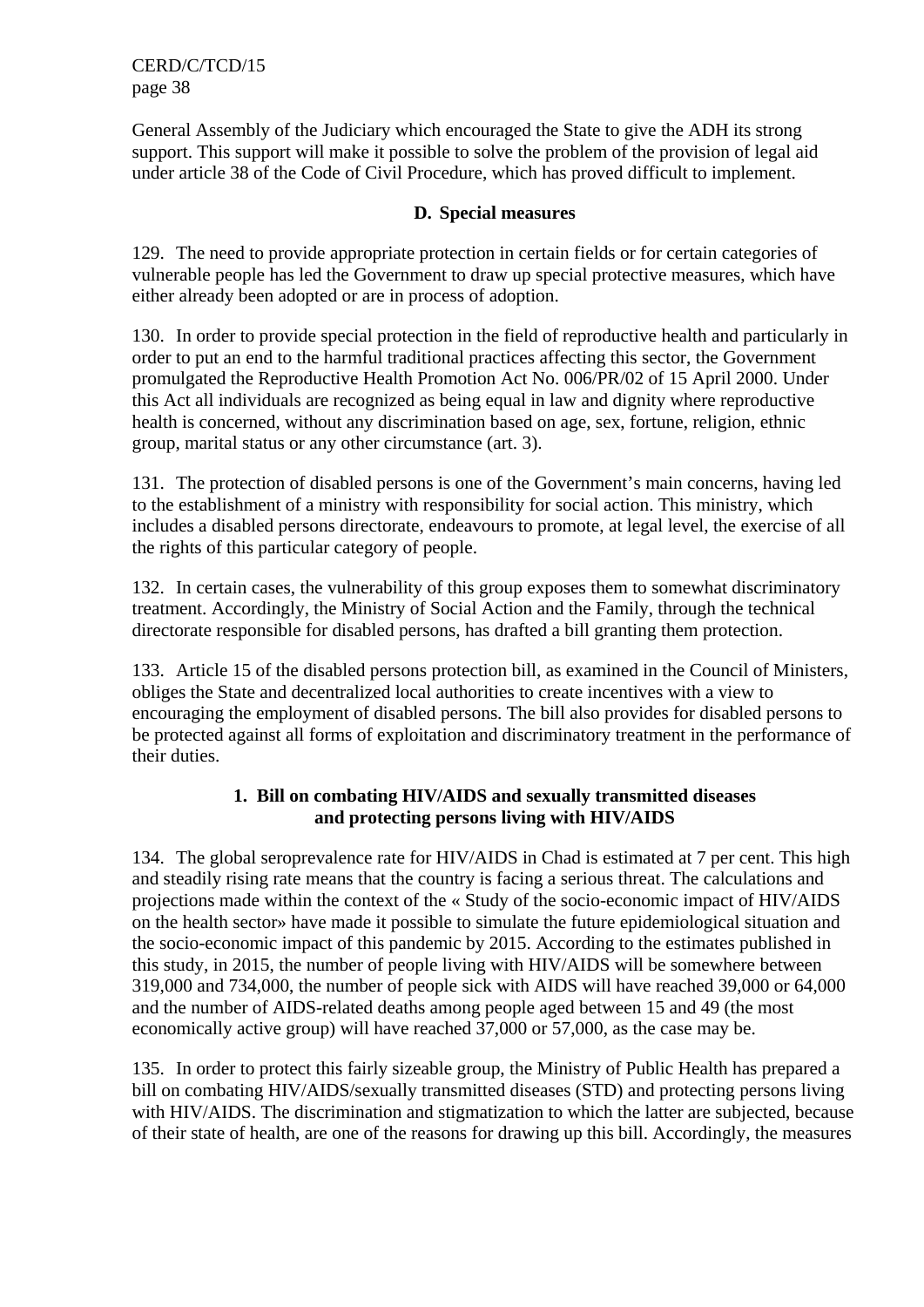to be taken are targeted at discriminatory attitudes (art. 3 of the bill) and special emphasis is placed on the principle of non-discrimination.

136. Thus, article 13 stipulates that persons participating in serological research organized by the health authorities must benefit from appropriate legal and ethical protective measures, particularly non-discrimination.

137. Several provisions in Chapter IV on measures to protect against discrimination and stigmatization are worth quoting.

138. According to article 21, no one may be subjected to discriminatory measures, bullying or or any form of humiliation or deprivation on account of his or her serological status. Article 22 guarantees persons living with HIV and children and orphans rendered vulnerable by AIDS the right to non-discrimination, equal protection and equality before the law.

139. Article 25 lists the acts that are deemed to be discriminatory, namely:

- Exploitation, beyond the requirements of national epidemiological surveillance, of the data on persons who are seropositive
- Abortion or forcible sterilization for seropositive mothers
- Refusal to treat and take responsibility for seropositive persons
- Compulsory screening whatever the conditions
- Refusal to educate a child because of its serological status
- Denial of access to housing and social services or employment for seropositive persons.

140. On 20 January 2007, an awareness day was held to bring this bill to the attention of members of the Government, the aim being to raise the alarm and explain the need for such a bill in order to obtain the Government's backing.

## **2. Factors and difficulties**

141. The resurgence of armed rebellions, intercommunity clashes and the conflict in Darfur are at the root of the mass displacement of people in the areas affected. There can be no doubt that these conflicts are having a highly detrimental effect on the human rights situation in Chad, since they inevitably create the conditions for serious violations of liberties and fundamental rights perpetrated both the forces of the armed opposition and by the civil militias.

142. Although the Government is gradually retaking control of the areas that have suffered rebel attacks and the incursions of Sudanese Janjaweed militias, the courts remain completely inactive. The Government is examining ways of reactivating them by deploying judges to the localities affected.

143. This instability comes on top of the difficulties created by the parallel existence of numerous customary rules alongside positive law.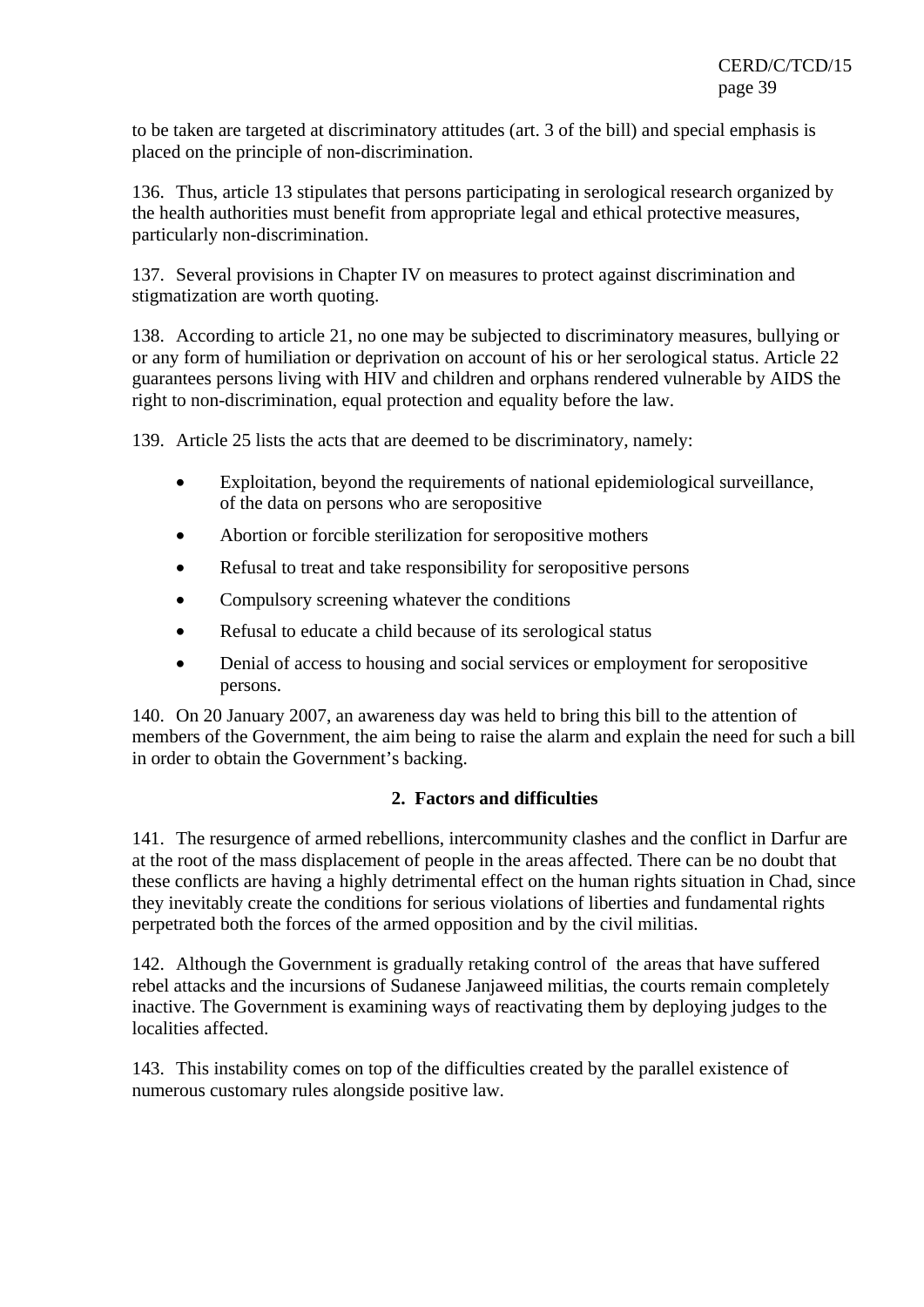144. The General Population and Housing Census (RGPH) of 1993 counted over one hundred ethnic groups in Chad. The ethnic classification carried out by the Central Census Bureau (BCR) yielded 16 main ethnic groups.

145. This explains why customary rules are so numerous and diverse, with those of one region or ethnic group sometimes contradicting those of another region or group. It also partly explains the difficulties experienced by certain ethnic groups in living side by side. Unfortunately, these difficulties sometimes took a political turn, in particular under the rule of former President Hissein Habré when entire ethnic groups were exterminated on account of their belonging to the same ethnic group as the rebels. Regrettably, this deviant behaviour, which has become more pronounced, has a tendency to perpetuate itself since, mistakenly fearing reprisals by the army, many young people are continuing to join the armed rebellion, thus giving the various rebellions their characteristic mono-ethnic composition.

146. Moreover, in the absence of a code on persons and the family, all these customs are being imposed in the communities in which they are recognized, with the exception of those that are contrary to public policy, in accordance with the spirit of article 156 of the Constitution.

147. The contradiction between certain customs means that it is not always possible to determine which customs are contrary to public policy and when. The determination is at the absolute discretion of the judge who decides in the last instance which course to follow.

148. For its part, article 157 targets the areas in which customs should be applied. Specifically, they are applicable to disputes relating to inheritance and marital property, with the consent of the parties. If consent is withheld, national law alone is applicable. However, the strong attachment to customs and their tenaciousness mean that they are often given precedence over the national legislation.

149. The application of customs even extends to the civil damages associated with criminal offences. This is the practice known as Diya (blood money), which has been widespread since the civil war of 1979. Thus, according to Diya, the amount of a civil claim is assessed not in terms of the seriousness of the alleged offence but in terms of membership of the ethnic group of the victim.

150. Unfortunately, this practice is formalized by means of simple agreements of dubious legality between the various traditional and customary chiefs who fix the rates of compensation payable to the victims and/or their relatives. These rates vary from one community to another for minor or more serious offences. The tendency is for this practice to be transposed to other nonsignatory communities.

151. These agreements infringe the provisions of articles 25 and 26 of the Constitution which stipulate, respectively, that: « Punishment is personal. No one may be held responsible and prosecuted for an act which he or she has not committed » and « Customary and traditional rules concerning collective criminal responsibility are prohibited », since sometimes in order to save the life of the guilty party, the members of his or her community are obliged to rally round to pay the compensation which may be not only excessive but also more than they can afford.

152. The lack of reciprocity with regard to the rate between certain ethnic groups or its variation from one ethnic group to another is evidence of the fact that, in practice, the principle of non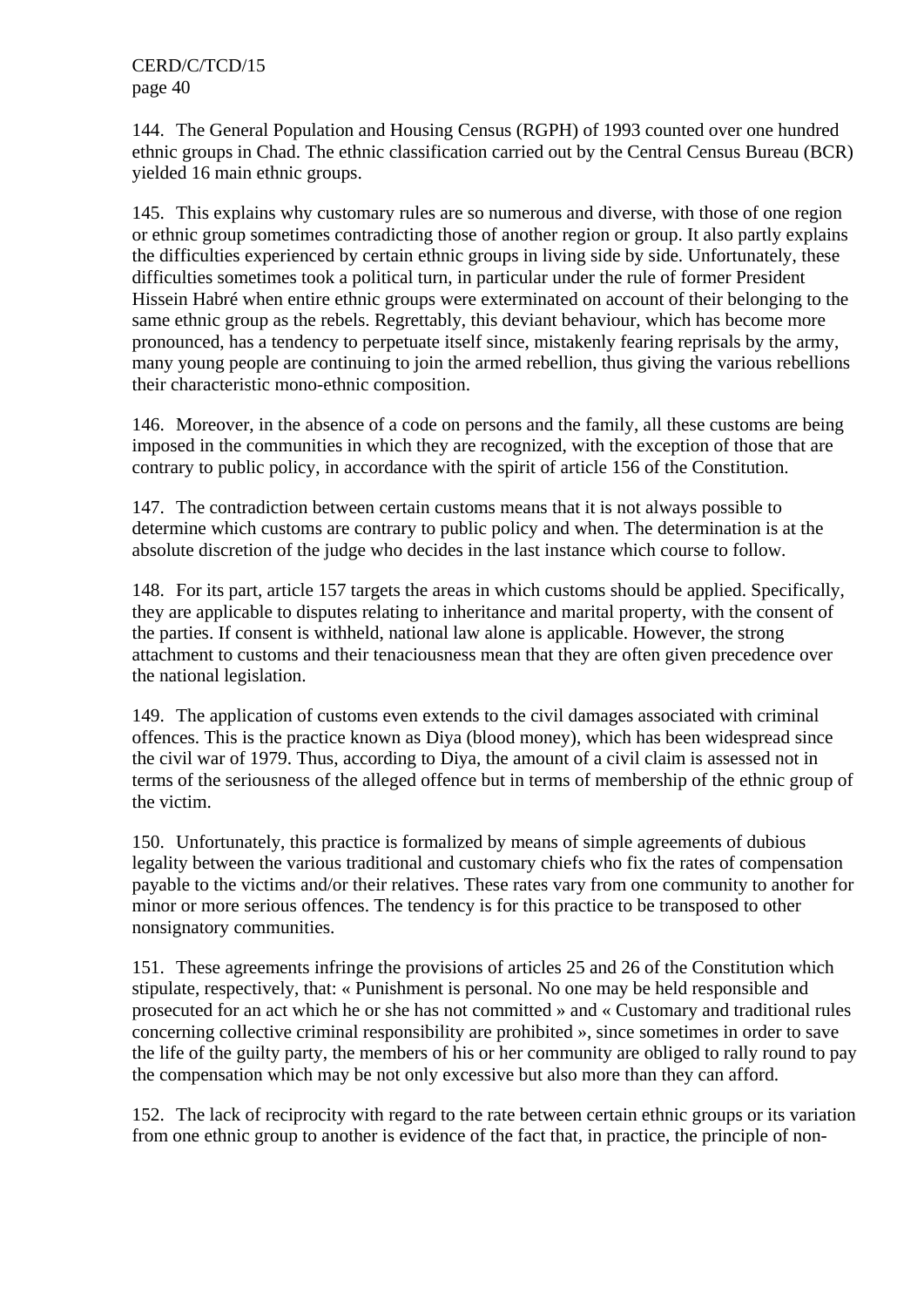discrimination remains a utopian dream. The caste system still entrenched in certain ethnic groups is a perfect example. The members of these castes are subjected to discrimination and serious violations of their rights. This discrimination extends to the point of strictly forbidding the celebration of marriages with other groups.

153. Certain practices which international human rights instruments now treat as acts of violence against the person are still accepted in some regions and are a source of discrimination between individuals. Female genital mutilation (FGM) is one such practice, despite the fact that it is prohibited by article 9 of the Reproductive Health Promotion Act No. 006/PR/2002 of 15 April 2002, according to which: « All forms of violence and duress such as female genital mutilation, early marriage, domestic violence and sexual abuse of the human person are prohibited ». Women who have been cut consider themselves superior to those who have not gone through these rites who, moreover, are not admitted to their circle.

154. The practice of polygamy and repudiation still persists and exposes women to discrimination. It represents an investment for the woman's family (marriage with a large dowry) and a social asset for her husband's family, since she continues to be subject to the practice of levirate and sororate.

155. Another obstacle to the effective implementation of article 2 of the Convention is the application of the so-called «geopolitical» criterion to the granting or recognition of certain rights. This criterion, originally intended as a policy for achieving a balance and enhancing the prospects of certain ethnic groups inadequately represented in the various spheres of State activity, and solely on the basis of political appointments, is now knowingly being used in every field, thereby encouraging tribalism, regionalism and various other forms of discrimination. Thus, mediocrity reigns at the expense of excellence. It was to suppress these practices that the Government created the Ministry of State Control and Moralization. However, the difficulties of eradicating such behaviour, which is encouraged by the complicity of officials at various levels of the State hierarchy, are incontrovertible.

156. The difficulties of implementing article 2 of the Convention also include the atmosphere of corruption which pervades our public services and the impunity enjoyed by certain individuals. The creation of the Ministry responsible for general State control and moralization is part of the efforts being made by the Government to put an end to these harmful practices. To this should be added the misunderstanding or ignorance of the legal instruments and judicial procedures that prevents the victims from going to court to seek compensation.

## **ARTICLE 3**

157. Apartheid system and the practice of racial segregation as a system of government have never formed the subject of any basic text in Chad. On the contrary, successive governments have firmly rejected apartheid, in accordance with the Charter and instructions of the Organization of African Unity (OAU) and advocated the unity of the Chadian nation.

158. The Constitution affirms the desire of the people of Chad not only to live together in respect for ethnic, religious, regional and cultural diversity but also to build a State governed by the rule of law and a nation founded on civil liberties and fundamental human rights, the dignity of the human person and political pluralism, and on the African values of solidarity and fraternity. It also affirms Chad's attachment to the principles of human rights as defined by the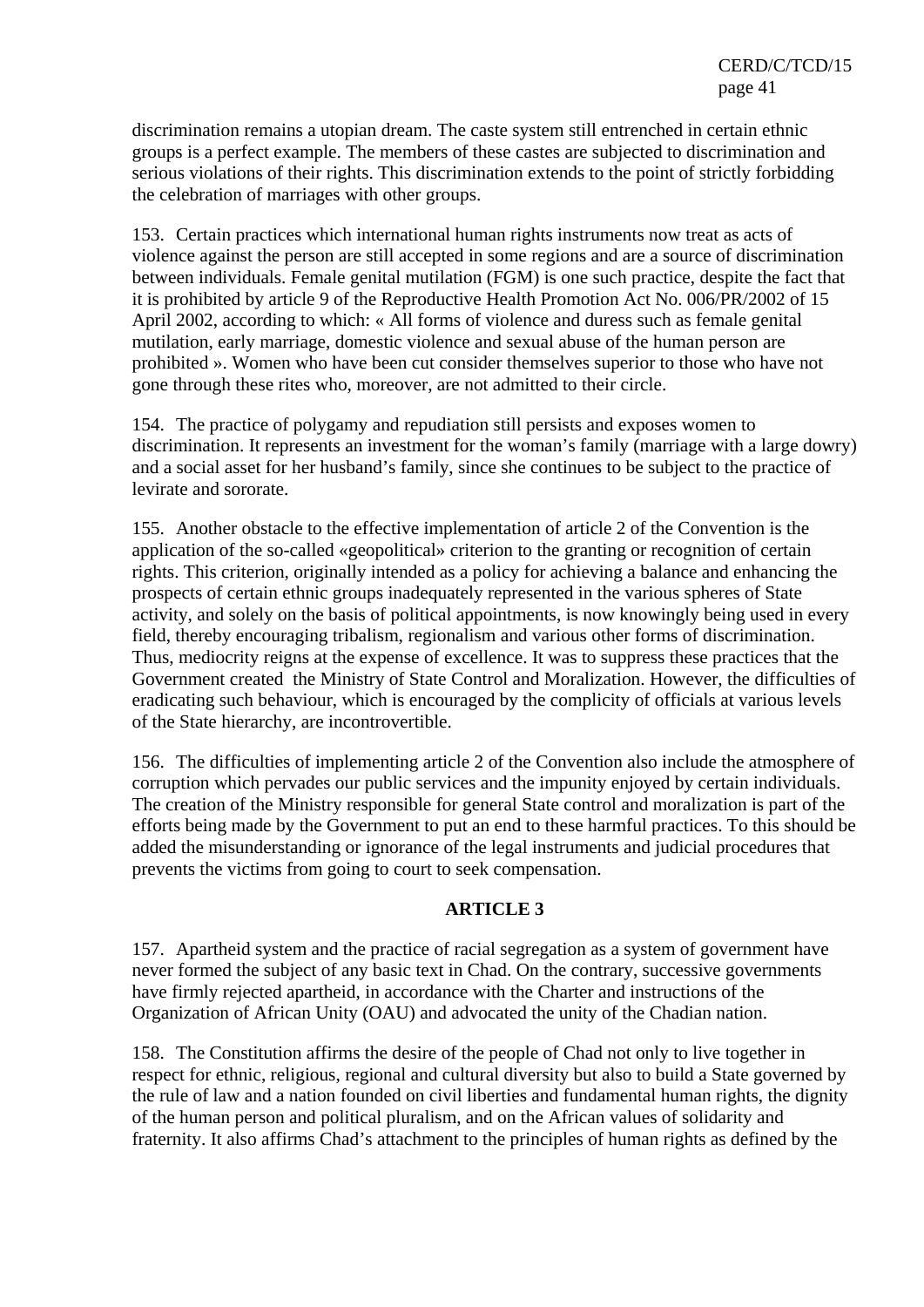United Nations Charter (1945), the Universal Declaration of Human Rights (1948) and the African Charter of Human and Peoples' Rights (1981), which clearly testifies to its rejection of racial segregation and apartheid.

159. Articles 13, 14 and 15 of the Constitution are very precise on this point and prohibit every kind of exclusion, on the basis of the equality of all citizens. This logic led Chad to subscribe, without reservation, to all the resolutions of the United Nations Organization that sanctioned the South African Government during the period of the apartheid regime. Thus, Chad did not renew diplomatic relations with South Africa until after apartheid had disappeared, and the establishment of an Embassy of Chad in South Africa, with a residence in Pretoria, dates only from 23 March 2004.

## **ARTICLE 4**

160. As already noted, since Chad became independent on 11 August 1960, no political regime has had formally to establish a Government based on *apartheid*. The Constitution in force does not authorize propaganda of an ethnic, tribalist, regionalist or denominational nature that tends to subvert national unity or the secularity of the State.

161. This subject is amply covered by the information already provided in this report in relation to article 2.

162. Nevertheless, at customary level, there are practices that could be regarded as being contrary to public policy or as promoting inequality between citizens. The persistence of these traditional practices with which the Government is faced has also not been overlooked. Thus, they are prohibited by various provisions of the Constitution.

163. Moreover, accession to the Convention on the Elimination of All Forms of Discrimination against Women, the African Charter on the Rights and Welfare of the Child and other international human rights instruments is also intended to bring about the rapid elimination, with the support of the international community, of these practices harmful to the life and health of women and children and destructive of the cohesion between peoples.

164. In 1996, to support the various efforts being made by the Government, a proposal for « an act prohibiting discriminatory practices in the Republic of Chad » was introduced by the provisional parliament of the day, namely, the Higher Council of Transition, at the instigation of a civil society association responsible for combating discrimination. Because of the special circumstances of the time, characterized by the consolidation of the democratic process following the National Sovereign Conference, the Government decided that it was not the right moment to adopt this act. However, it remains ready to re-examine the proposal and establish the offences contained in its provisions.

#### **ARTICLE 5**

165. The Government of Chad wishes to make it clear to the members of the Committee that despite the provisions of the various pieces of legislation cited above, the penal code in force is silent on the question of the sanctions relating to discriminatory practices. However, other texts such as the Labour Code, the Electoral Code and the Press Regime Act deal explicitly with this issue and provide for appropriate sanctions.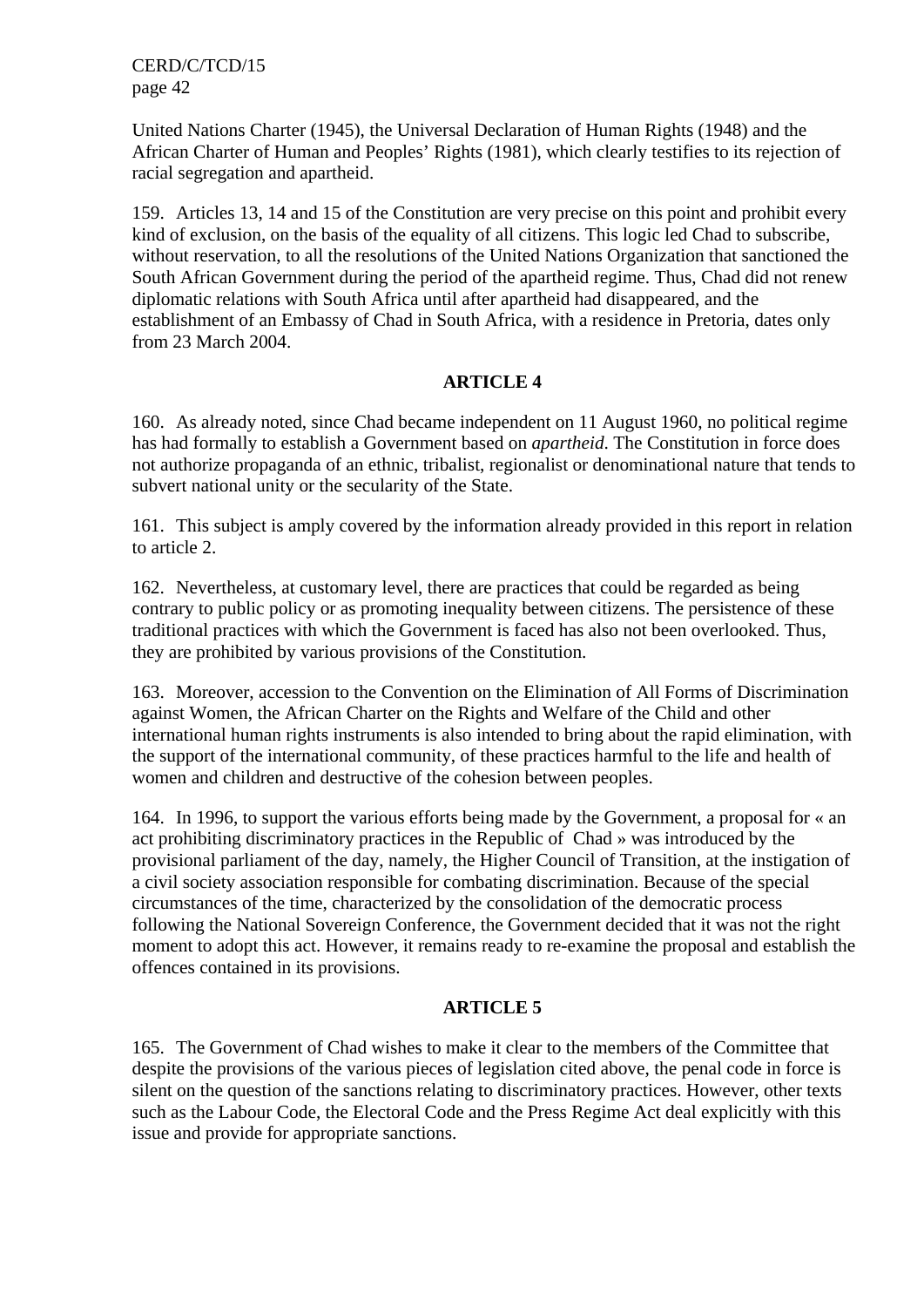#### **A. Right to equal treatment before the tribunals**

#### **1. Legislative measures**

166. The right to equal treatment before the tribunals without distinction as to origin, race, sex, religion, political opinion or social position is guaranteed by articles 13 and 14 of the Constitution.

167. Moreover, on the basis of one of the great fundamental principles of the United Nations Organization enunciated the United Nations Charter and the Universal Declaration of Human Rights, which proclaims that all human beings are born free and equal in dignity and rights, the Constitution of Chad stipulates that « No one may be held in prison other than by virtue of a penal law in force» and «No one may be arrested or charged other than by virtue of a law enacted prior to the offences of which he or she stands accused » (arts. 22 and 23, respectively).

168. Article 24 affirms the principle that any person charged with an offence is presumed innocent until found guilty following a proper trial that provides the guarantees indispensable to his or her defence.

169. Again in relation to criminal matters, article 42.1 of the Code of Criminal Procedure states that "[a]ny person charged with an offence or untried prisoner and any claimant for criminal indemnification has the right to choose a duly authorized lawyer as counsel, in conformity with the regulations on the administration of justice." According to article 6 of the Code of Civil Procedure, actions for criminal indemnification may be brought by all those who have personally suffered direct injury as a result of the offence.

170. To ensure judicial certainty for litigants, guarantees are provided in a number of statutory provisions. These guarantees relate to transfer, challenge or self-disqualification, actions for misuse of authority and refusal to do justice.

171, Thus, under article 16 of the Code of Civil Procedure, a case may be transferred from one court to another. Accordingly, the Court of Appeal may, at the request of the prosecution or one of the parties, remove a case from a court of first instance because it cannot be legally constituted or because the course of justice is otherwise interrupted or on grounds of reasonable suspicion or public safety, or in the interests of the proper administration of justice.

172. Challenge or self-disqualification are provided for in articles 35 to 41 of the Code of Criminal Procedure. The same provisions are also applicable to the members of civil courts. Thus, according to article 35 « Any judge may be challenged on the following grounds:

- 1. If he has, either himself or as the representative of others, or in the person of his spouse or a near relation, or for any other reason, an interest in the dispute.
- 2. If he has dealt with the case as a public prosecutor or as judge of the courts below or as an arbitrator or counsel, or if he has given evidence as a witness concerning the facts of the case.
- 3. If the judge or one of his near relations is involved in a dispute based on facts similar to those that form the subject of the proceedings.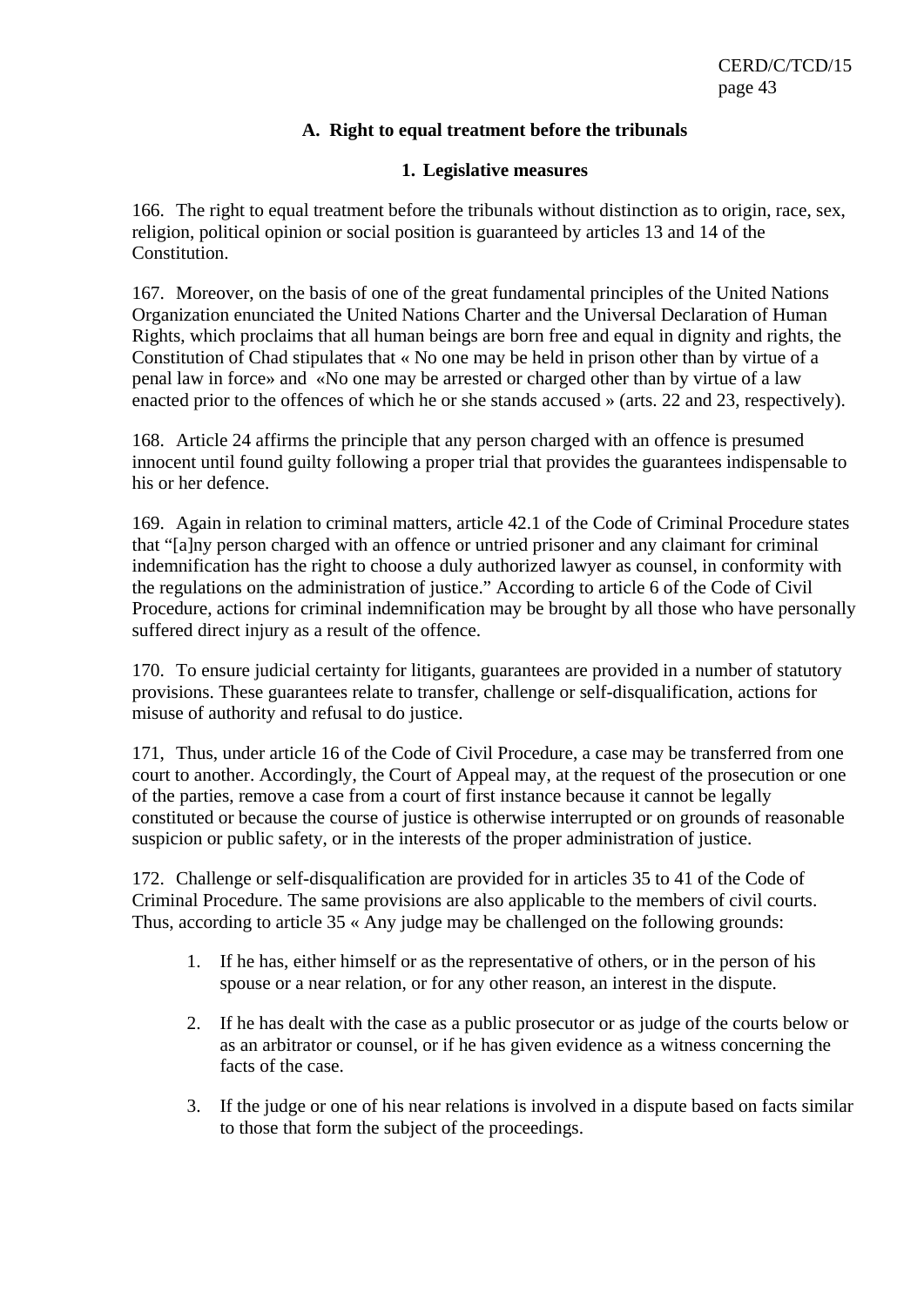- 4. If the judge or one of his near relations is in a position of dependence vis-à-vis one of the parties.
- 5. If the judge or one of his near relations has a case before a tribunal in which one of the parties is a judge.
- 6. If there exists between the judge or one of his near relations and one of the parties or one of his near relations a friendship or intimate relationship sufficient to cast doubt on his impartiality.

173. As for self-disqualification, according to article 38, the judges to whom this section relates may decide to disqualify themselves, but only for one of the reasons listed in article 35 and with the authorization of the president of the court of appeal.

174. According to article 18 of the Code of Civil Procedure, an appeal against the misconduct of judges, members of the prosecution service and criminal investigation officers may be lodged in the following circumstances:

(a) If it is claimed that there has been theft, fraud, extortion or gross professional negligence in the investigating or trial courts.

- (b) If the law expressly provides for an appeal against misconduct.
- (c) If the law declares the judge to be responsible on pain of damages and interest.
- (d) If justice is denied.

175. Where the denial of justice is concerned, article 20 states that there is denial of justice when judges refuse to respond to applications or neglect to try cases that are ready for trial.

#### **2. Judicial measures**

176. Numerous decisions by higher courts (Court of Appeal or Supreme Court) setting aside decisions of lower courts when all the safeguards for a fair trial prescribed by law could not be ensured reflect the guarantee of the right to equal treatment before the tribunals.

#### **3. Administrative measures**

(a) *General Inspectorate of the Judicial Services* 

177. Decree No. 421/PR/MJ/2002 of 18 October 2002 on the Organization Chart of the Ministry of Justice provided for a General Inspectorate under the authority of an inspector general and four inspectors, all members of the national legal service.

178. The mission of the General Inspectorate of the Judicial Services is to monitor and assess, on a continuous bassis, all the courts and all the services responsible to the Ministry of Justice, with the exception of the Supreme Court. This mission was more precisely defined by Order No. 48/MJ/IGSJ/06 of 30 October 2006 determining the Inspectorate's operating procedures.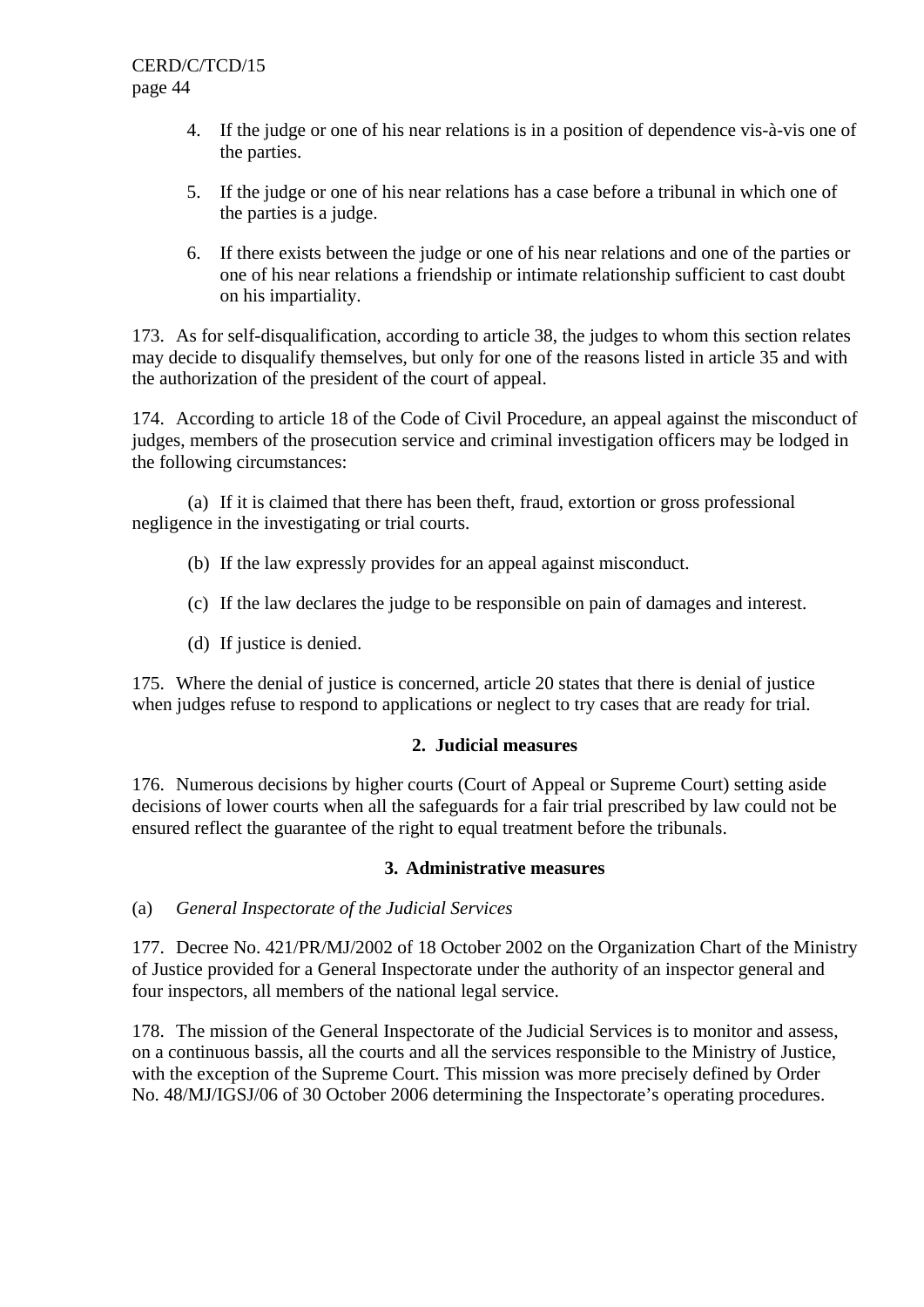179. Thus, within the framework of its administrative investigations, persons implicated must have inspected their file or received notification of the nature of the complaint against them before being heard. Among other things, the Inspectorate appraises the operation of the courts or services from the standpoint of organization, methodology and the way in which the personnel perform their duties. Failings and breaches of the rules noted by the Inspectorate during a mission may lead to disciplinary proceedings against the offender. Thus, the control exercised by this service helps to secure the right of individuals to equal treatment before the courts.

180. If, following a complaint, the General Inspectorate establishes the liability of a member of the legal service who, for one reason or another, may have violated one of the principles guaranteeing equal treatment before the tribunals, the case will be referred to the Supreme Council of Justice (CSM) by the Minister for Justice and disciplinary proceedings will be initiated.

## (b) *The Supreme Council of Justice*

181. The Supreme Council of Justice (CSM), a constitutional body responsible for the appointment, advancement and disciplining of members of the legal service at all levels, is chaired by the President of the Republic, assisted by the Minister for Justice and the President of the Supreme Court. It is also composed of two representatives of the Supreme Court, three representatives of the courts of appeal, two representatives of the ordinary courts and one representative of the magistrates' courts, together with their alternates, elected by their peers.

182. The functioning of the Supreme Court of Justice is governed by Act No. 005/PR/98 of 7 July 1998. In disciplinary matters, the Council is chaired by the President of the Supreme Court or, in his absence, by the most senior judge. The facts giving rise to the proceedings are reported to the CSM by the Minister for Justice.

183. The Council also gives its opinion on the prerogative of mercy.

184. The decisions of the CSM sanctioning fautes committed by members of the legal service in the exercise of their functions constitute administrative measures that make an effective contribution to improving the functioning of the the judicial apparatus. It is in this respect that the creation of CSM constitutes one of the legislative measures for supervising the actions of the judge.

## **B. Right to security of person and protection by the State against violence or bodily harm**

#### **1. Legislative measures**

The protection of the life of the person and protection against bodily harm are guaranteed by the Constitution. Thus, article 17 of the Constitution states that « the human person is sacred and inviolable. »

185. The same article goes on to say that « every individual has the right to life, protection against bodily harm, security, liberty, and the protection of his private life and property. ».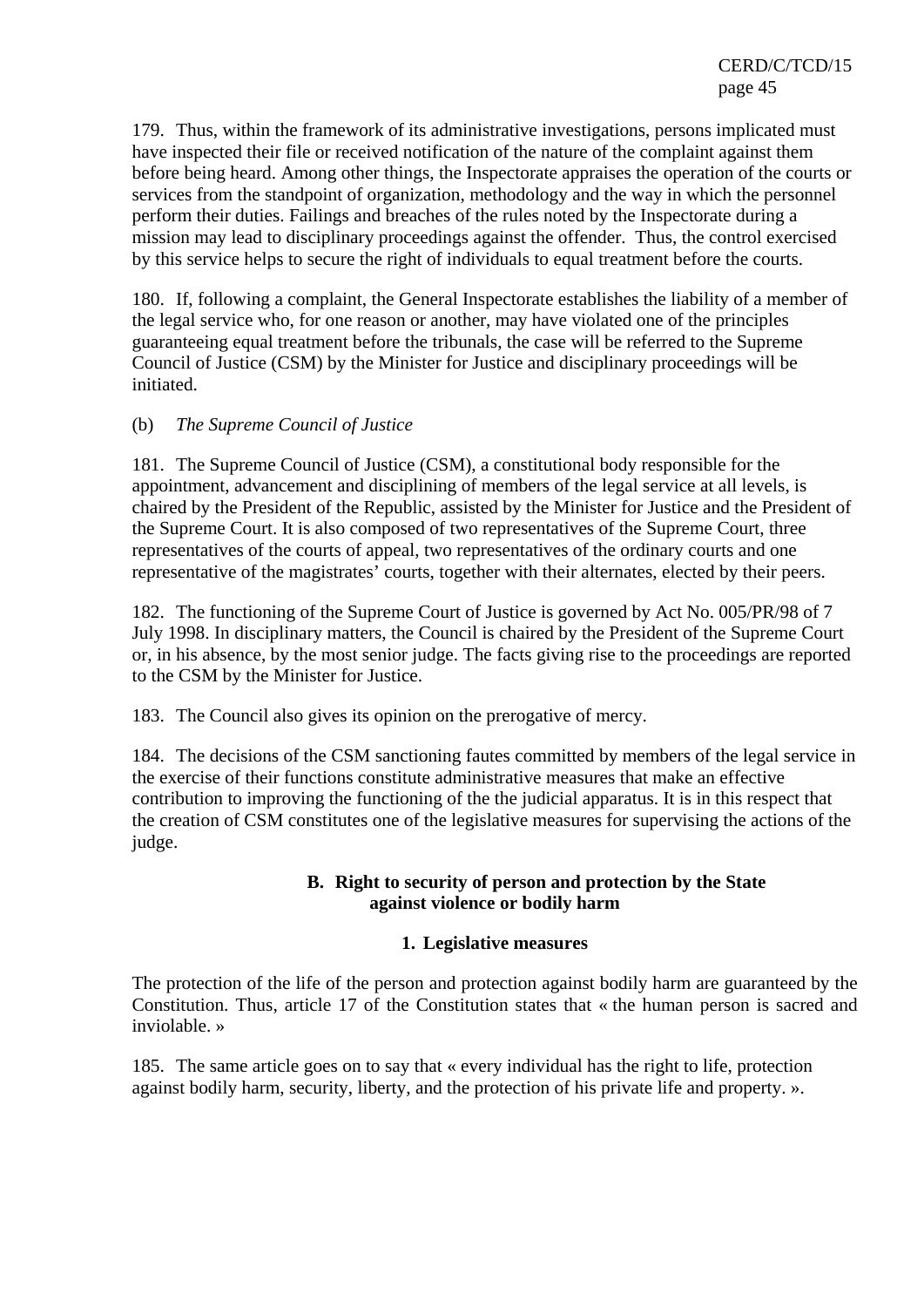186. Moreover, articles 22 and 23 of the Constitution respectively stipulate that no one may be held in prison other than by virtue of a penal law in force and no one may be arrested or charged other than by virtue of a law enacted prior to the offences of which he or she stands accused .

187. In the same sense, article 1 of the Penal Code states that « no serious, ordinary or petty offence may be punished with penalties that were not established by law before the offence was committed ».

## **2. The Penal Code**

#### (a) *Infringements of freedoms*

188. Under the terms of article 143 of the Penal Code, when a government official, agent or servant has ordered or performed an act that is arbitrary or constitutes an infringement of personal freedom or the Constitution, he shall be sentenced to imprisonment for a term of from six months to five years and a fine of from 5,000 to 5,000,000 francs.

189. Nevertheless, if it is shown that he acted on the orders of his superiors in matters within their competence, with respect to which they were entitled to obedience by virtue of their rank, he will be exempted from the punishment, which, in this case, shall be applied solely to the superiors who gave the orders.

190. Article 144 of the Penal Code specifies that it is not sufficient to cite the effect of surprise; that surprise must be unambiguously ascribed. Thus, ministers accused of having ordered or authorized a measure contrary to the Constitution who may claim that the signature attributed to them was a surprise shall be obliged, on having the measure stopped, to report the party they declare to be the author of the surprise, otherwise they will themselves be prosecuted

191. According to article 145 of the Penal Code, civil servants responsible for the administrative or judicial police who have refused or neglected to take up a legal complaint tending to establish illegal and arbitrary detention, either in institutions for the custody of prisoners or anywhere else, and fail to show that they have reported them to the higher authority shall be punished with imprisonment for a term of from one month to one year and be liable for damages.

192. Similarly, under article 146, prison officers that accept a prisoner without warrant or trial or, in the case of an expulsion or extradition, without a provisional government order, those who detain him or refuse to produce him to the police officer or the bearer of these [sic] without being able to plead the defence of State prosecutor or judge, and those who refuse to show their registers to the police officer, shall, as persons guilty of arbitrary imprisonment, be punished by imprisonment for a term of from six months to two years and a fine of from 5,000 to 100,000 francs.

193. The penalties for which article 146 provides would apply to the principal State prosecutor or State prosecutor, their deputies, the judge or public officer who detained an individual, or caused him to be detained, elsewhere than in the places determined by the Government or the public authorities (article 148 CP).

(b) *Unlawful arrest and confinement*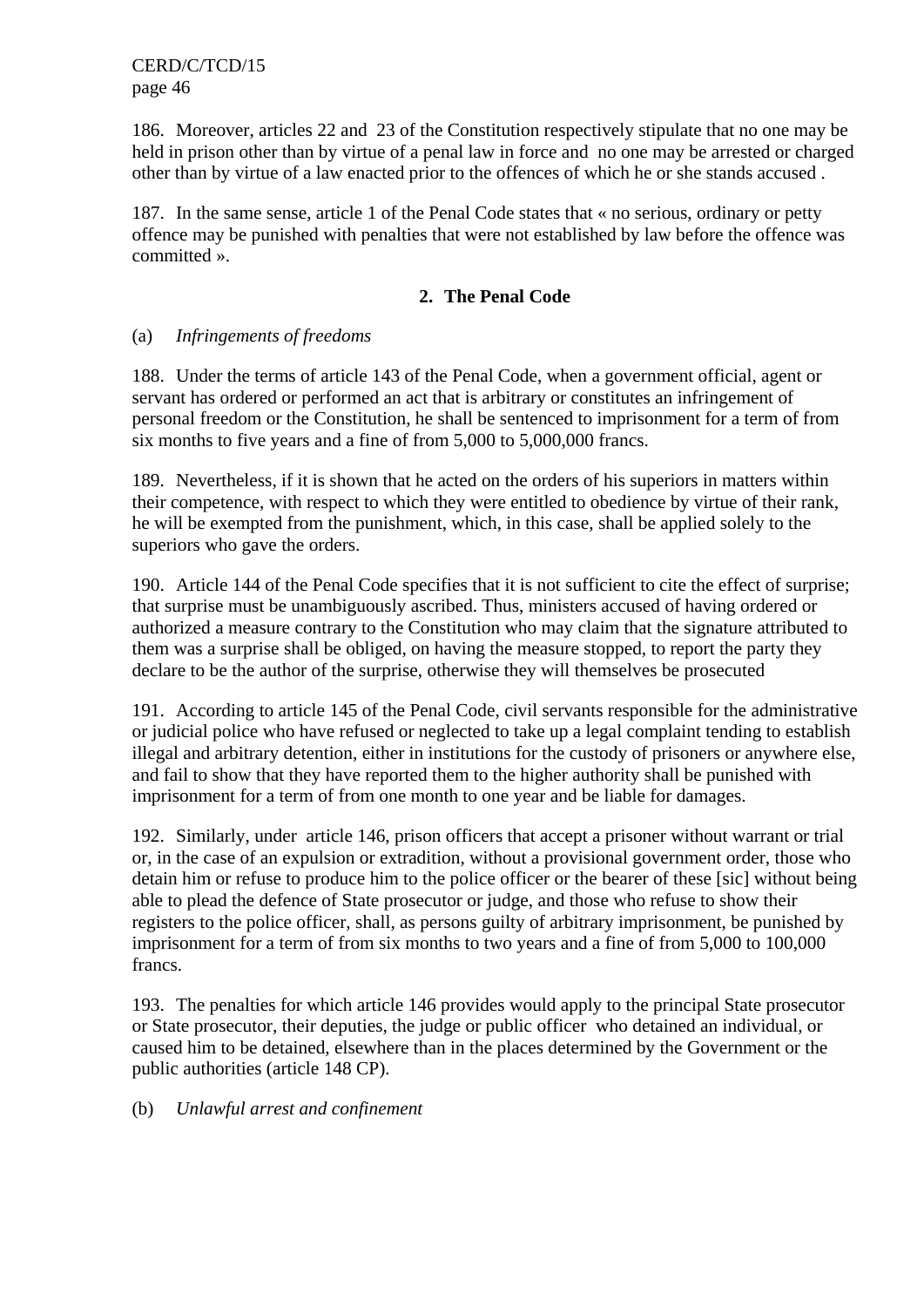194. The articles of the Constitution relating to fundamental freedoms and rights clearly establish the principle that unlawful arrest and confinement are prohibited. Articles 149 and 152.1 of the Penal Code describe the offence and the sanctions faced by possible perpetrators. Article 149 states that those who arrest, detain or confine any person without being so ordered by the constituted authorities and except for those cases in which the law ordains that the accused be seized shall be punished with a term of hard labour. Likewise, whoever provides a place for carrying out the detention or confinement will suffer the same punishment.

195. For its part, article 152.1 states that any agreement affecting personal liberty, such as sale, placing in servitude, or pledging, will be punished by imposition of the penalties specified for unlawful confinement.

#### **3. Judicial measures**

196. All the offences established and sanctioned by the articles of the Penal Code listed under legislative measures will form the subject of a trial whenever they are referred to the State prosecution service.

#### **4. Administrative measures**

197. The National Mediator and the National Commission on Human Rights mentioned earlier in this report constitute administrative measures designed to prevent the malfunctioning of State services.

198. In conclusion, it must be acknowledged that cultural barriers and the inadequate training of some constituted authorities are impeding the effective and efficient implementation of the above-mentioned provisions. These barriers are linked with the survival of certain discriminatory practices which lead some people to treat others as their inferiors (caste).

199. However, these cultural considerations do not bind the State and do not prevent the persons concerned from occupying senior posts or holding elective office. Unfortunately, these practices are so engrained in certain regions that the authority of the State is sometimes flouted.

## **C. Les droits politiques**

## **1. The right to vote and stand for election**

- (a) *Legislative measures* 
	- ii. The right to vote
		- a. The Constitution

200. Article 3.1 of the Constitution states that sovereignty belongs to the people who exercise it either directly by referendum or indirectly through their elected representatives.

201. In article 6, the Constitution stipulates that suffrage is universal, direct or indirect, equal and secret and that all Chadians of both sexes, aged eighteen years and older and in enjoyment of their civil and political rights, are voters under the conditions determined by law.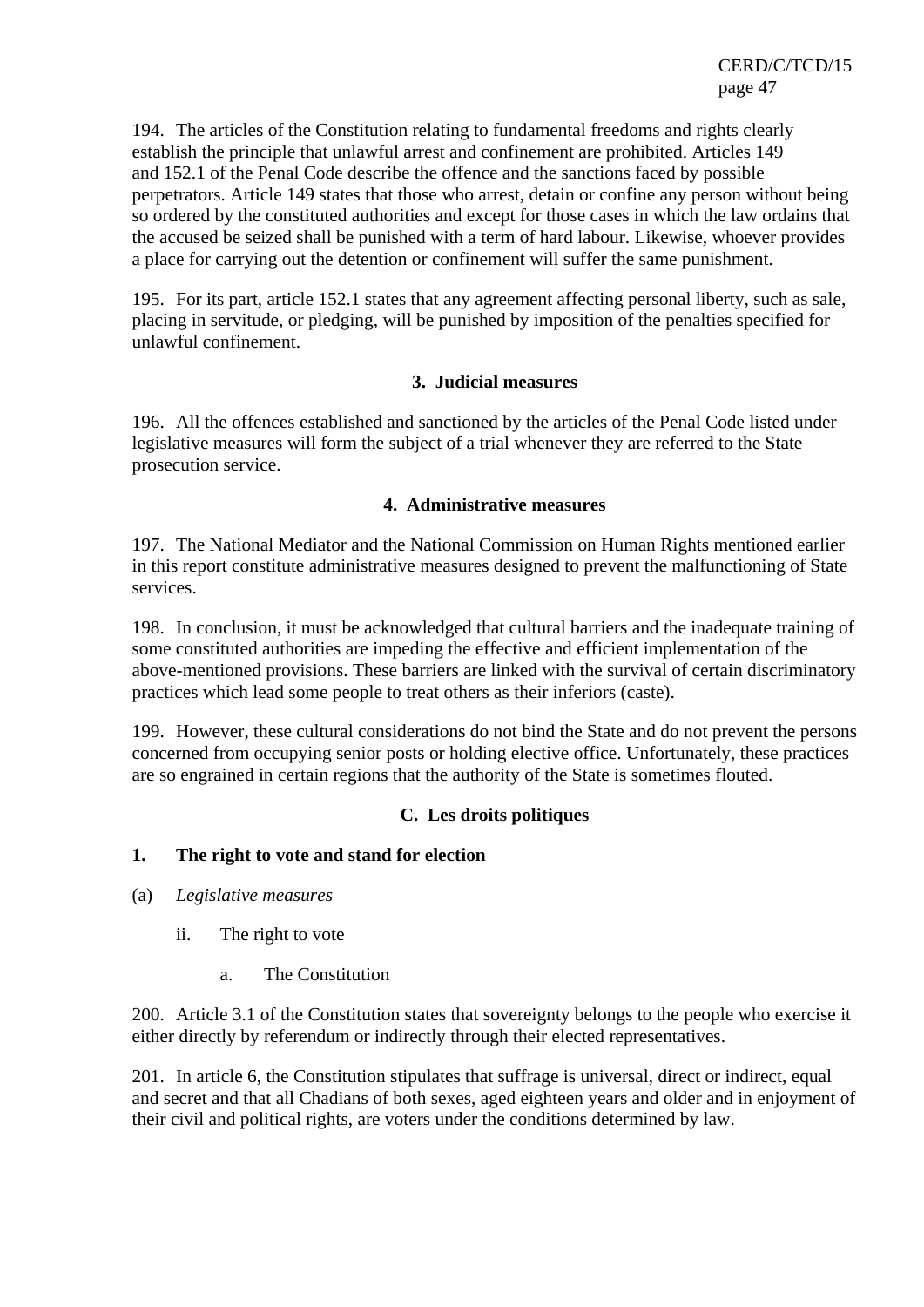#### b. The Electoral Code

202. Act No. 021/PR/2000 of 18 September 2000 establishing the Electoral Code states that all Chadians of both sexes may vote, provided that they are aged eighteen years and older on election day, in enjoyment of their civil and political rights, registered on the electoral roll and not in any of the statutory situations of incapacity.

 c. Act No. 003/pr/ 2000 of 16 February 2000 on the electoral regime for the decentralized local authorities.

203. Article 7 of Act No. 3 of 16 February 2000 lays down the requirements that must be satisfied in order to be able to vote. Thus Chadian citizens of both sexes may vote provided that they are aged 18 and older and duly registered on the electoral roll of the district concerned.

- ii. The right to stand for election
	- a. The Constitution

204. *Candidacy for the office of President of the Republic***:** Under article 62 of the Constitution, Chadians of both sexes who fulfil the following conditions may stand for election to the office of the President of the Republic: Chadian nationality, good physical and mental health, good morals, at least 35 years old and in enjoyment of all civil and political rights. In addition, each candidate must pay a deposit fixed at CFAF 5,000,000 by the Electoral Code.

205. *Candidacy for the National Assembly*: According to article 108, Chadians of both sexes who fulfil the statutory conditions may stand for election to the National Assembly. The Electoral Code (art. 152) stipulates that Chadians of both sexes aged 25 or older, registered on an electoral roll, who have been resident for at least one year in the territory of the Republic of Chad and who can read and write in French or Arabic are eligible for the National Assembly.

206. Nevertheless, the candidate must be put forward by a legally constituted political party or grouping of political parties.

b. The Electoral Code

207. The Electoral Code contains provisions that apply to both the presidential and the legislative elections and other provisions specific to each.

208. *Common provisions*: Any Chadian citizen may stand for election and be elected subject to the statutory requirements concerning age and situations of incapacity or ineligibility (art. 115 of the Electoral Code).

209. *Act No. 003/PR/ 2000 of 16 February 2000 on the electoral regime for decentralized local authorities*: The conditions of eligibility, ineligibility and incompatibility are set out in articles 10 to 14 of Act No. 003. Article 10 on eligibility conditions stipulates that Chadian citizens of both sexes aged 25 or over, registered on an electoral roll, in enjoyment of their civil and political rights and resident for at least one year on the national territory or having well known ties with the commune, department or region are eligible for the municipal, departmental or regional council.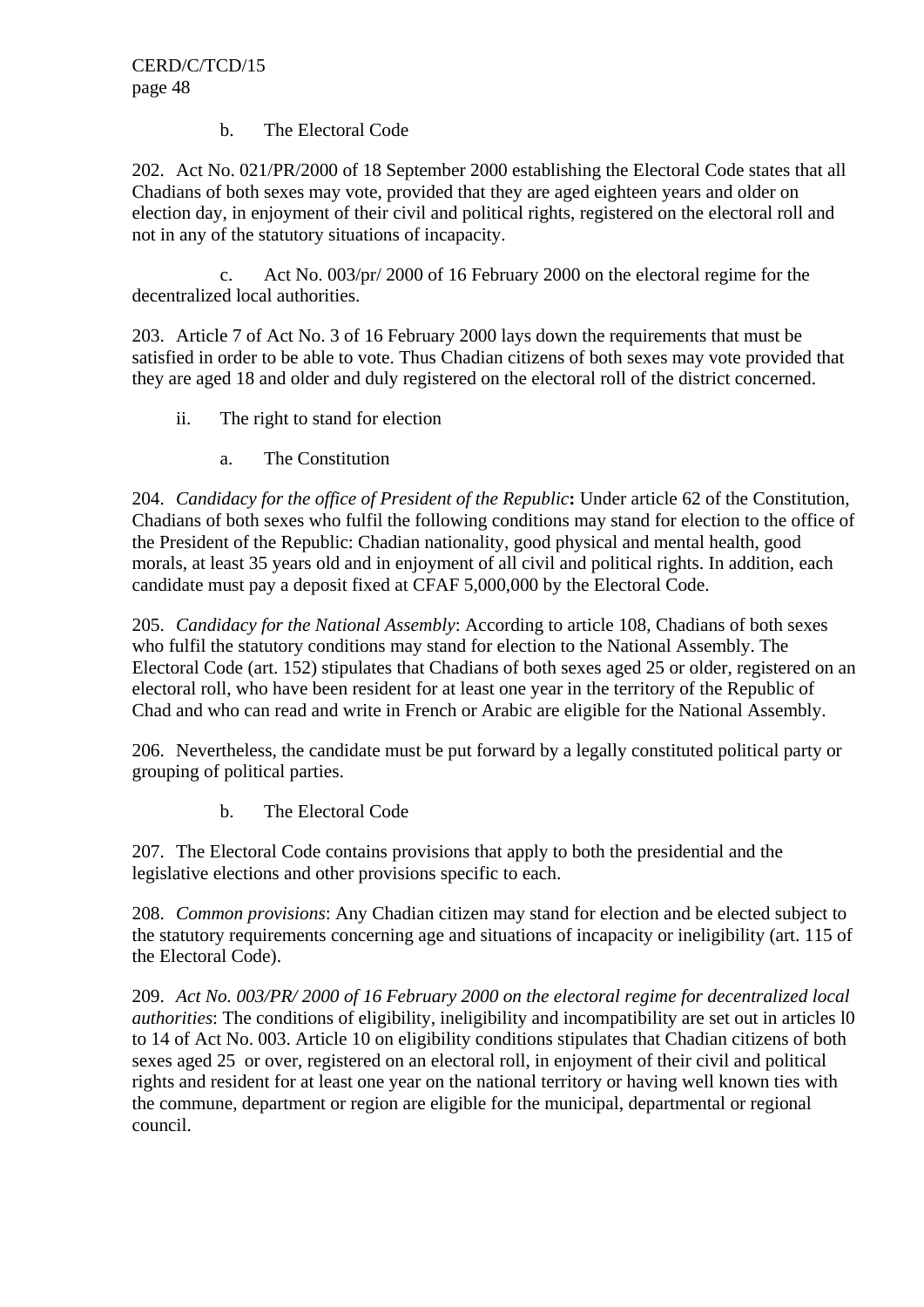#### (b) *Judicial measures*

210. Electoral disputes relating to both the presidential and legislative elections fall within the jurisdiction of the Constitutional Council. This body has always heard disputes arising out of the presidential elections, in particular those of 1996, 2001 and 2006. After consideration on the merits, the applications were declared partially well-founded, which made it possible to adjust the votes received by the various candidates.

#### (c) *Administrative measures*

211. All voting in Chad since the advent of democracy has been supervised by an Independent National Electoral Commission (CENI). The work of the CENI has sometimes been preceded by that of the Ministry of Local Government through the National Electoral Census Commission.

212. The law on elections does not countenance any form of discrimination. However, in relation to the information requested by the Committee concerning the means of guaranteeing, for example, the exercise of political rights for aboriginals and persons of different ethnic or national origin, as well as the rest of the population, and as to whether these people are represented in Parliament in proportion to their numbers, the Government of Chad would simply point out that elections to Parliament are not based on ethnicity. Representation is linked to the electoral districts, which can be home to various ethnic groups.

213. Chad's many ethnic groups constitute a rich resource for the country, which has experienced national unity since independence. All the basic texts have always affirmed the desire of the people of Chad to live together in respect for ethnic, religious, regional and cultural diversity.

214. However, ethnic and cultural blending has not been overlooked. Thus, in Chad the Political Parties Charter requires the founding members to have come from several regions of the country.

215. Admittedly, in recent years Chad has been faced with violent and recurring intercommunity clashes in the south-east and east of the country, as a result of which many people have been displaced. However, the causes of these clashes have nothing to do with representation in Parliament.

216. Moreover, Chad is essentially a land of asylum and, where foreigners and refugees are concerned, article 15 of the amended Constitution provides that: « With the exception of political rights, foreigners lawfully admitted to the territory of the Republic of Chad benefit from the same rights and freedoms as nationals within the limits of the law... ».

217. However, those who have duly acquired Chadian nationality have the same political rights as nationals by origin.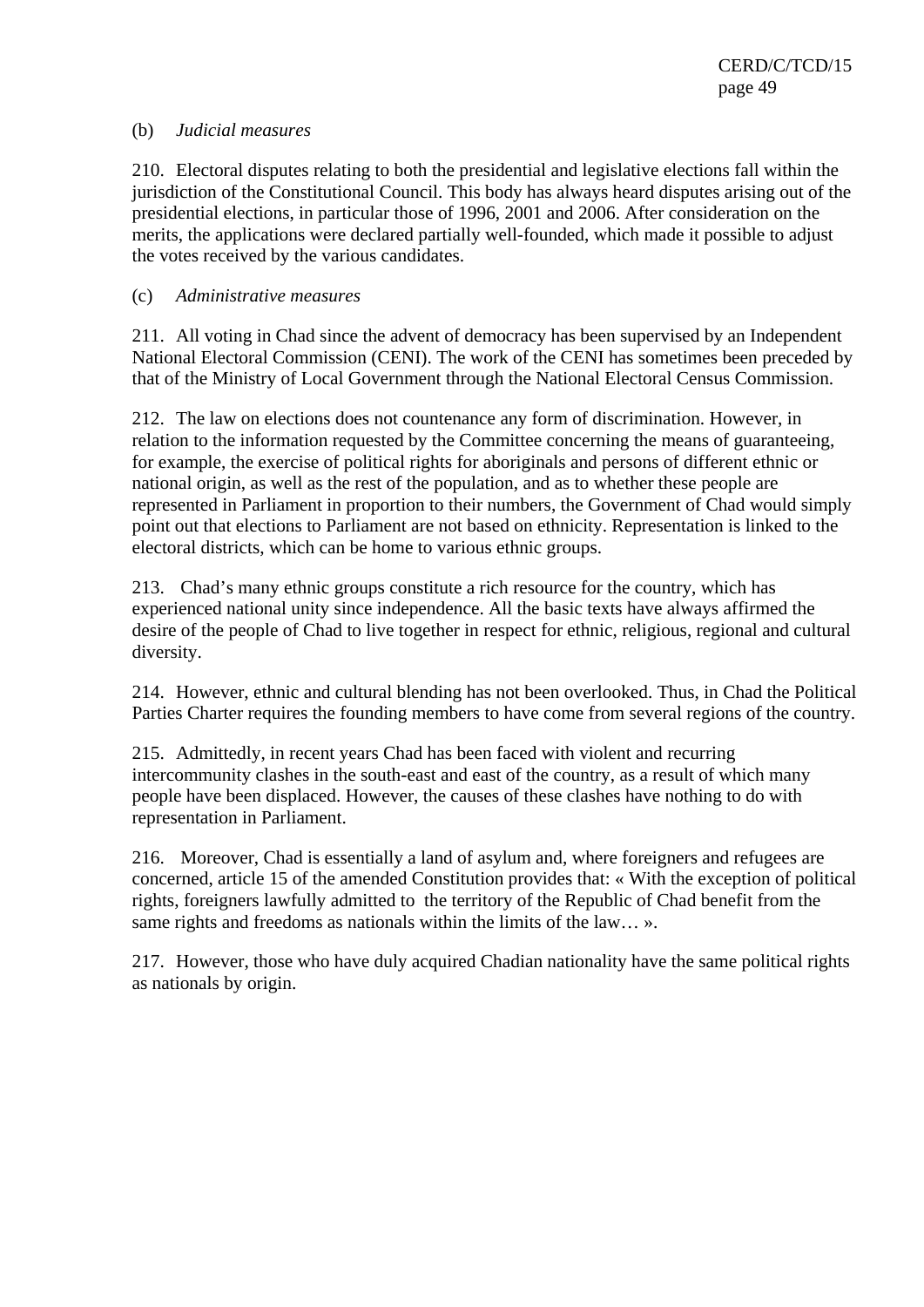## **D. Other civil rights and the right to nationality**

## **1. Freedom of expression and assembly**

#### (a) *The Constitution*

218. Under article 27 of the Constitution, the freedoms of opinion and expression, communication, conscience, religion, the press, association, assembly, movement, demonstration, and procession are recognized and guaranteed to all.

219. These freedoms are limited only by respect for the freedoms and rights of others and by the obligation to safeguard public order and morality.

220. In accordance with article 27.3, the conditions for the exercise of these freedoms have been determined by various laws and regulations.

- (b) *The law governing the activities of the media in Chad*
	- Act No. 029/PR/94 of 22 August 1994 on the Press Regime in Chad
	- Act No. 43/PR/94 on Audio-Visual Communication.
	- Act No. 012/PR/94 of 9 April 1994 establishing the Higher Council for Communication (HCC).

221. Act No. 029/PR/94 of 22 August 1994 on the Press Regime in Chad includes provisions that protect against racial discrimination. It punishes any defamation of a group of persons belonging to a particular ethnic community, region or religion.

## **2. Freedom of association and assembly**

222. Ordinance No. 27 of 28 July 1962 regulating associations and its Implementing Decree No. 165 of 25 August 1962 govern the registration of the foundation of associations, determine the competent authorities and provide for sanctions for non-compliance.

223. Public meetings are regulated by Ordinance No. 46/INT/SUR of 27 October 1962. Article 1 of Ordinance 46 states that public meetings may not be held without prior authorization. They are prohibited on the public highway.

224. The application to hold a public meeting must be filed within certain time limits, namely, at least five days and not more than two weeks before the meeting is held. The competent authority that deals with the application takes a formal decision to either authorize or prohibit the meeting (art. 2).

225. There are sanctions for failing to file an application, as well as for failure to set up an office on the part of organizations.

## **3. The right to marriage and choice of spouse**

226. Article 5 of the Reproductive Health Promotion Act No. 06/PR/2002 of 15 April 2002 states that anyone of lawful age may, in observance of the existing law and uses, manners and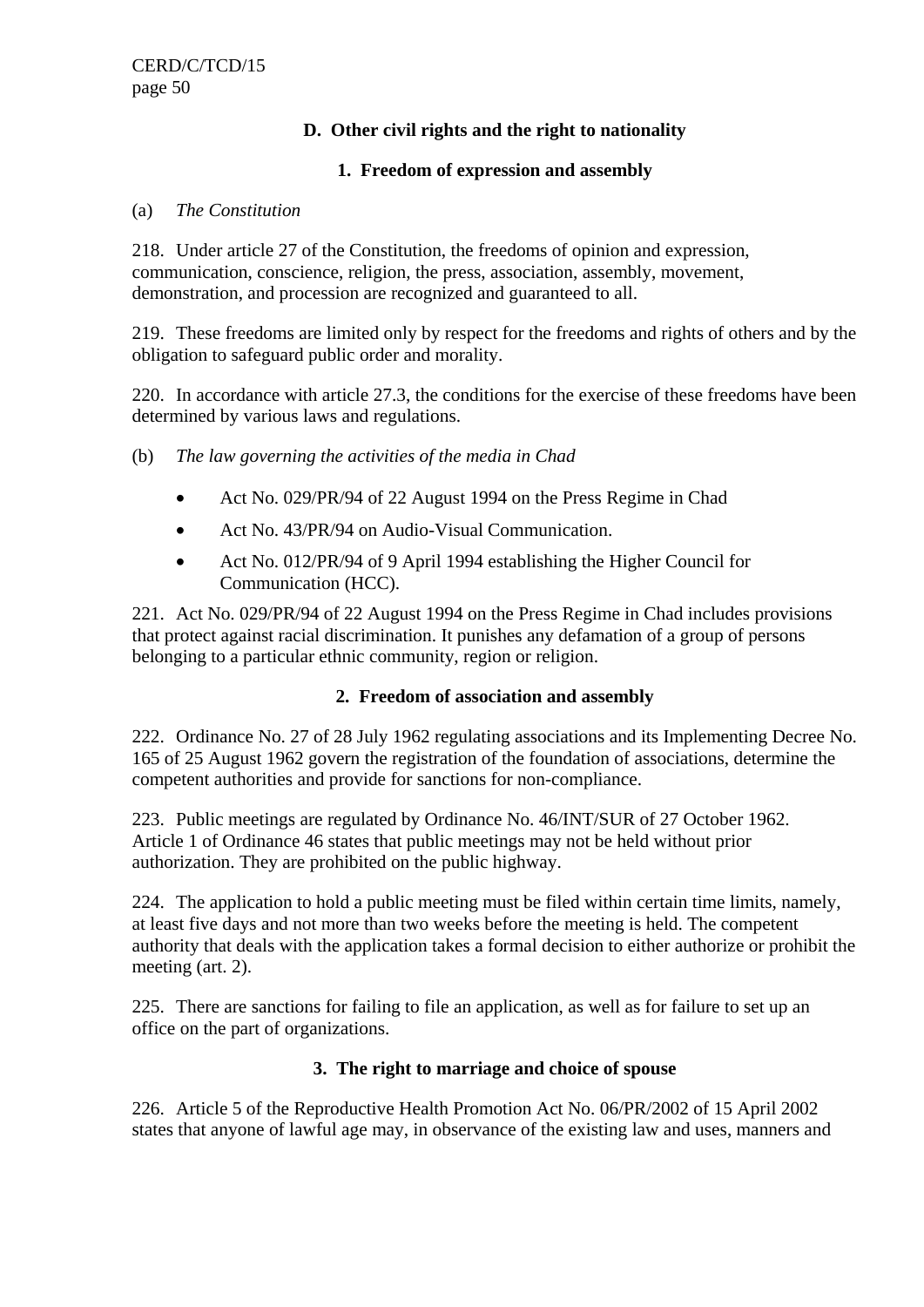customs, choose freely, responsibly and with due discernment to marry or not to marry and to start a family.

227. Article 4 of the same Act allows couples and individuals to decide freely and with due discernment on matters relating to reproductive health, subject to the same conditions.

228. Similarly, they may decide freely and with due discernment on how many children to have and when to have them and on the right of access to the best reproductive health.

229. In practice, various barriers of a cultural nature are making it difficult to implement Act No. 06. However, the young are breaking certain tribal and religious taboos relating to marriage and intermarriage between young people from different communities is becoming increasingly common.

## **4. The right to inherit**

230. To fill the void left by the lack of a Persons and Family Code, customary and traditional rules govern the matrimonial regimes and inheritance in those communities in which they are recognized and with the consent of the parties, in application of the provisions of articles 156 and 157 of the Constitution.

231. These constitutional provisions explain the survival of articles 70, 71 and 72 of Ordinance No. 6-67/PR.MJ of 21 March 1967 reforming the organization of justice, now repealed by the new Organization of Justice Act.

232. According to article 70, when the parties are of different civil status, the following rules apply:

1. In matters relating to the validity of the marriage, the matrimonial regime in the absence of a marriage contract, the dowry, the rights and obligations of the spouses, the rights of parental authority, the dissolution of the marriage and its consequences, and legitimate descent the case will be decided in accordance with the law that governs the husband, unless the parties opted for a different status at the time of conclusion of the marriage.

- ...
- ...
- 4. Questions of inheritance are governed by the law of the deceased.

233. Article 71 stipulates that the law is to be applied only if custom is silent.

234. As for article 72, it rejects customs contrary to public policy.

235. These provisions show that the rules on inheritance vary with the status of the deceased, where there has been no express decision to opt for the regime prescribed by positive law.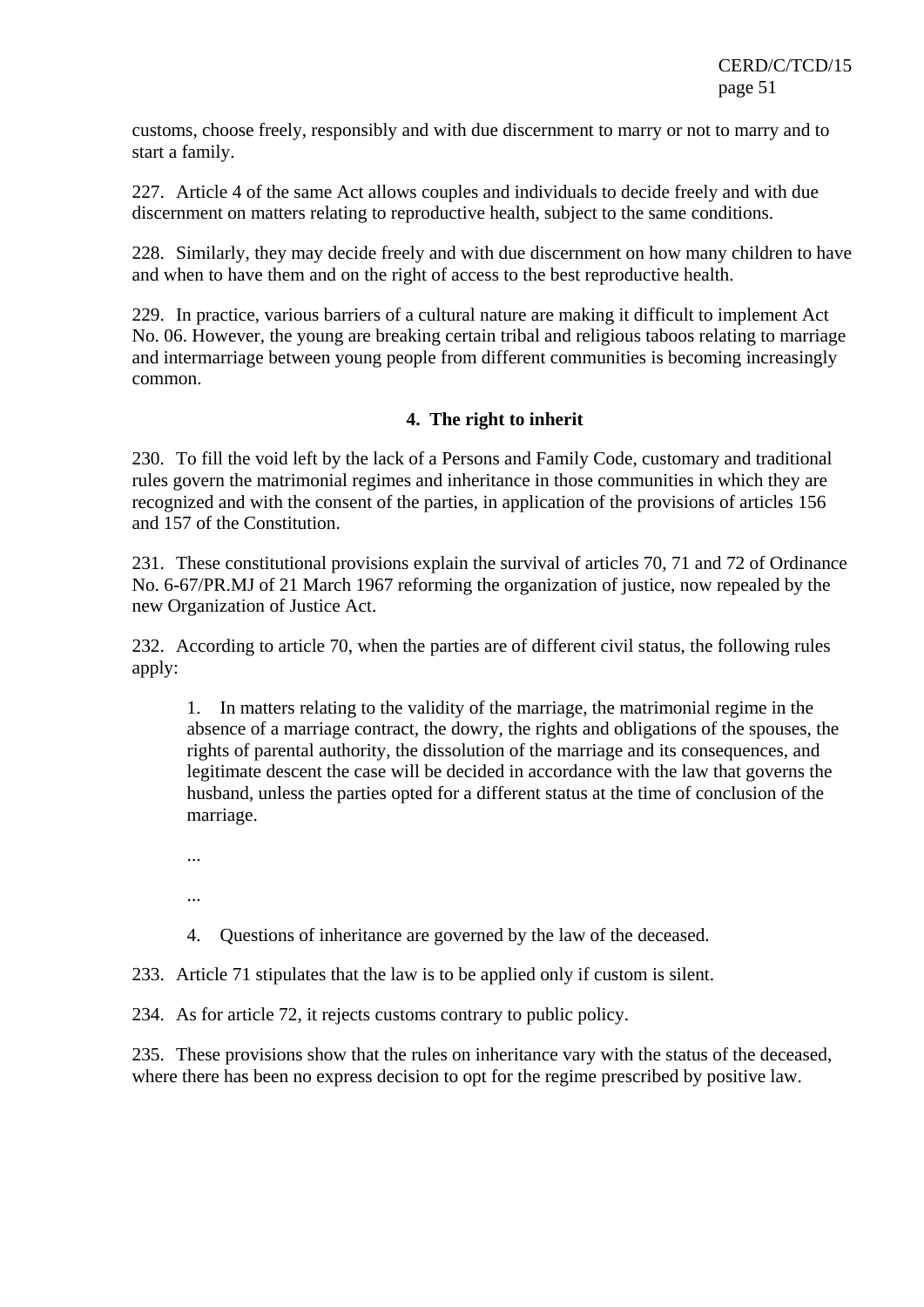236. This situation gives rise to discrimination, sometimes leading to law suits, some of which have been unsuccessful because the discriminatory customary or religious practice that prevailed at the time of succession was discriminatory by its very nature.

#### **5. The right to nationality**

237. Article 1 of Ordinance No. 33/PG.-INT. of 14 August 1962 establishing the Chadian Nationality Code defines nationality as « a legal relationship which, since 11 August 1960, date of Chad's accession to international sovereignty, binds individuals to the State.

238. It is independent of civil, political and professional rights, which are defined by special laws.

239. It may be conferred and withdrawn only by the qualified authorities of the Republic of Chad».

240. The conditions under which Chadian nationality may be acquired or lost are determined by the Code. Thus, nationality of origin is acquired by descent, by virtue of the place of birth and by de facto enjoyment.

241. Chadian nationality may also be acquired as a result of marriage, reinstatement, naturalization, acquisition by a child and reinstatement or naturalization of the parents.

#### **6. Judicial measures**

242. The ordinary courts have jurisdiction to decide all cases of violation of the abovementioned rights. Where defamation is concerned, the persons defamed generally opt for the right of reply, in which case their reply will be published in the next issue of the newspaper alleged to have defamed them. However, the defamation cases brought to court do not have any ethnic or religious connotation.

#### **E. Economic, social and cultural rights**

#### **1. The right to work**

243. The right to work is a right guaranteed by the Constitution, in particular in article 31 as regards access to public sector jobs and article 32 as regards jobs other than those in the public sector. The Government refers the Committee to what is said on the subject of employment in the rest of article [3]2.

#### **2. The right to form and join trade unions**

244. The freedom of association is recognized by the Constitution, which also states that every citizen is free to join the union of his or her choice (art. 28). This provision of the Constitution, which forms part of the implementation of ILO Convention No. 87 (1948) on freedom of association and protection of the right to organize, ratified by Chad on 10 November 1960, has been incorporated in all the statutes of the various professional bodies.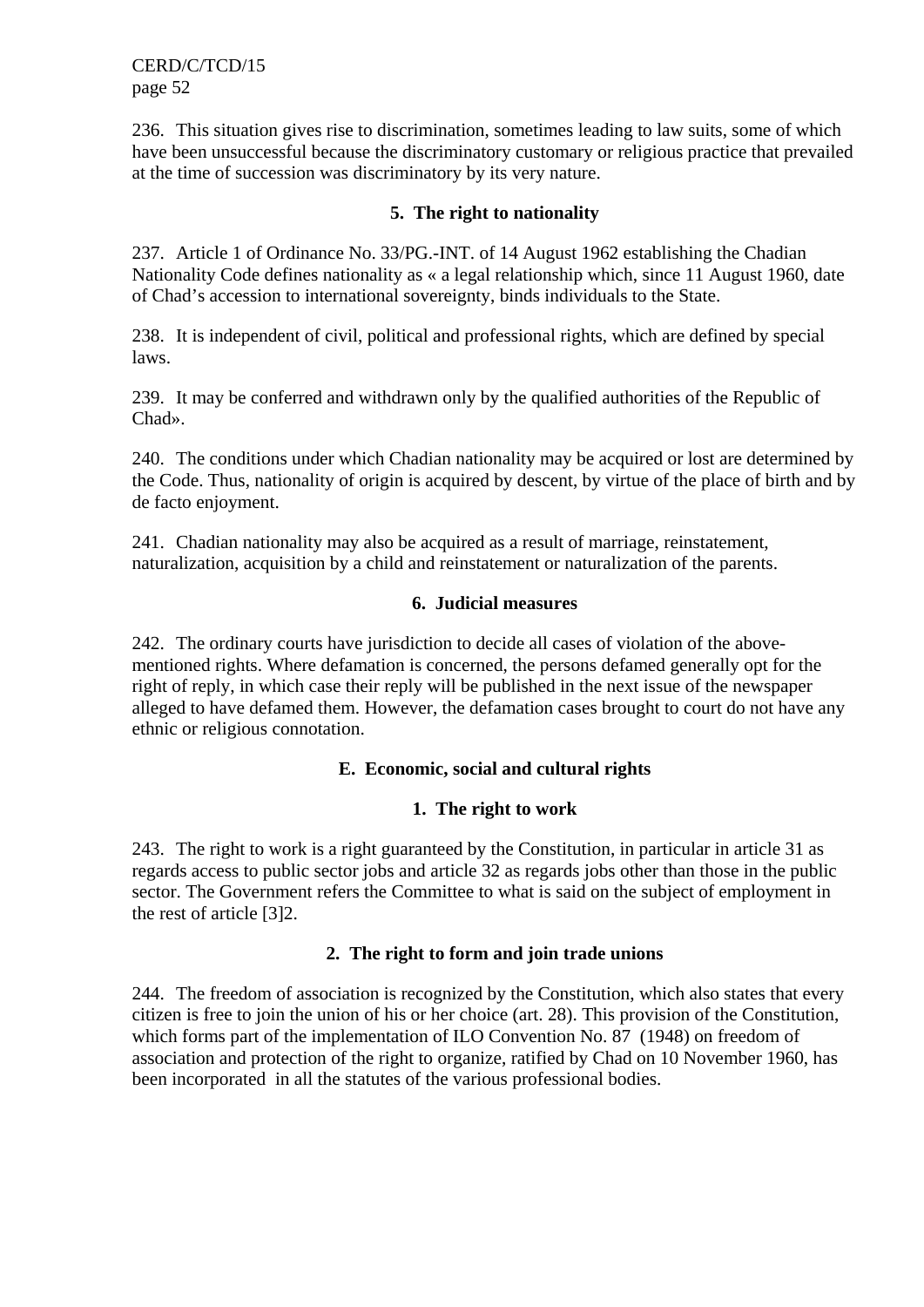245. At present, there are two large umbrella unions in Chad, the Union of Trade Unions of Chad (UST) and the Free Confederation of Workers of Chad (CLTT), which work effectively to protect and promote the rights of employees in the public, semipublic and private sectors.

246. As an example of their effectiveness, trade unionists have claimed and obtained, following arbitration proceedings in the court of appeal, payment for the overtime worked by former employees of Chad Cameroun Constructors ( TCC), an oil company subcontractor, which failed to pay overtime throughout its period of activity in Chad.

## **3. The right to housing**

247. By stipulating that private property is inviolable and that no one may be dispossessed other than for reasons of public interest, duly established, and against the payment of fair and prior compensation (art. 41) and that every Chadian has the right to establish freely his or her domicile and his or her residence anywhere in the national territory (art. 43), the Constitution implicitly recognizes the right of every citizen to housing.

248. However, according to the National Poverty Reduction Strategy Paper (PRSP), more than 90 per cent of Chadians live in flimsy housing. In rural areas, the rate exceeds 98 per cent. This situation has a tendency to persist because of the difficulties of legal access to the ownership of land and the high cost of building.

249. At the scientific seminar on the land question in Chad held in N'djamena from 28 June to 1 July 2001 it was noted that in Chad during the last ten years there has been an abundance of disputes relating to problems with land.

250. According to the report on the seminar, although up to then no study had demonstrated a direct link between population growth and disputes over land, nevertheless, a recrudescence of disputes had been noted in the places with a high population density.

251. To meet these concerns, the Government has drawn up an urban development plan and decided to subsidize building materials as from 2007.

## **4. he right to health, medical care, social security and social services**

252. The general objective of national health policy is to « ensure the population has access to basic services of a high standard», which fits in with the Health for All philosophy of the World Health Organization (WHO).

253. The main components of national health policy are:

- The development of high-quality health services for the population
- The urgent need for qualified human resources
- Improved management of the health system
- Continuation of the fight against endemic and epidemic diseases.

254. In the specific field of reproductive health, according to article 3 of the Reproductive Health Promotion Act No. 06/PR/ 2002 of 15 April 2002, all individuals are recognized as being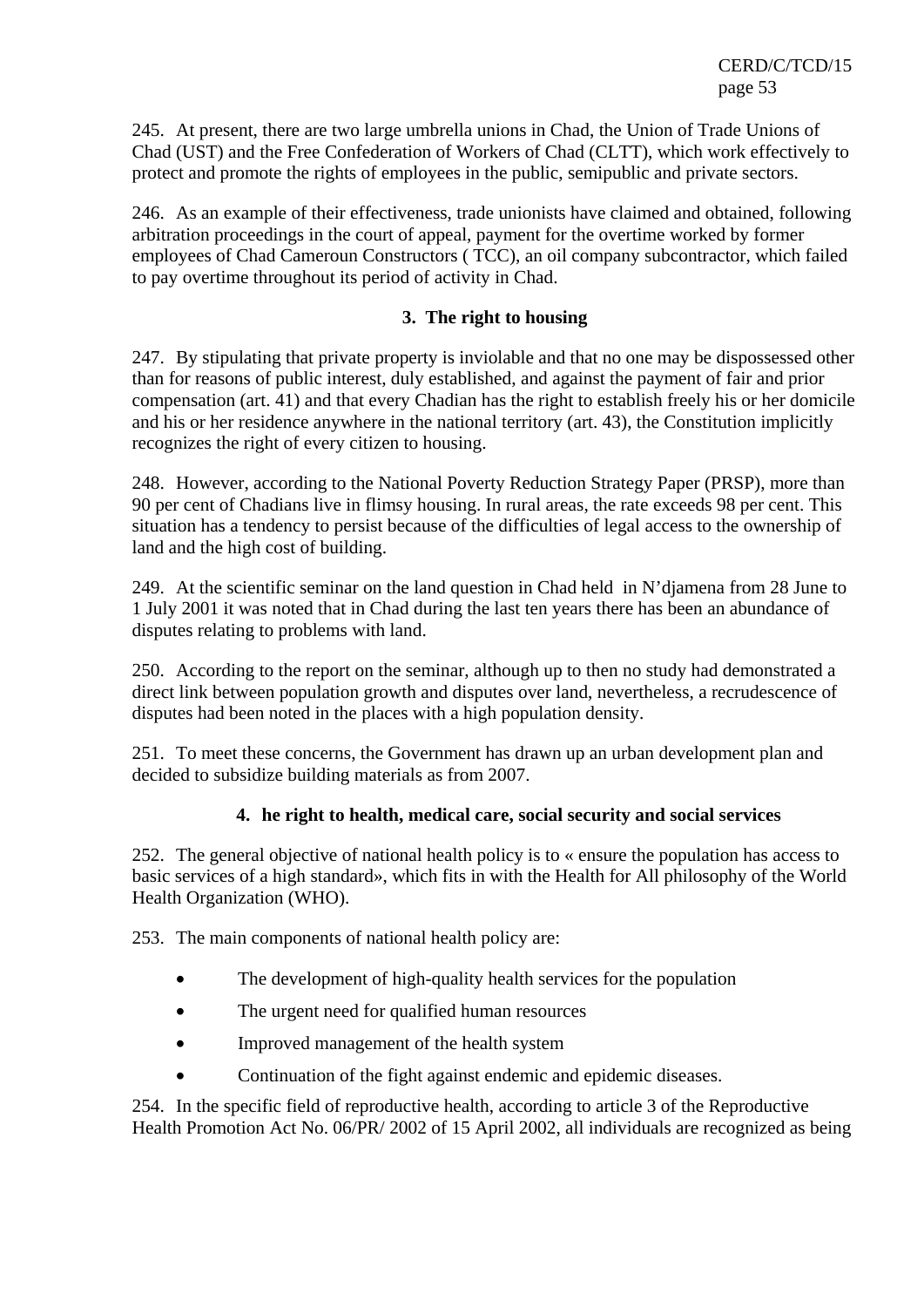equal in law and dignity where reproductive health is concerned, without any discrimination based on age, sex, fortune, religion, ethnic group, marital status or any other circumstance.

255. Article 7 of the same Act states that every individual and every couple has the right to enjoy health care of the highest possible standard and to be protected from practices harmful to reproductive health.

256. Likewise, under article 8 every individual or couple is granted access to reliable, effective, affordable and acceptable community health services.

257. The real difficulties facing citizens in obtaining access to social services and health care are due to remoteness, the shortage of health personnel and the lack of equipment in the health centres. To these should be added other difficulties associated with the purchasing power of ordinary Chadians in view of the hospitals' policy of recovering costs.

258. This policy, which enables the population to participate in the management of the health centres, penalizes and marginalizes those without means.

259. The inclusion of the Ministry of Health among the ministries having priority is related with the question of access to the health services and the shortage of certain specialists (see EDST 2004 for the number of gynecologists and pediatricians and the patient/doctor ratio).

260. This shortage of highly qualified health personnel is dealt with by medical evacuation. Every year, the budget of the Ministry of Public Health includes an item for cases referred by doctors for treatment abroad.

261. These cases must be examined by the Interministerial Commission responsible for the medical evacuation of State employees. However, these evacuations are generally carried out to the detriment of the needy.

262. Attention is drawn to the existence of a social service for the destitute at the National General Reference Hospital (HGRN). However, the services provided are very limited due, on the one hand, to the slenderness of the means available and, on the other, to the irrational management associated with the unorthodox practices of those in charge of the service, which make it almost worthless.

## **5. The right to education and vocational training**

263. It is important to recall the provisions of article 35 of the Constitution which recognizes the right of every citizen to education, makes basic education compulsory and establishes the principle of free public education.

264. In addition, according to article 36 of the Constitution, the State and the decentralized local authorities create the conditions and institutions necessary to ensure and guarantee the education of children.

265. Act No. 038/PR/96 of 11 December 1996 establishing the Labour Code strengthened these provisions of the Constitution by devoting two chapters to apprenticeship, vocational training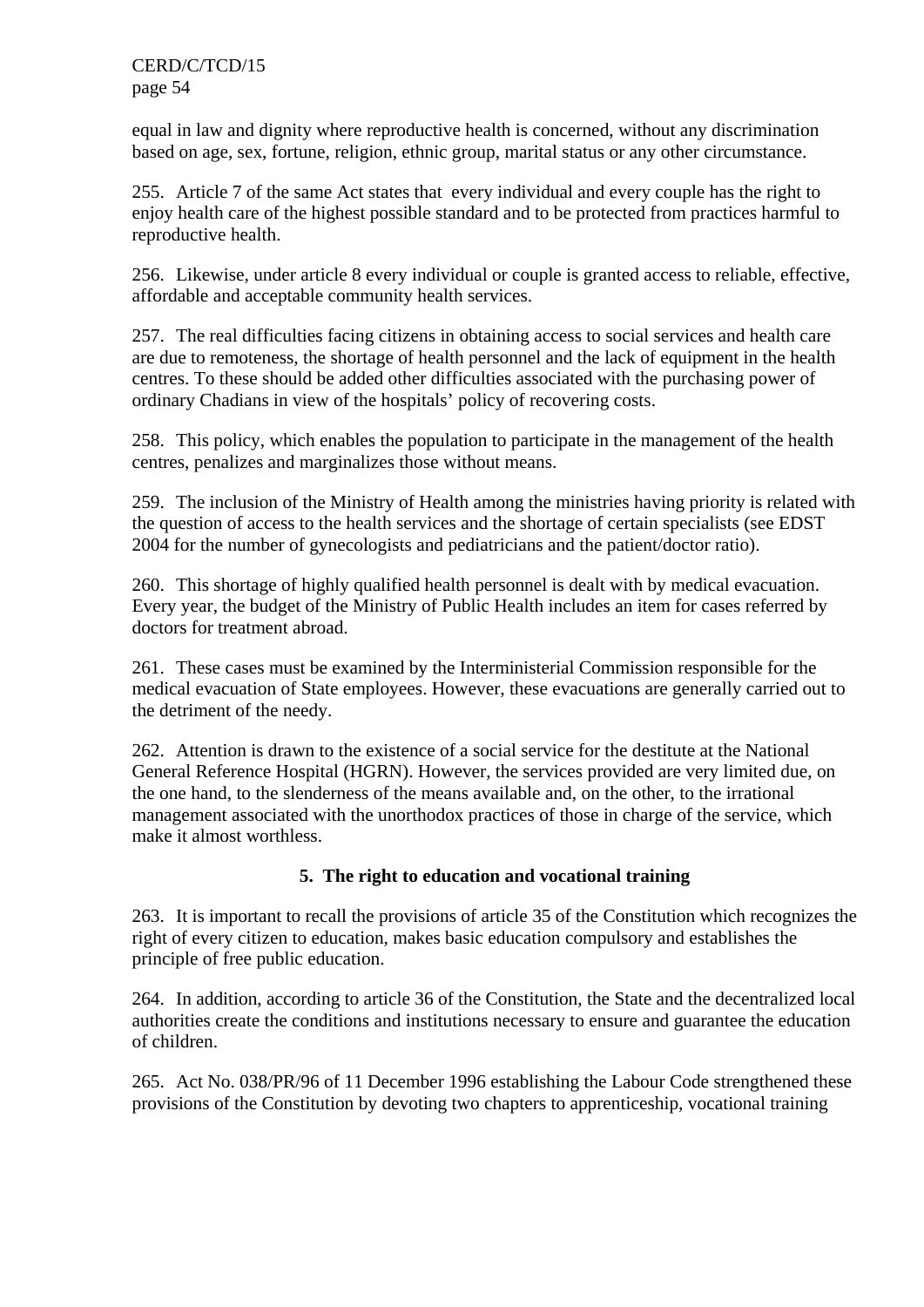and the advancement of the worker. The conditions of apprenticeship and vocational training are determined on the basis of the worker's occupational group.

## **6. The right to equal participation in cultural activities**

266. With regard to the right to equal participation in cultural services, the lack of a coherent policy on the promotion of culture and sports is unlikely to encourage young people to emerge and flourish in this field.

267. However, improvements are being made to the existing infrastructure and a football training centre, cofinanced by FIFA and now under construction, will help to promote culture and sport. The construction of arts centres in the interior of the country and the opportunity offered to certain private institutions to build reception and cultural training centres are furthering the efforts being made to promote culture.

268. The national week of culture and sport is being repeated to facilitate intermingling and encourage talent.

269. The amended Constitution (arts. 33 and 34) aims to guarantee and promote national values, the cultural heritage, and intellectual and artistic works. It is in this spirit that article 3 of Act No. 19/PR/03 on the composition, powers and functioning of the HCC « encourages the quality and diversity of programmes while ensuring that the national cultural identity is protected ».

270. Similarly, the Audio-Visual Communication Act No. 43/PR/94 requires the various bodies to respect and devote substantial air time to national values (arts. 21, 26 and 29 of the Act).

## **7. The right of access to any place or service intended for use by the public**

271. The right of access to any place or service intended for use by the public does not form the subject of any standard legislative or administrative measure. It is diluted in the specific texts governing access to these places or services and in the relevant programmes and policies. For example, the national health policy has as its slogan Health for All. It is recognized that everyone has the right of access to education, and so on.

## **ARTICLE 6**

272. As already mentioned, in its article 14, according to which the State assures all of equality before the law, without distinction as to origin, race, sex, religion, political opinion, or social position, the Constitution explicitly recognizes the right of every citizen to access to justice.

273. Moreover, article 6 of the Code of Civil Procedure states that: "A civil action lies with all those who have personally suffered direct injury as a result of the offence," while according to article 1: "The public right of action can be initiated by the injured party."

274. In fact, there are several judicial remedies available to Chadian litigants, in particular:

- application to set aside a judgment by default
- appeal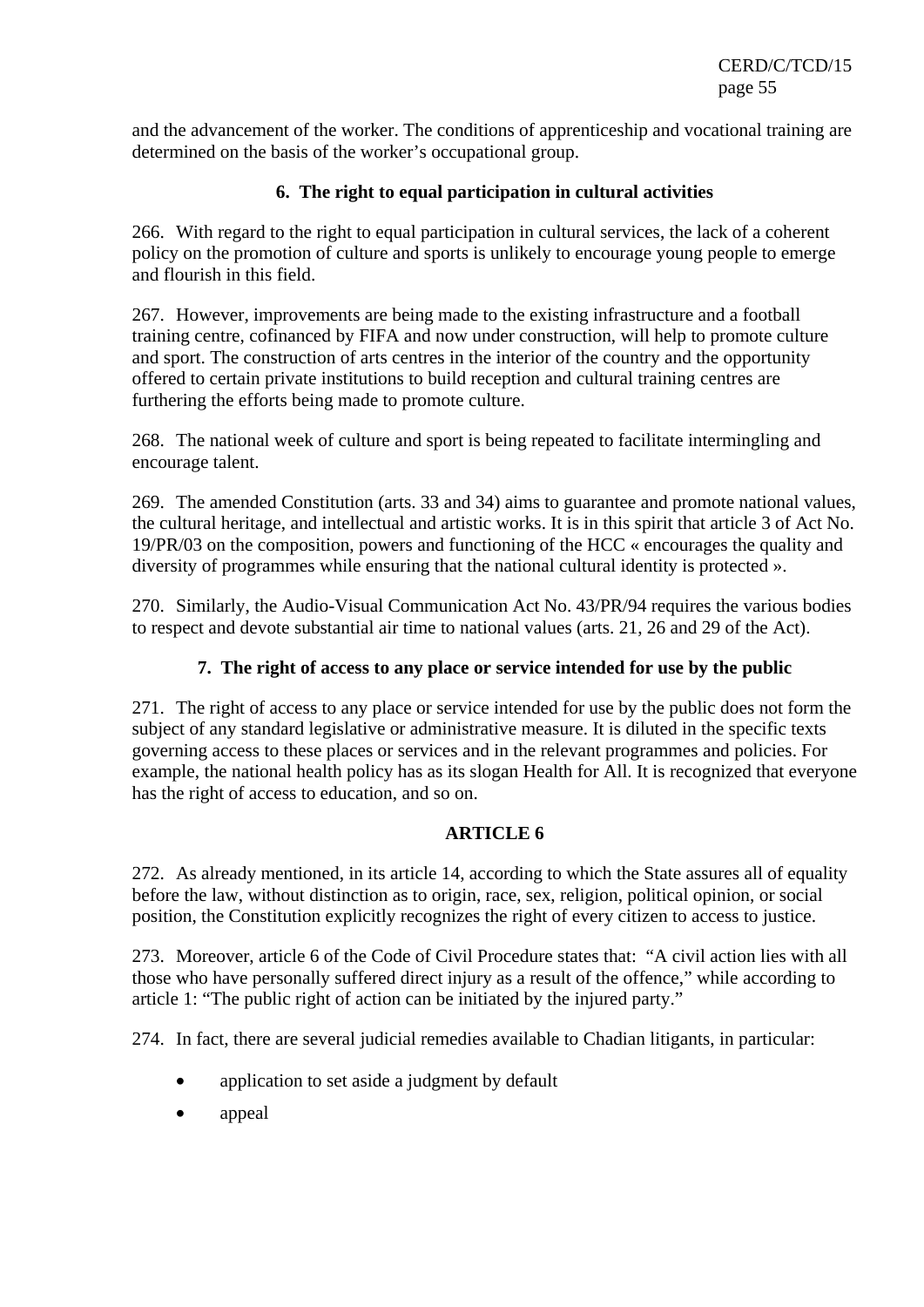- application to re-open proceedings on grounds of error of fact or law
- application for judicial review.

275. Thus, with a view to improving access to justice, two courts of appeal have been established in Abéché and Moundou, six court divisions have been raised to the level of courts of first instance and six of the 10 boroughs of the City of N'Djaména have also been given magistrates' courts.

276. The establishment of the Office of the National Mediator and the National Commission on Human Rights (CNDH) has provided citizens with other opportunities to claim their rights. It is also important to note the recognition of the associations for the defence of human rights, some of which provide support in the form of legal advice and assist litigants in the tribunals and courts by bringing criminal indemnification proceedings.

277. Where individual rights and fundamental freedoms are concerned, articles 12 et seq. of the Constitution, as amended in July 2005, guarantee citizens these rights in the following terms: "The fundamental freedoms and rights of citizens are recognized and their exercise is guaranteed under the conditions and in the forms specified by the Constitution and the law."

278. According to article 6 of the amended Constitution, "All propaganda of an ethnic, tribalist, regionalist or sectarian nature that tends to undermine national unity or the secularity of the State is prohibited." Thus, this Constitution guarantees citizens the right of enjoyment of the fundamental freedoms and rights, while at the same time imposing upon all the obligation to discharge the duties for which it provides.

279. With a view to guaranteeing the full enjoyment of the rights and freedoms for which this Constitution provides, the people of Chad has declared that "we solemnly proclaim our right and duty to resist and to disobey any individual or group of individuals and any State entity that would take power by force or exercise it in violation of the present Constitution."

280. Just as the people can reject the taking of power and its exercise by force, it can at the same time reject discrimination. Thus, "we affirm our total opposition to any regime whose policy is founded on arbitrariness, dictatorship, injustice, corruption, extortion, nepotism, clanism, tribalism, confessionalism, or confiscation of power."

281. Measures have been taken to ensure that everyone has the right to go to court to seek satisfaction or fair and adequate compensation for any injury they may have suffered as a consequence of discrimination

282. In order to ensure that justice is fairly and appropriately administered, guarantees are provided under certain statutory provisions which allow free access to anyone who considers himself to have been wronged. Thus, according to article 42.1 [of the Code of Criminal Procedure], any such person may choose a duly authorized lawyer as counsel, in conformity with the regulations in force. This practice is part of the effort to ensure that justice is fairly administered. Individuals without means are automatically assigned lawyers, especially in criminal cases.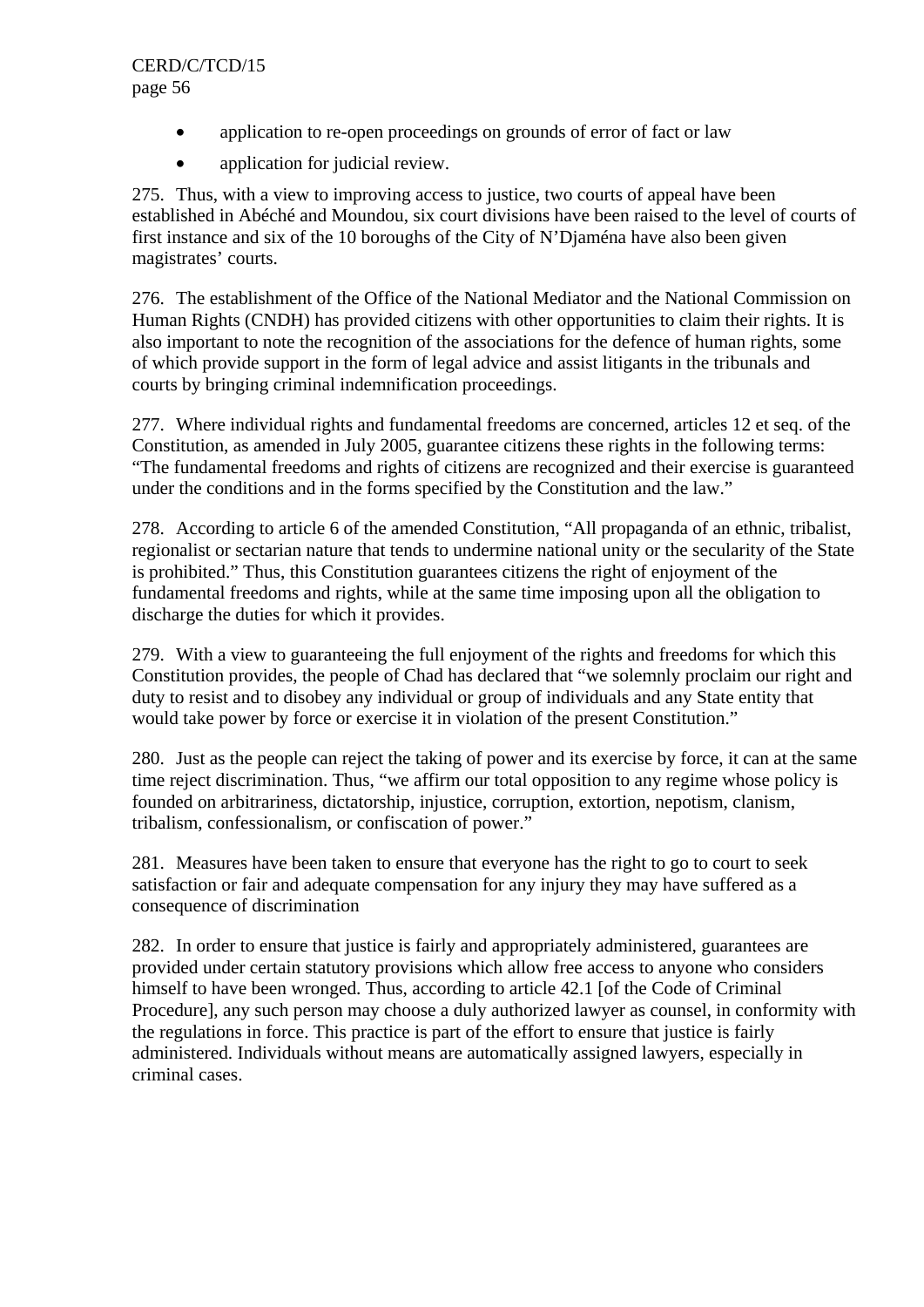283. Moreover, with a view to guaranteeing fair and adequate compensation for any injury he or she may have suffered, a citizen can challenge a judge on several grounds, as explained in the paragraphs relating to the right to equal treatment before the tribunals contained in article 5.

284. In Chad, access to justice is free. However, there are various obstacles of different kinds, namely, corruption, the independence of the judiciary relative to the executive branch, the working conditions of the members of the legal service, the intimidation of the judges by certain litigants, or in short the current practice of impunity that has become endemic.

285. As already pointed out, the reform programme being implemented by the Commission established to follow up the recommendations of the General Assembly of the Judiciary takes into account all the ills with which the judicial apparatus is afflicted.

## **ARTICLE 7**

## **A. Education and teaching**

286. In its present form, education in Chad has a 6-7-4 structure, since it comprises six years of primary studies (two preparatory, two elementary and two middle years), seven years of secondary studies (four years of junior and three of senior classes), and three to four years of higher education.

287. Apart from the university, there are other institutions of higher education that offer training in various specialized fields. These include colleges for socio-medical workers, teacher training colleges, a public works college, an agricultural college and various vocational training institutes.

288. From the legislative standpoint, as already mentioned, article 35 of the amended Constitution guarantees every citizen the right to education, without any form of discrimination. This constitutional provision is backed by article 4 of Act No. 016/PR/06 of 13 March 2006 on the Orientation of the Chadian Education System.

289. This article declares that "All shall have the right to education and training irrespective of age, sex, or regional, social, ethnic or denominational origin. Education is an absolute national priority…." At the same time, article 12 of the Act stipulates that "the mission of the education system is to educate, instruct and mould the young with a view to their integration into society and entry into employment. Its ambition is to develop in them a love of country, an awareness of national identity, and a feeling of belonging to a civilization on the national and the African scale, together with greater openness to universal civilization.

290. It stands guarantor for the establishment of a democratic society deeply attached to its cultural identity, open to modernity and drawing inspiration from humanist ideals and the universal principles of freedom, social justice and human rights."

291. Mention should also be made of the Government's recent efforts to introduce human rights education into the official public curriculum. Education being regarded as one of the Government's priorities, the ministry responsible for education has been given priority access to the petroleum fund. With a view to adapting Chad's education system to current realities, the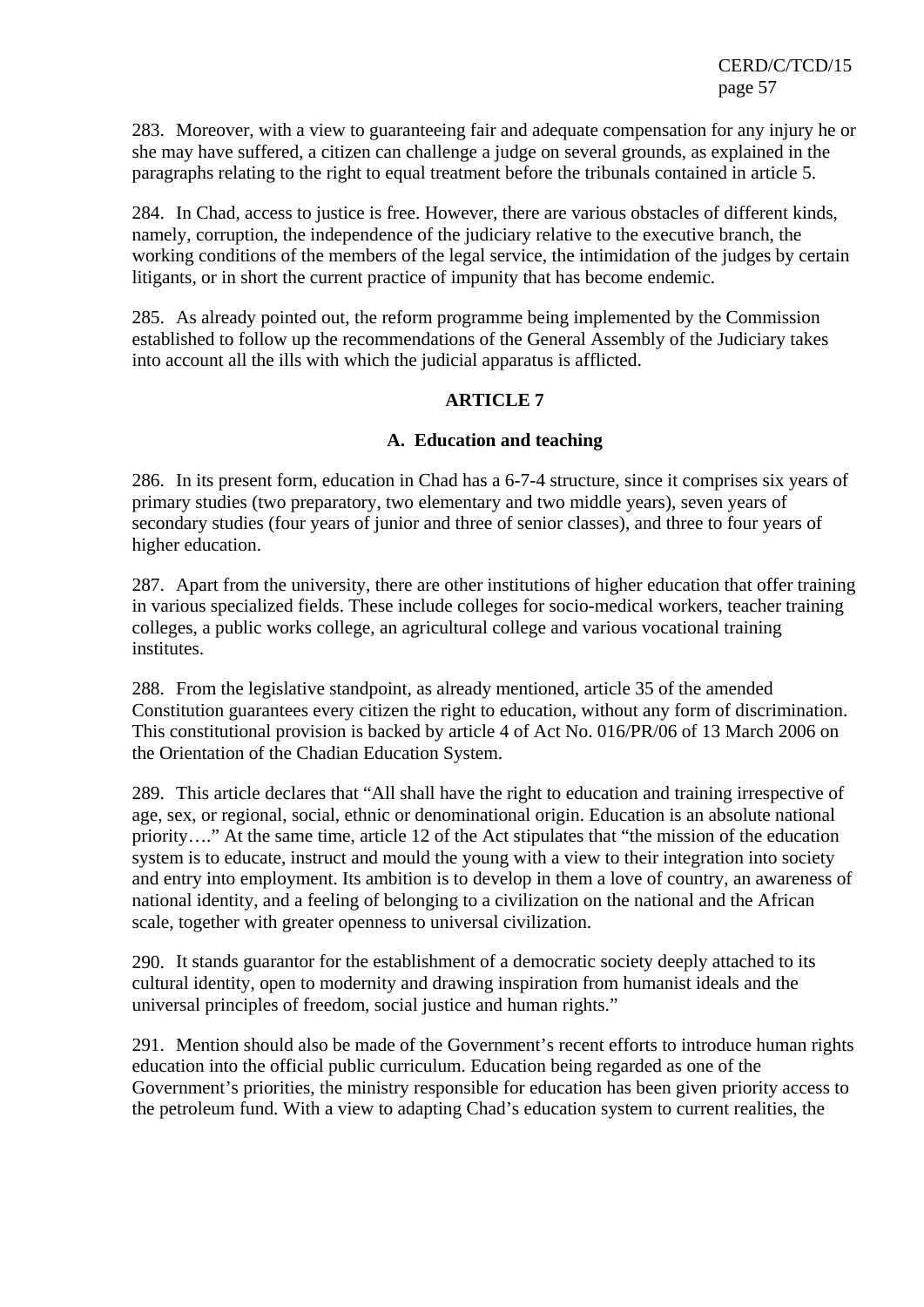Government organized a General Assembly on Education which produced a stock-taking report and pertinent recommendations.

292. Moreover, national education policy envisages a system liberalized by Decree 25, under which private institutions, private individuals, denominational bodies and local communities will be able to set up and control their own schools and other educational institutions, in accordance with their own principles, subject to compliance with the regulations and other provisions specified by the ministry responsible for education

293. At the start of the current school year, a service note and an order were issued in order to ensure the effective implementation of the free schooling for which the amended Constitution provides.

294. Reference should also be made to the course in civics and ethics introduced into the curriculum for public-sector trainee teachers in the teacher training colleges.

## **B. Culture**

295. With regard to legislative measures to combat discrimination in the field of culture, articles 33 and 34 of the amended Constitution assure every Chadian of the right to culture and to the creation, protection and enjoyment of his intellectual and artistic works. This same Constitution also imposes on the State the duty of safeguarding and promoting the national values of civilization.

296. Where administrative measures are concerned, each of the various ministries has its specific terms of reference and many of them are working to promote culture and the arts.

297. For example, the Ministry of Culture is responsible for encouraging the development and promotion of culture in the interests of sustainable development. The same Ministry promotes and protects intellectual property. The measures taken include the establishment of the Chadian Copyright Office (BUTDRA) (see act and decree for details). This Ministry is supported by the Ministry of Trade and Craft Industries which promotes handicrafts and ethno-cultural works.

298. The Ministry administration du territoire deals with traditional matters through its Customary and Religious Affairs Directorate.

299. The University of N'Djaména teaches cultural subjects such as literature, languages, arts and communication through its Arts and Social Sciences Faculty, as well as offering training in humanitarian law and civil liberties in its Law Faculty.

300. Several human rights associations are also working in this field by carrying out various activities in schools and through the media. Human rights days are generally celebrated by the human rights associations and international institutions. For example, the UNDP commemorates the day of adoption of the Universal Declaration of Human Rights and this year a considerable number of members of the Government participated in the event.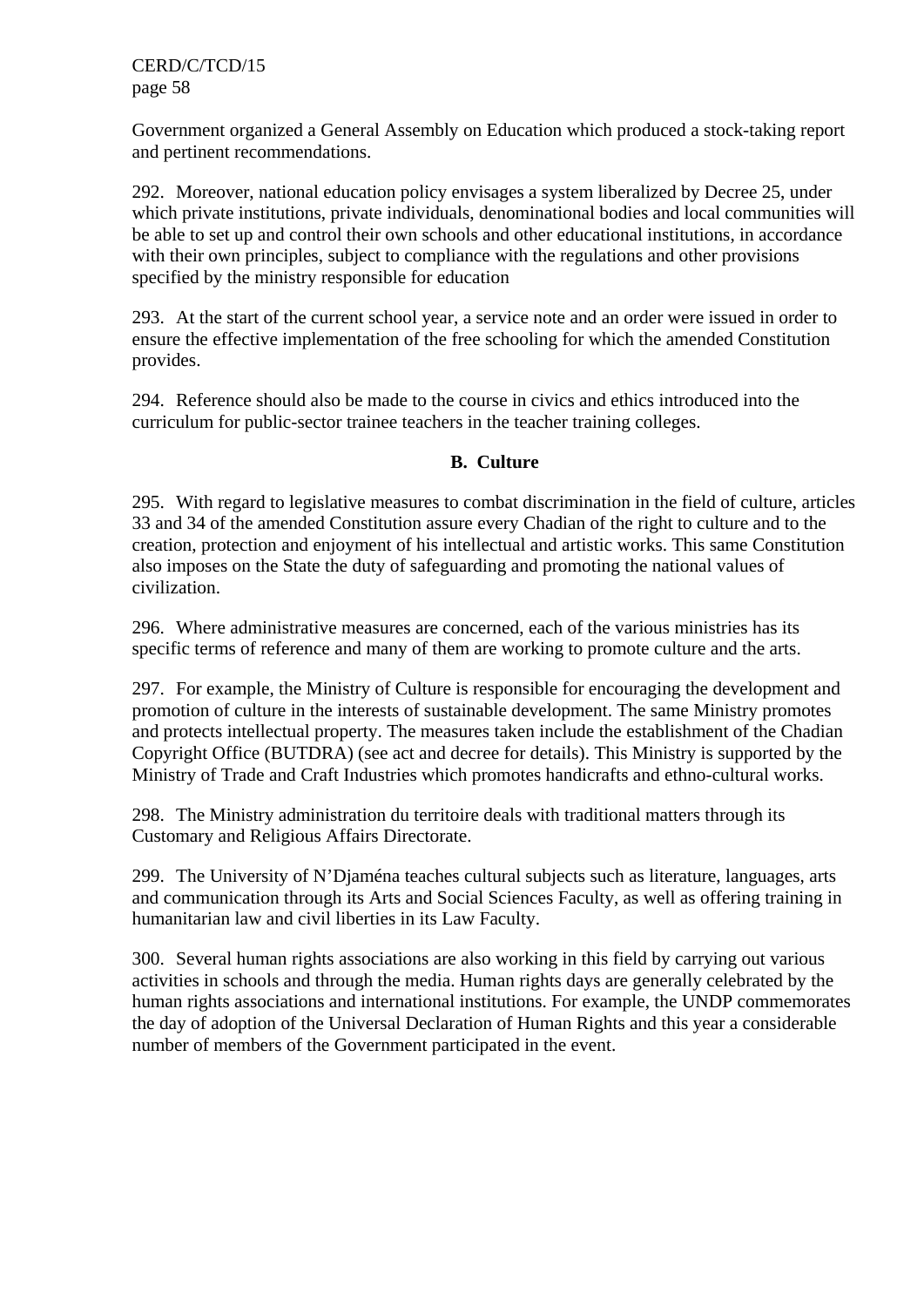#### **C. Information**

301. Where information is concerned, it should be noted that in Chad the public media regularly broadcast educational programmes about human rights and the anti-discrimination campaign.

302. These broadcasts include the RNT's programmes "Rights and Duties" and "Crossroads" and TVT's "CEFOD Rendezvous" and "Law School".

303. Apart from the public media, there are also privately owned newspapers and radio stations that help to disseminate information and raise awareness concerning human rights. Among them are the radio stations FM Liberté, a civil society initiative whose editorial line is mainly based on the promotion and defence of human rights, DJA FM, Terre Nouvelle, Brakoss, etc. All these radio stations make and broadcast various human rights programmes such as "My lawyer", "The right to know", "To be a citizen", etc.

| No. | <b>Title</b>                     | <b>Founded</b> | <b>Frequency</b> | <b>Print</b> | <b>Number</b> | <b>Price</b>   |
|-----|----------------------------------|----------------|------------------|--------------|---------------|----------------|
|     |                                  |                |                  | run          | of pages      |                |
| 01  | Chad et Culture                  | 1964           | Monthly          | 4500         | 30            | <b>500 CFA</b> |
|     | Review, analysis and             |                |                  |              |               |                |
|     | general information              |                |                  |              |               |                |
| 02  | N'Djaména bi hebdo               | 1989           | Twice            | 3500         | 8             | <b>250 CFA</b> |
|     |                                  |                | weekly           |              |               |                |
| 03  | Le Progrès                       | 1993           | Daily            | 3000         | $4 - 5$       | <b>100 CFA</b> |
|     | General news daily               |                |                  |              |               |                |
| 04  | La Lettre                        | 1993           | Monthly          | 1000         | 12            | <b>100 CFA</b> |
|     | Liaison and news bulletin        |                |                  |              |               |                |
|     | of the LTDH (Chadian             |                |                  |              |               |                |
|     | League of HR)                    |                |                  |              |               |                |
| 05  | Le Temps                         | 1995           | Weekly           | 4000         | 12            | <b>300 CFA</b> |
| 06  | L'Interrogatoire                 | 1995           | Twice            | 1500         | $4 - 6$       |                |
|     |                                  |                | monthly          |              |               |                |
| 07  | Chronique                        | 1996           | Monthly          |              |               | <b>300 CFA</b> |
|     | Civic news and                   |                |                  |              |               |                |
|     | popularization of law            |                |                  |              |               |                |
| 08  | L'Observateur                    | 1997           | Weekly           | 4000         | $10 - 12$     | <b>300 CFA</b> |
|     | Independent general              |                |                  |              |               |                |
|     | newspaper                        |                |                  |              |               |                |
| 09  | Echange                          | 1998           | Monthly          | 300          | 12            | <b>300 CFA</b> |
|     | Trade and news                   |                |                  |              |               |                |
| 10  | Carrefour                        | 2000           | Every 2          | 1000         | 40            | <b>500 CFA</b> |
|     | <b>Publication of the Centre</b> |                | months           |              |               |                |
|     | Al Mouna                         |                |                  |              |               |                |
| 11  | Audy                             | 2000           | Twice            | 600          | 20            | <b>600 CFA</b> |
|     | Women's magazine                 |                | monthly          |              |               |                |
| 12  | Notre Temps                      | 2000           | Weekly           | 3000         | $8 - 12$      | <b>300 CFA</b> |
|     | Independent, general             |                |                  |              |               |                |

#### **List of print media in Chad**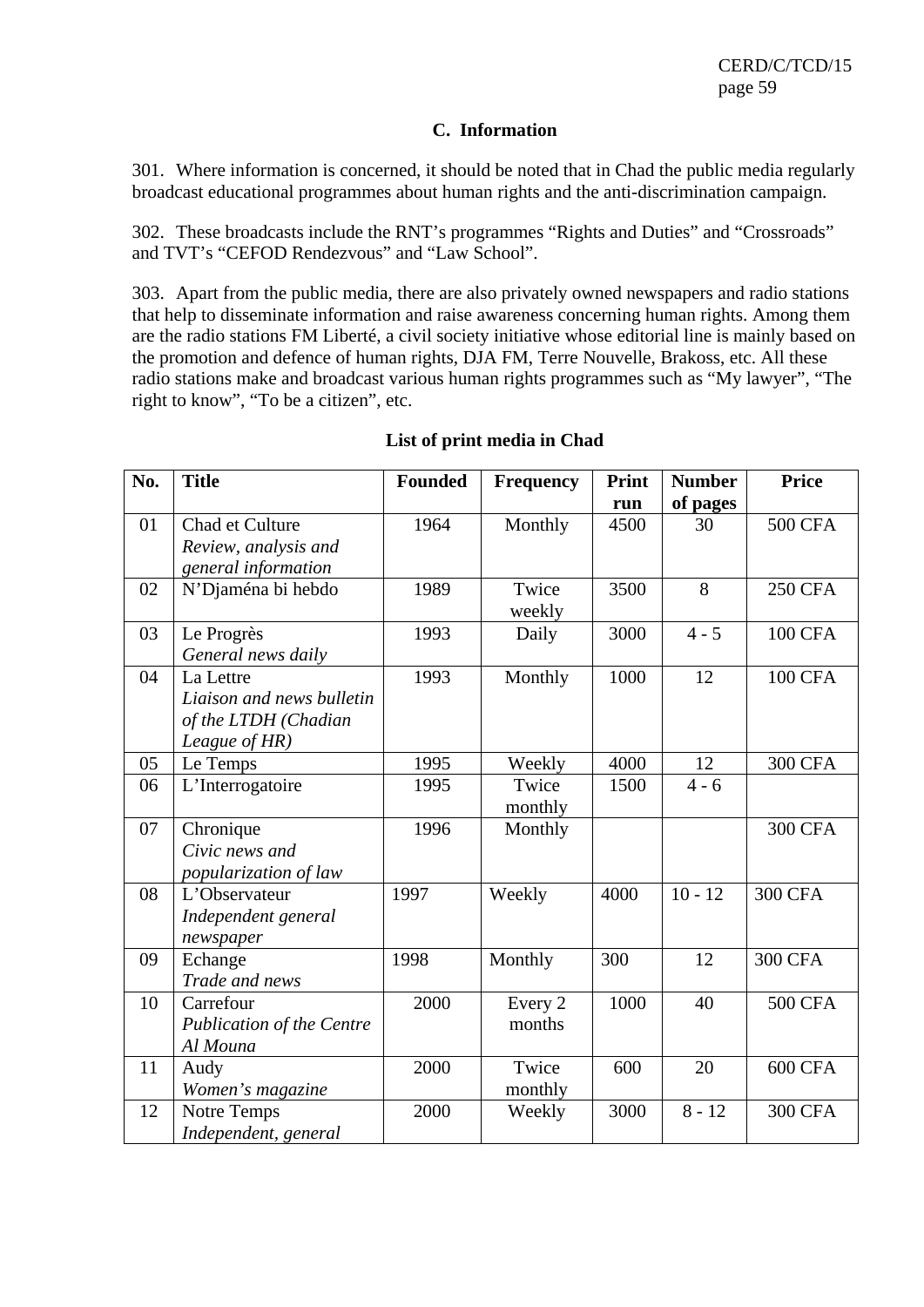| No. | <b>Title</b>              | <b>Founded</b> | <b>Frequency</b> | Print | <b>Number</b> | <b>Price</b>   |
|-----|---------------------------|----------------|------------------|-------|---------------|----------------|
|     |                           |                |                  | run   | of pages      |                |
|     | news and analysis         |                |                  |       |               |                |
| 13  | Lalekou                   | 2002           | Twice            |       | 8             | <b>250 CFA</b> |
|     |                           |                | monthly          |       |               |                |
| 14  | Le Miroir                 | 2003           | Monthly          | 2000  | 6             | <b>250 CFA</b> |
|     | Information about health, |                |                  |       |               |                |
|     | charities, humour         |                |                  |       |               |                |
| 15  | Sarh Tribune              | 2004           | Weekly           | 1000  | $4 - 6$       | <b>100 CFA</b> |
|     | Education for             |                |                  |       |               |                |
|     | comprehensive             |                |                  |       |               |                |
|     | development               |                |                  |       |               |                |
| 16  | La Démocratie             | 2005           | Twice            |       | 8             | <b>250 CFA</b> |
|     |                           |                | monthly          |       |               |                |
| 17  | Al - Istiklal             | 2005           | Twice            |       | 8             | <b>250 CFA</b> |
|     |                           |                | monthly          |       |               |                |
| 16  | Le Patriote               |                | Periodically     | 1500  | $4 - 6$       | <b>500 CFA</b> |
| 17  | Vecteur Gamma (ENPT)      |                | Quarterly        | 1000  |               | NC             |
| 19  | Soth Al Djambour          |                | Monthly          |       |               | NC             |
| 19  | Taïba                     |                | Monthly          |       |               | NC             |
| 20  | La Lettre de              |                |                  |       |               | NC             |
|     | Transparence              |                |                  |       |               |                |
| 21  | Al - Ayam                 | 2006           | Weekly           |       | 8             | <b>200 CFA</b> |

*Source* : HCC

# **List of private radio stations**

| No. | <b>Name of station</b> | <b>Type</b> | <b>City</b> |
|-----|------------------------|-------------|-------------|
| 01  | <b>FM LIBERTE</b>      |             | N'Djaména   |
| 02  | DJA FM                 |             | N'Djaména   |
| 03  | <b>AL NASSOUR</b>      |             | N'Djaména   |
| 04  | <b>AL BAYAN</b>        | Religious   | N'Djaména   |
| 05  | <b>AL KHOURAN</b>      | Religious   | N'Djaména   |
| 06  | LA VOIX DE L'EVANGILE  | Religious   | N'Djaména   |
| 07  | FM HARMONIE            |             | N'Djaména   |
| 08  | <b>NGATHO FM</b>       | Commercial  | N'Djaména   |
| 09  | <b>RECHERCHE ONDE</b>  |             | N'Djaména   |
| 10  | <b>BRAKOSS</b>         |             | Moissala    |
| 11  | <b>KARUBA</b>          |             | Moundou     |
| 12  | <b>NDUDJI LOKAR</b>    |             | Moundou     |
| 13  | <b>LOTIKO</b>          |             | Sarh        |